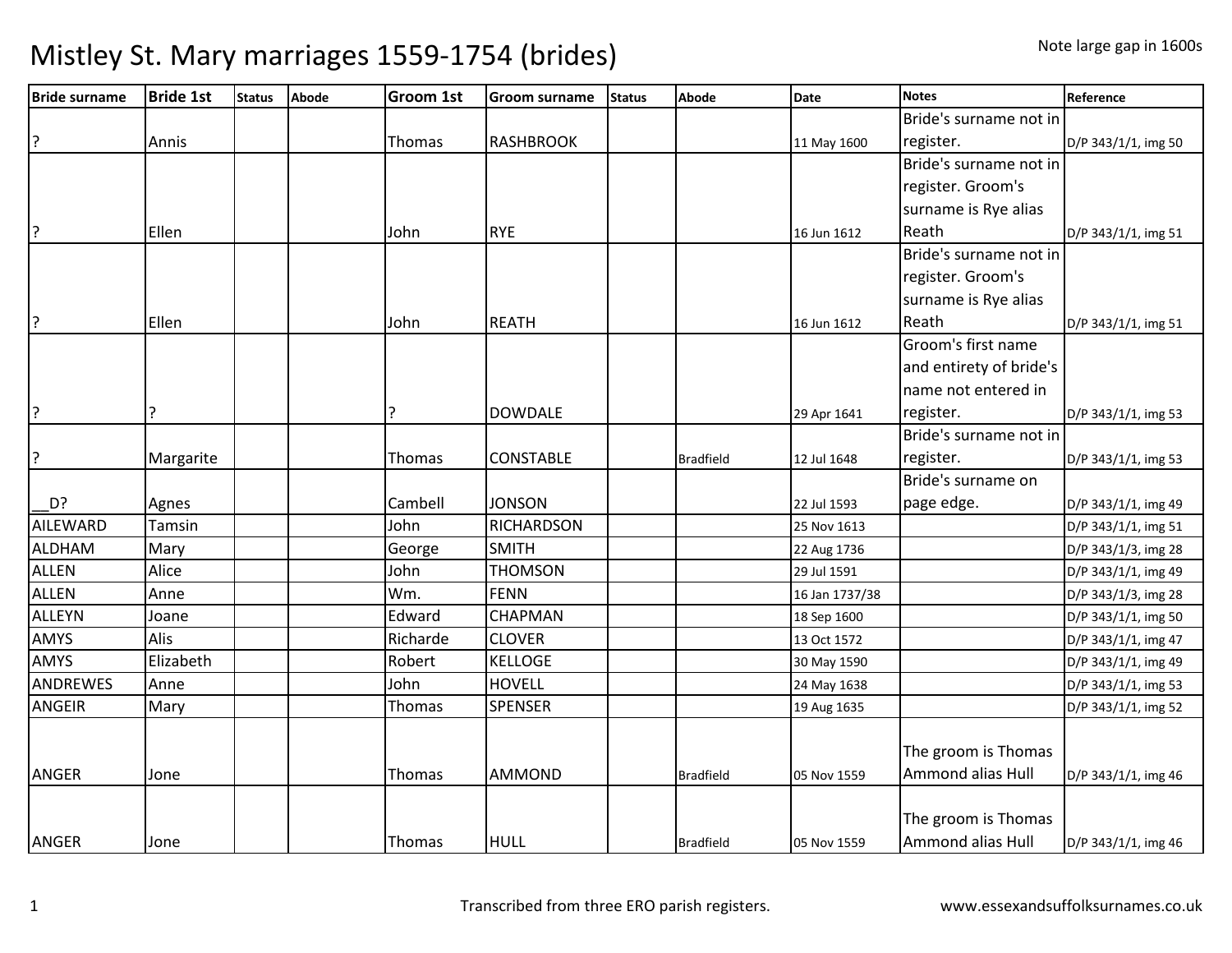| <b>Bride surname</b> | <b>Bride 1st</b> | <b>Status</b> | <b>Abode</b>     | Groom 1st       | <b>Groom surname</b> | <b>Status</b> | <b>Abode</b>     | <b>Date</b>    | <b>Notes</b>      | Reference           |
|----------------------|------------------|---------------|------------------|-----------------|----------------------|---------------|------------------|----------------|-------------------|---------------------|
| ANGER                | Jone             | widow         |                  | John            | CHURCHMAN            |               | <b>Bradfield</b> | 23 Feb 1561/62 |                   | D/P 343/1/1, img 46 |
| ANGER                | Amie             |               |                  | John            | <b>WILSON</b>        |               |                  | 14 Feb 1584/85 |                   | D/P 343/1/1, img 48 |
| ANGER                | Elizabeth        |               |                  | Edmond          | <b>GRISE</b>         |               |                  | 16 Nov 1609    |                   | D/P 343/1/1, img 50 |
| ANGER                | Annis            |               |                  | Albane          | <b>WOODWARD</b>      |               |                  | 21 Sep 1620    |                   | D/P 343/1/1, img 51 |
| ANGIER               | Anne             | single        | Ardleigh         | William         | <b>MERCHANT</b>      | widower       | Ardleigh         | 07 Dec 1722    |                   | D/P 343/1/3, img 26 |
| APPLEFOORD           | Hannah           |               | <b>Braintree</b> | George          | <b>FOULSOM</b>       |               |                  | 13 Jun 1710    | <b>By licence</b> | D/P 343/1/3, img 22 |
| <b>ARCHER</b>        | Benett           |               |                  | John            | <b>WHITTE</b>        |               |                  | 27 Jun 1559    |                   | D/P 343/1/1, img 46 |
| <b>ARCHER</b>        | Marye            |               |                  | John            | <b>WOOD</b>          |               |                  | 08 Nov 1568    |                   | D/P 343/1/1, img 47 |
| <b>ARCHER</b>        | Alys             |               |                  | Thomas          | <b>WINGE</b>         |               |                  | 28 Oct 1572    |                   | D/P 343/1/1, img 47 |
| AYLWARD              | Roose            |               |                  | William         | <b>FLETCHER</b>      |               |                  | 10 Oct 1599    |                   | D/P 343/1/1, img 49 |
| <b>BAALL</b>         | Katheryn         |               |                  | <b>Nycholas</b> | <b>HUET</b>          |               | <b>Bradfield</b> | 21 Apr 1560    |                   | D/P 343/1/1, img 46 |
| <b>BACKLER</b>       | Elizabeth        |               |                  | Richard         | <b>HADDYE</b>        |               |                  | 28 Sep 1584    |                   | D/P 343/1/1, img 48 |
| <b>BACKLER</b>       | Mary             |               |                  | Robert          | <b>ALDERTON</b>      |               |                  | 29 Apr 1641    |                   | D/P 343/1/1, img 53 |
| <b>BACON</b>         | Susan            | widow         | Thorp            | John            | <b>FIRMIN</b>        | single        | Kirby            | 04 Jan 1722/23 |                   | D/P 343/1/3, img 26 |
| <b>BACULAR</b>       | Juliane          |               |                  | Cornelius       | LANDALL              |               |                  | 16 Apr 1564    |                   | D/P 343/1/1, img 46 |
| <b>BAKER</b>         | Agnes            |               |                  | Edward          | <b>LYMMYNGE</b>      |               | Stoke            | 28 Dec 1585    |                   | D/P 343/1/1, img 48 |
| <b>BAKER</b>         | Eliz.            |               |                  | James           | <b>BARTON</b>        |               |                  | 10 Sep 1743    |                   | D/P 343/1/3, img 28 |
| <b>BALDERO</b>       | Marie            |               |                  | Edmund          | <b>KING</b>          |               |                  | 02 Nov 1641    |                   | D/P 343/1/1, img 53 |
| <b>BALL</b>          | Jane             |               |                  | Richard         | <b>UFFORD</b>        |               |                  | 06 May 1623    |                   | D/P 343/1/1, img 51 |
| <b>BALL</b>          | Margarite        |               |                  | Edward          | <b>CHEESE</b>        |               |                  | 19 Jul 1625    |                   | D/P 343/1/1, img 52 |
| <b>BALLS</b>         | Marie            |               |                  | Thomas          | <b>TAILOR</b>        |               |                  | 01 Nov 1634    |                   | D/P 343/1/1, img 52 |
| <b>BALLS</b>         | Eliz.            |               |                  | Robert          | <b>MARTIN</b>        |               |                  | 02 Oct 1723    |                   | D/P 343/1/3, img 26 |
| <b>BANARD</b>        | Ann              |               |                  | William         | <b>TRENNAM</b>       |               |                  | 26 Jul 1599    |                   | D/P 343/1/1, img 49 |
| <b>BANYNGE</b>       | Suzan            |               |                  | William         | <b>EDWARDS</b>       |               |                  | 09 Sep 1582    |                   | D/P 343/1/1, img 48 |
| <b>BARLYE</b>        | Thamer           |               |                  | Thomas          | COOKE                |               |                  | 23 Jul 1609    |                   | D/P 343/1/1, img 50 |
| <b>BARNS</b>         | Anne             | single        |                  | James           | <b>SMITH</b>         | single        |                  | 18 Nov 1753    |                   | D/P 343/1/3, img 30 |
| <b>BARRICKE</b>      | Easter           |               |                  | William         | PODD                 |               |                  | 24 Jun 1624    |                   | D/P 343/1/1, img 52 |
| <b>BARTON</b>        | Hannah           |               |                  | John            | <b>GARDENER</b>      |               |                  | 22 Apr 1731    |                   | D/P 343/1/3, img 27 |
| <b>BARTON</b>        | Anne             | single        |                  | John            | <b>BRIDGES</b>       | single        |                  | 02 Oct 1750    |                   | D/P 343/1/3, img 29 |
| <b>BATE</b>          | Alys             |               |                  | Cutbert         | <b>DAWSON</b>        |               |                  | 20 Jun 1574    |                   | D/P 343/1/1, img 47 |
| <b>BATEMAN</b>       | Ann              |               |                  | Willm.          | <b>GROAUE</b>        |               |                  | 05 Dec 1611    |                   | D/P 343/1/1, img 51 |
| <b>BATMAN</b>        | Grace            |               |                  | <b>Thomas</b>   | SANDERS              |               |                  | 03 Oct 1592    |                   | D/P 343/1/1, img 49 |
| <b>BATTES</b>        | Suzan            |               |                  | Thomas          | <b>GRENE</b>         |               |                  | 18 Jan 1587/88 |                   | D/P 343/1/1, img 48 |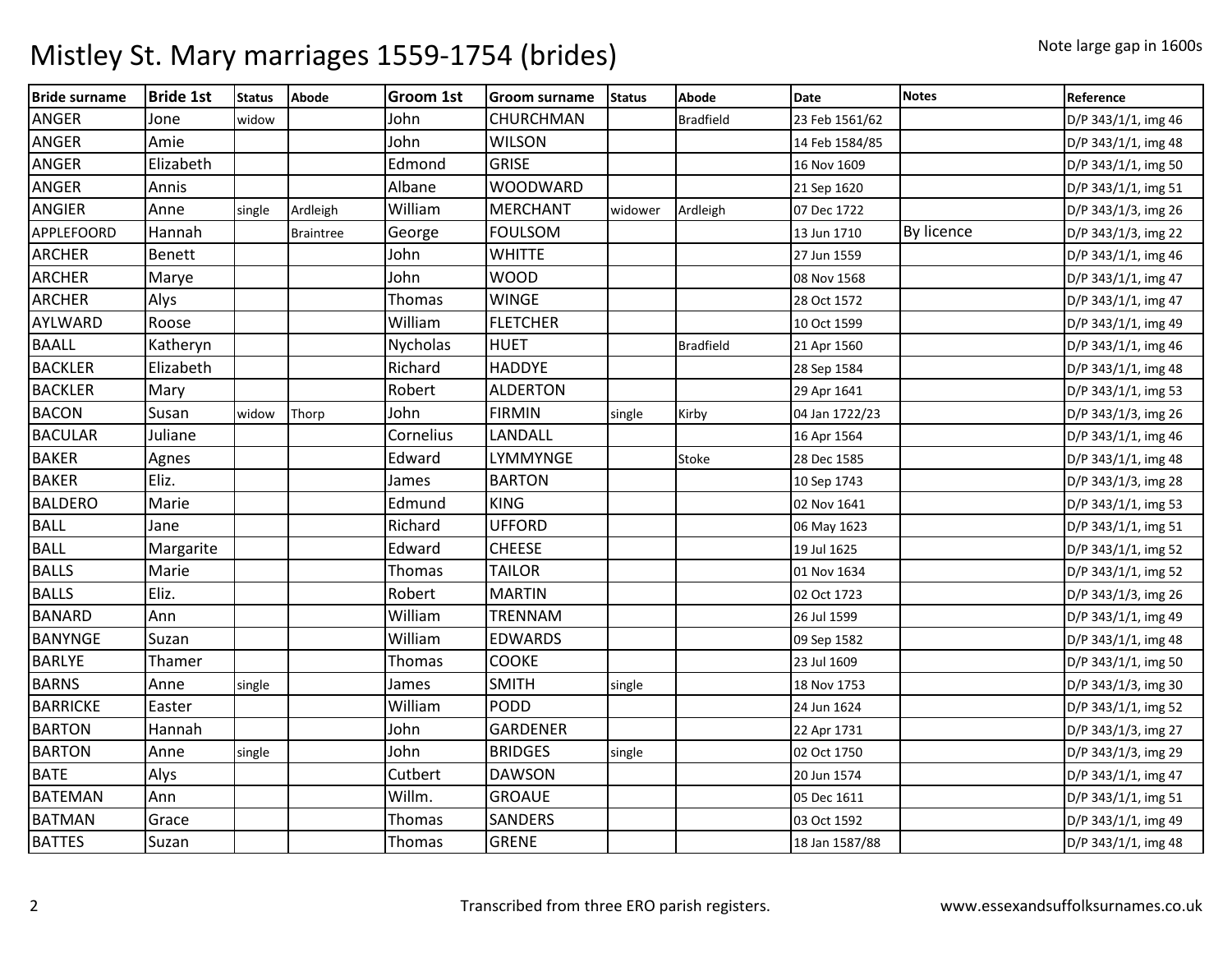| <b>Bride surname</b> | <b>Bride 1st</b> | <b>Status</b> | <b>Abode</b>     | Groom 1st     | <b>Groom surname</b> | <b>Status</b> | <b>Abode</b> | <b>Date</b>    | <b>Notes</b>                                                | Reference           |
|----------------------|------------------|---------------|------------------|---------------|----------------------|---------------|--------------|----------------|-------------------------------------------------------------|---------------------|
| <b>BATTMAN</b>       | Marion           |               |                  | Robert        | <b>BATTEN</b>        |               |              | 12 Feb 1606/7  |                                                             | D/P 343/1/1, img 50 |
| <b>BAULDREY</b>      | Margarite        |               |                  | Albane        | <b>WOODWARD</b>      |               |              | 04 Sep 1626    |                                                             | D/P 343/1/1, img 52 |
| <b>BEALE</b>         | Agnes            |               |                  | Roger         | <b>WOLVET</b>        |               |              | 13 Sep 1573    |                                                             | D/P 343/1/1, img 47 |
| <b>BEALE</b>         | Helyne           |               |                  | Thomas        | <b>NYGHTALL</b>      |               |              | 26 Feb 1578/79 |                                                             | D/P 343/1/1, img 48 |
| <b>BEALE</b>         | Rhoda            |               |                  | Thomas        | <b>HAYWARD</b>       | single        | Manningtree  | 16 Jan 1591/92 |                                                             | D/P 343/1/1, img 49 |
| <b>BEALE</b>         | Joane            |               |                  | John          | <b>MAISTONE</b>      |               |              | 10 Jun 1639    |                                                             | D/P 343/1/1, img 53 |
| <b>BECKWITH</b>      | Elizabeth        |               |                  | William       | LEECH                |               |              | 09 May 1639    |                                                             | D/P 343/1/1, img 53 |
| <b>BEECHAM</b>       | Mary             | single        |                  | Benj.         | <b>DAY</b>           | single        |              | 01 Feb 1747/48 |                                                             | D/P 343/1/3, img 29 |
| <b>BENGE</b>         | Emme             |               |                  | Richard       | <b>NURSSE</b>        |               |              | 02 Feb 1606/7  |                                                             | D/P 343/1/1, img 50 |
| <b>BENLEY</b>        | Margerye         |               |                  | George        | <b>FREELOVE</b>      |               |              | 09 Apr 1629    |                                                             | D/P 343/1/1, img 52 |
| <b>BENNES</b>        | Elizabeth        |               |                  | Mathew        | <b>SMITH</b>         |               |              | 18 Sep 1627    |                                                             | D/P 343/1/1, img 52 |
| <b>BENNET</b>        | Alice            |               |                  | William       | <b>BIRD</b>          |               |              | 20 Apr 1592    |                                                             | D/P 343/1/1, img 49 |
| <b>BENNS</b>         | Susan            |               |                  | John          | <b>STEEVENS</b>      |               |              | 07 Dec 1615    |                                                             | D/P 343/1/1, img 51 |
| <b>BERYE</b>         | Suzan            |               |                  | Thomas        | <b>BUROWES</b>       |               |              | 21 May 1592    |                                                             | D/P 343/1/1, img 49 |
| <b>BETARAS</b>       | Jone             |               |                  | John          | ANGER                |               |              | 24 Jul 1561    |                                                             | D/P 343/1/1, img 46 |
| <b>BETTS</b>         | Margery          |               |                  | John          | <b>BRAND</b>         |               |              | 28 Oct 1602    |                                                             | D/P 343/1/1, img 50 |
| <b>BISHOOP</b>       | <b>Briget</b>    |               |                  | John          | <b>WYLLS</b>         |               |              | 31 Oct 1595    | Day of month given as<br>the 32nd - presumably<br>an error. | D/P 343/1/1, img 49 |
| <b>BISHOPP</b>       | Francis          |               |                  | Robt.         | <b>TOOES</b>         |               |              | 06 Apr 1567    |                                                             | D/P 343/1/1, img 47 |
| <b>BISHOPPE</b>      | Jane             |               |                  | <b>Thomas</b> | <b>HORSLEY</b>       |               |              | 08 Aug 1602    |                                                             | D/P 343/1/1, img 50 |
| <b>BLAND</b>         | Jone             |               |                  | John          | SAMON                |               |              | 16 Mar 1579/80 |                                                             | D/P 343/1/1, img 48 |
| <b>BLOWERS</b>       | Judith           |               |                  | William       | <b>SMITH</b>         |               |              | 24 Nov 1628    |                                                             | D/P 343/1/1, img 52 |
| <b>BLUNT</b>         | Jane             |               |                  | George        | <b>WARREN</b>        |               |              | 14 Jul 1602    |                                                             | D/P 343/1/1, img 50 |
| <b>BLUNT</b>         | Anne             |               |                  | Daniell       | <b>CLEARCKE</b>      |               |              | 11 Jun 1634    |                                                             | D/P 343/1/1, img 52 |
| <b>BODIFALL</b>      | Gemima           |               | <b>Bradfield</b> | Thomas        | <b>AWTON</b>         |               |              | 08 Nov 1560    |                                                             | D/P 343/1/1, img 46 |
| <b>BOONAM</b>        | Alis             |               |                  | Richard       | <b>DOUGHTYE</b>      |               |              | 21 Apr 1561    |                                                             | D/P 343/1/1, img 46 |
| <b>BOOTH</b>         | Elizabeth        |               |                  | Edward        | <b>SALLER</b>        |               |              | 16 Nov 1697    |                                                             | D/P 343/1/2, img 8  |
| <b>BORHAM</b>        | Jean             | single        | Manningtree      | Daniel        | <b>FISHER</b>        | single        | Manningtree  | 31 Jan 1715/16 | <b>By licence</b>                                           | D/P 343/1/3, img 24 |
| <b>BORODALE</b>      | Susan            |               |                  | Thomas        | <b>CROSSE</b>        |               |              | 05 Jun 1609    |                                                             | D/P 343/1/1, img 50 |
| <b>BOROWE</b>        | Lydya            |               |                  | Thomas        | <b>DOLPHEN</b>       |               |              | 02 Apr 1573    |                                                             | D/P 343/1/1, img 47 |
| <b>BOSTOCK</b>       | Susan            |               |                  | Jeremie       | <b>PHILLIPS</b>      |               |              | 22 Jun 1630    |                                                             | D/P 343/1/1, img 52 |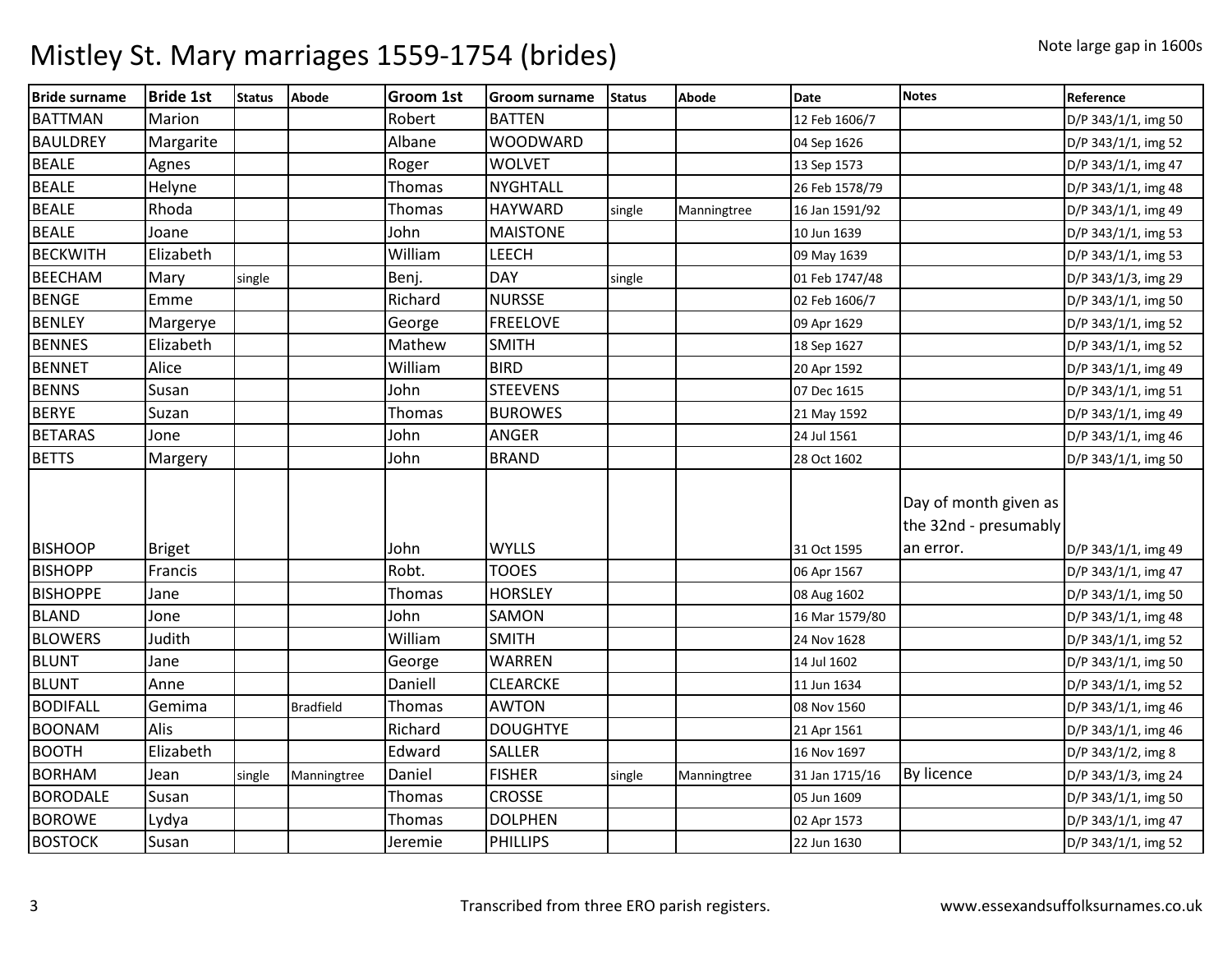| <b>Bride surname</b> | <b>Bride 1st</b> | <b>Status</b> | Abode | Groom 1st     | <b>Groom surname</b> | <b>Status</b> | Abode | <b>Date</b>    | <b>Notes</b>                                                       | Reference           |
|----------------------|------------------|---------------|-------|---------------|----------------------|---------------|-------|----------------|--------------------------------------------------------------------|---------------------|
| <b>BOSTOCKE</b>      | Rachell          |               |       | <b>Thomas</b> | <b>DAMSELL</b>       |               |       | 28 Sep 1632    |                                                                    | D/P 343/1/1, img 52 |
| <b>BOULE</b>         | Agnes            |               |       | Thomas        | HOY                  |               |       | 26 Mar 1611    |                                                                    | D/P 343/1/1, img 51 |
| <b>BOWLE</b>         | Katheren         |               |       | John          | <b>ANGER</b>         |               |       | 23 Apr 1585    |                                                                    | D/P 343/1/1, img 48 |
| <b>BOWLE</b>         | Eden             |               |       | Willm.        | <b>THORNE</b>        |               |       | 23 Sep 1610    |                                                                    | D/P 343/1/1, img 51 |
| <b>BOWLE</b>         | Margarite        |               |       | Frances       | <b>RENGE</b>         |               |       | 29 Nov 1628    |                                                                    | D/P 343/1/1, img 52 |
| <b>BOX</b>           | Anne             | widow         |       | James         | <b>CORNELL</b>       | widower       |       | 21 Oct 1753    |                                                                    | D/P 343/1/3, img 30 |
| <b>BRABIE</b>        | Dorothie         |               |       | Wm.           | EADE                 |               |       | 26 Nov 1581    |                                                                    | D/P 343/1/1, img 48 |
| <b>BRABYE</b>        | Grace            |               |       | Edward        | <b>HANKENSON</b>     |               |       | 22 Oct 1588    |                                                                    | D/P 343/1/1, img 48 |
| <b>BRACKE[TL]</b>    | Hannah           | single        |       | Stephen       | <b>CARTER</b>        | single        |       | 11 Oct 1752    |                                                                    | D/P 343/1/3, img 30 |
| <b>BRAG</b>          | Alles            |               |       | Anthony       | <b>BAYZE</b>         |               |       | 12 Sep 1599    |                                                                    | D/P 343/1/1, img 49 |
| <b>BRAND</b>         | Anne             |               |       | Thomas        | <b>BEALD</b>         |               |       | 31 Jan 1604/5  |                                                                    | D/P 343/1/1, img 50 |
|                      |                  |               |       |               |                      |               |       |                | No date apart from                                                 |                     |
| <b>BRETT</b>         | Sarah            |               |       | Isaac         | <b>LE GANDER</b>     |               |       | * * 1737       | year.                                                              | D/P 343/1/3, img 27 |
| <b>BRETTON</b>       | Mary             |               |       | Thomas        | SHEPHARD             |               |       | 19 Nov 1630    |                                                                    | D/P 343/1/1, img 52 |
| <b>BRICKELBANCKE</b> | Grace            |               |       | Thomas        | <b>AMMOND</b>        |               |       | 28 Oct 1561    | The groom is Thomas<br>Ammond alias Hulle.                         | D/P 343/1/1, img 46 |
| <b>BRICKELBANCKE</b> | Grace            |               |       | Thomas        | <b>HULLE</b>         |               |       | 28 Oct 1561    | The groom is Thomas<br>Ammond alias Hulle.                         | D/P 343/1/1, img 46 |
| <b>BRIDGE</b>        | Joane            |               |       | Richard       | <b>HANKIN</b>        |               |       | 27 Feb 1622/23 | Were married at the<br>Chappell [in<br>Manningtree]                | D/P 343/1/1, img 51 |
| <b>BRIDGES</b>       | Eliz.            | single        |       | Samuel        | <b>SACKER</b>        | single        |       | 21 Nov 1752    |                                                                    | D/P 343/1/3, img 30 |
| <b>BRIGHT</b>        | Dorothe          |               |       | Samuel        | <b>VALE</b>          |               |       | 17 Feb 1639/40 |                                                                    | D/P 343/1/1, img 53 |
| <b>BRIGHT</b>        | Mary             | widow         |       | James         | <b>KING</b>          | widower       |       | 20 Jan 1747/48 |                                                                    | D/P 343/1/3, img 29 |
| <b>BROKE</b>         | Jone             |               |       | John          | <b>ROCHESTER</b>     |               |       | 28 Nov 1564    | The groom is a gent.                                               | D/P 343/1/1, img 47 |
| <b>BROKE</b>         | Elizabeth        |               |       | Richard       | <b>JONES</b>         |               |       | 20 Jan 1581/82 | Mr. Richard Jones,<br>parsonof Mystley, &<br>Mrs. Elizabeth Broke. | D/P 343/1/1, img 48 |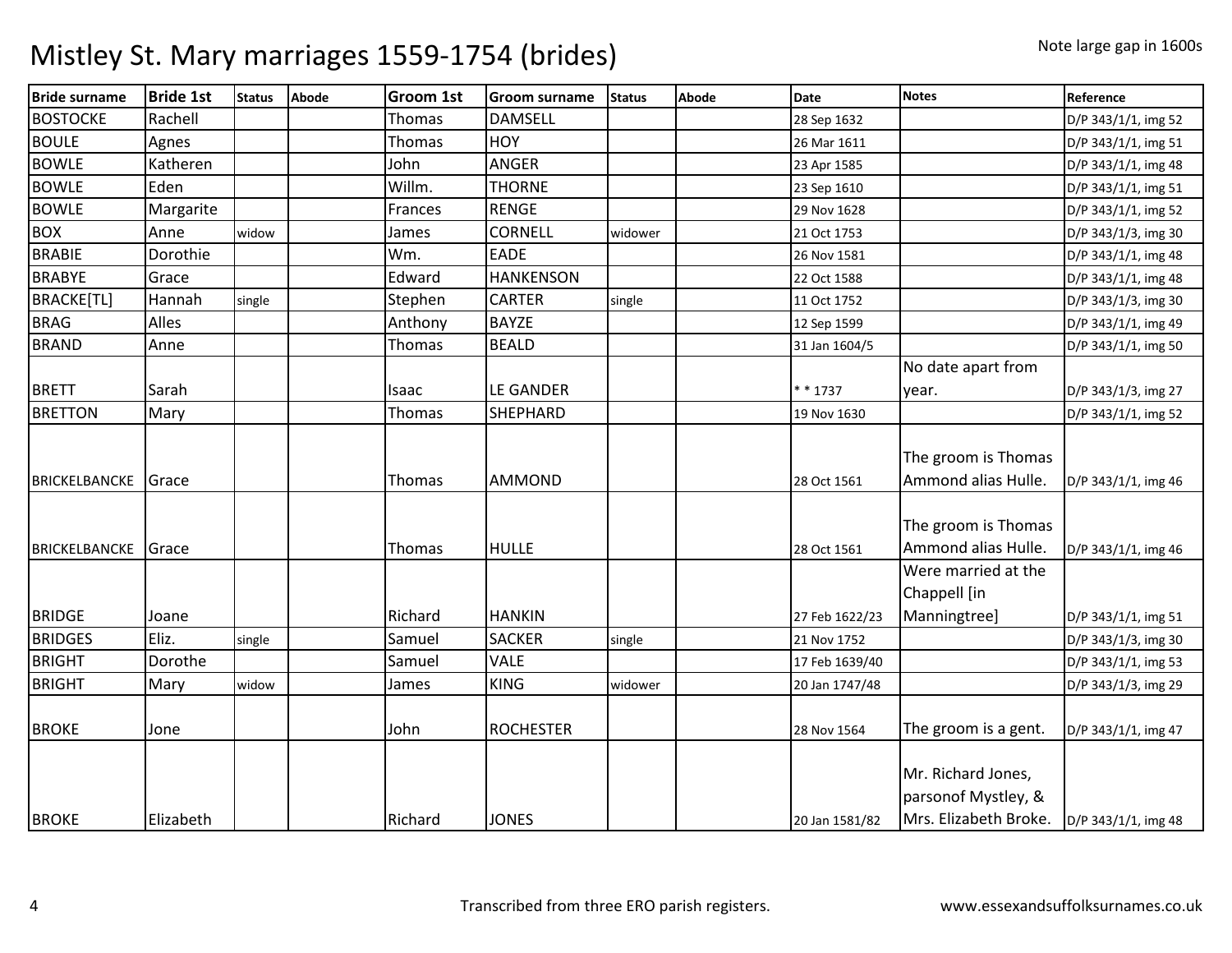| <b>Bride surname</b> | <b>Bride 1st</b> | <b>Status</b> | <b>Abode</b> | <b>Groom 1st</b> | <b>Groom surname</b> | <b>Status</b> | <b>Abode</b> | <b>Date</b>    | <b>Notes</b>        | Reference           |
|----------------------|------------------|---------------|--------------|------------------|----------------------|---------------|--------------|----------------|---------------------|---------------------|
|                      |                  |               |              |                  |                      |               |              |                |                     |                     |
|                      |                  |               |              |                  |                      |               |              |                | Groom's surname is  |                     |
| <b>BROOME</b>        | Sara             |               |              | Robert           | <b>TURNER</b>        |               |              | 25 Apr 1622    | Turner alias Norman | D/P 343/1/1, img 51 |
|                      |                  |               |              |                  |                      |               |              |                |                     |                     |
|                      |                  |               |              |                  |                      |               |              |                | Groom's surname is  |                     |
| <b>BROOME</b>        | Sara             |               |              | Robert           | <b>NORMAN</b>        |               |              | 25 Apr 1622    | Turner alias Norman | D/P 343/1/1, img 51 |
| <b>BROWN</b>         | Mary             |               |              | Barth.           | <b>BRIDGES</b>       |               |              | 06 Dec 1732    |                     | D/P 343/1/3, img 27 |
| <b>BROWNE</b>        | Elizabeth        |               |              | John             | <b>ROTHE</b>         |               |              | 03 Jun 1564    |                     | D/P 343/1/1, img 47 |
| <b>BROWNE</b>        | Margaret         |               |              | Symon            | <b>DAWSON</b>        |               |              | 20 Jun 1574    |                     | D/P 343/1/1, img 47 |
| <b>BROWNE</b>        | Grace            |               |              | Cristofer        | <b>JOHNSON</b>       |               |              | 20 Aug 1590    |                     | D/P 343/1/1, img 49 |
| <b>BROWNE</b>        | Sara             |               |              | Thomas           | <b>SPENSAR</b>       |               |              | 01 Feb 1594/95 |                     | D/P 343/1/1, img 49 |
| <b>BROWNE</b>        | Sara             |               |              | John             | <b>HARGRAVE</b>      |               |              | 01 Nov 1604    |                     | D/P 343/1/1, img 50 |
| <b>BRUER</b>         | Mary             |               |              | Wm.              | <b>BYRD</b>          |               |              | 23 May 1597    |                     | D/P 343/1/1, img 49 |
|                      |                  |               |              |                  |                      |               |              |                | End of bride        |                     |
|                      |                  |               |              |                  |                      |               |              |                | surname's lost on   |                     |
| BU <sup>*</sup>      | Jone             |               |              | Thomas           | <b>MELLIS</b>        |               |              | 24 Sep 1570    | page edge.          | D/P 343/1/1, img 47 |
| <b>BULL</b>          | Angnes           |               |              | John             | <b>WELLYS</b>        |               |              | 24 Jun 1568    |                     | D/P 343/1/1, img 47 |
| <b>BULL</b>          | Elizabeth        |               |              | Richard          | HARGRAVE             |               |              | 31 Oct 1575    |                     | D/P 343/1/1, img 47 |
| <b>BULL</b>          | Anne             |               |              | Richard          | <b>BOSTON</b>        |               |              | 25 May 1635    |                     | D/P 343/1/1, img 52 |
| <b>BUMSTED</b>       | Martha           | single        |              | James            | <b>PONDER</b>        | single        | Grotton      | 26 Nov 1752    |                     | D/P 343/1/3, img 30 |
| <b>BURRE</b>         | Susan            |               |              | John             | <b>CLARKE</b>        |               |              | 06 Apr 1643    |                     | D/P 343/1/1, img 53 |
| <b>BUSBIE</b>        | Suzan            |               |              | Robert           | <b>BEALE</b>         |               |              | 07 Nov 1591    |                     | D/P 343/1/1, img 49 |
| <b>BUTLER</b>        | Annis            |               |              | Thomas           | <b>FRANCIS</b>       |               |              | 11 Nov 1600    |                     | D/P 343/1/1, img 50 |
| <b>BYRD</b>          | Joane            |               |              | William          | <b>BYRCHITT</b>      |               |              | 12 Jul 1614    |                     | D/P 343/1/1, img 51 |
| <b>CAGE</b>          | Mary             |               | Manningtree  | William          | <b>HITCHECOCK</b>    |               | Dedham       | 27 Jun 1717    | By banns            | D/P 343/1/3, img 25 |
| <b>CAMPYN</b>        | Alis             |               |              | Thomas           | <b>DICKES</b>        |               |              | 08 May 1569    |                     | D/P 343/1/1, img 47 |
| <b>CAMPYN</b>        | Elizabeth        |               |              | William          | <b>BIRD</b>          |               |              | 30 Aug 1573    |                     | D/P 343/1/1, img 47 |
| <b>CAPMAN</b>        | Marye            |               |              | William          | <b>BROWNE</b>        |               |              | 17 Nov 1590    |                     | D/P 343/1/1, img 49 |
| <b>CARDE</b>         | Cristiane        |               |              | Cristofer        | <b>CANDLER</b>       |               |              | 16 Sep 1571    |                     | D/P 343/1/1, img 47 |
| <b>CARRE</b>         | Jone             |               |              | William          | <b>MARTYN</b>        |               |              | 07 May 1583    |                     | D/P 343/1/1, img 48 |
| <b>CARRINGTON</b>    | Anne             |               |              | Robert           | <b>HOW</b>           |               |              | 10 Dec 1745    |                     | D/P 343/1/3, img 29 |
| <b>CARTER</b>        | Anne             |               |              | John             | <b>WOOLLIDGE</b>     |               |              | 26 Oct 1743    |                     | D/P 343/1/3, img 28 |
| <b>CATT</b>          | Elizabeth        |               |              | William          | <b>STRUTT</b>        |               |              | 11 Jun 1618    |                     | D/P 343/1/1, img 51 |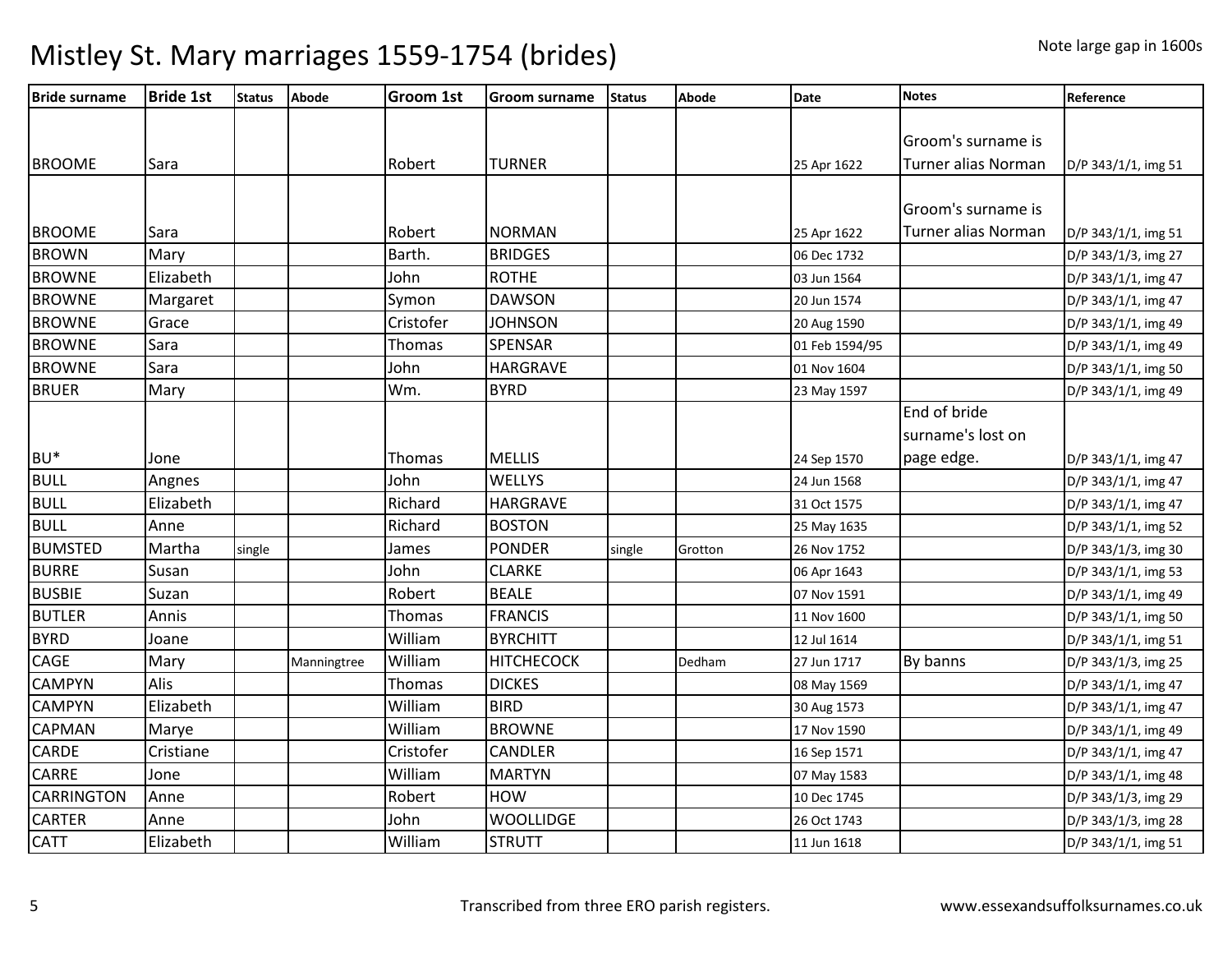| <b>Bride surname</b> | <b>Bride 1st</b> | <b>Status</b> | Abode           | <b>Groom 1st</b> | <b>Groom surname</b> | <b>Status</b> | <b>Abode</b> | Date           | <b>Notes</b>                             | Reference           |
|----------------------|------------------|---------------|-----------------|------------------|----------------------|---------------|--------------|----------------|------------------------------------------|---------------------|
| <b>CAVELL</b>        | Jone             |               |                 | John             | <b>PRENTISE</b>      |               |              | 31 Oct 1577    |                                          | D/P 343/1/1, img 47 |
| <b>CHANDLER</b>      | Jone             |               |                 | Wm.              | <b>BEALE</b>         |               |              | 10 Jun 1593    |                                          | D/P 343/1/1, img 49 |
| <b>CHARNALL</b>      | Katherine        |               |                 | Wm.              | <b>ANGER</b>         |               |              | 29 Jan 1604/5  |                                          | D/P 343/1/1, img 50 |
| <b>CHARNELL</b>      | Anna             |               |                 | Henry            | <b>FURNACE</b>       |               |              | 15 Aug 1648    |                                          | D/P 343/1/1, img 53 |
| <b>CHEESE</b>        | Elizabeth        |               |                 | Roger            | <b>SPRENGER</b>      |               |              | 01 Oct 1626    |                                          | D/P 343/1/1, img 52 |
| <b>CHRISTMAS</b>     | Phillis          |               |                 | Richard          | <b>BOSTUCKE</b>      |               |              | 18 Jan 1606/7  |                                          | D/P 343/1/1, img 50 |
| <b>CHURCH</b>        | Alis             |               |                 | John             | <b>MARTYN</b>        |               |              | 06 Oct 1563    |                                          | D/P 343/1/1, img 46 |
| <b>CLARKE</b>        | Margarett        |               |                 | Robt.            | <b>BUSH</b>          |               |              | 07 Oct 1568    |                                          | D/P 343/1/1, img 47 |
| <b>CLAY</b>          | Marie            |               |                 | William          | <b>BEALD</b>         |               |              | 18 Dec 1606    |                                          | D/P 343/1/1, img 50 |
| <b>CLAYDON</b>       | Alice            |               |                 | John             | <b>MORSE</b>         |               |              | 11 Jul 1585    |                                          | D/P 343/1/1, img 48 |
| <b>CLEARKE</b>       | Jane             |               |                 | Richard          | <b>BENIFELD</b>      |               |              | 01 Aug 1621    |                                          | D/P 343/1/1, img 51 |
| <b>CLOVER</b>        | Cristian         |               |                 | Thomas           | <b>LEES</b>          |               |              | 11 Feb 1560/61 |                                          | D/P 343/1/1, img 46 |
| <b>COALE</b>         | Joane            |               |                 | Philemon         | <b>TRAPPS</b>        |               |              | 30 Nov 1619    |                                          | D/P 343/1/1, img 51 |
| <b>COALE</b>         | Elizabeth        |               |                 | Thomas           | <b>FOAKES</b>        |               |              | 13 Apr 1621    |                                          | D/P 343/1/1, img 51 |
| <b>COBBALL</b>       | Margerye         |               |                 | Hennerye         | <b>MACHINE</b>       |               |              | 30 Dec 1585    |                                          | D/P 343/1/1, img 48 |
| <b>COCKES</b>        | Mary             |               |                 | Georg            | <b>DIX</b>           |               |              | 21 Jul 1597    |                                          | D/P 343/1/1, img 49 |
| COE                  | Eliz.            | widow         | Manningtree     | Daniel           | <b>LIMER</b>         | widower       | Mistley      | 20 Oct 1713    | By banns                                 | D/P 343/1/3, img 24 |
| COE                  | Sarah            |               |                 | John             | <b>STANNARD</b>      |               |              | 23 Jun 1720    |                                          | D/P 343/1/3, img 26 |
| <b>COE</b>           | Eliz.            | single        |                 | John             | <b>SHEDD</b>         | widower       |              | 17 Oct 1721    |                                          | D/P 343/1/3, img 26 |
| <b>COKE</b>          | Margarett        |               |                 | Thomas           | <b>WOODHOUSE</b>     |               |              | 28 Sep 1572    | The groom is<br>Woodhouse alias<br>Kinge | D/P 343/1/1, img 47 |
| <b>COKE</b>          | Margarett        |               |                 | Thomas           | <b>KINGE</b>         |               |              | 28 Sep 1572    | The groom is<br>Woodhouse alias<br>Kinge | D/P 343/1/1, img 47 |
| <b>COKE</b>          | Elyne            |               |                 | Robert           | <b>HAVERINGE</b>     |               |              | 18 Jun 1573    |                                          | D/P 343/1/1, img 47 |
| <b>COKE</b>          | Julian           |               |                 | Robt.            | <b>HART</b>          |               |              | 04 Apr 1575    |                                          | D/P 343/1/1, img 47 |
| <b>COLLEN</b>        | Aliz             |               |                 | Willm.           | <b>LIPPAN</b>        |               |              | 02 Feb 1607/8  |                                          | D/P 343/1/1, img 50 |
| <b>COLLINS</b>       | Elizabeth        |               | <b>Brantham</b> | William          | <b>CLARKE</b>        |               |              | 28 Jan 1648/49 |                                          | D/P 343/1/1, img 53 |
| <b>COLLY</b>         | Jone             |               |                 | Peter            | <b>LAWRENCE</b>      |               |              | 09 Jul 1576    |                                          | D/P 343/1/1, img 47 |
| <b>CONVIN</b>        | Margarett        |               |                 | William          | <b>BAULDREY</b>      |               |              | 02 Aug 1621    |                                          | D/P 343/1/1, img 51 |
| COOK[ES]             | Sarah            |               |                 | Philip           | LONG                 | single        |              | 11 Aug 1750    |                                          | D/P 343/1/3, img 29 |
| <b>COOKE</b>         | Agnes            |               |                 | Osbert           | <b>WALL</b>          |               |              | 29 Apr 1566    |                                          | D/P 343/1/1, img 47 |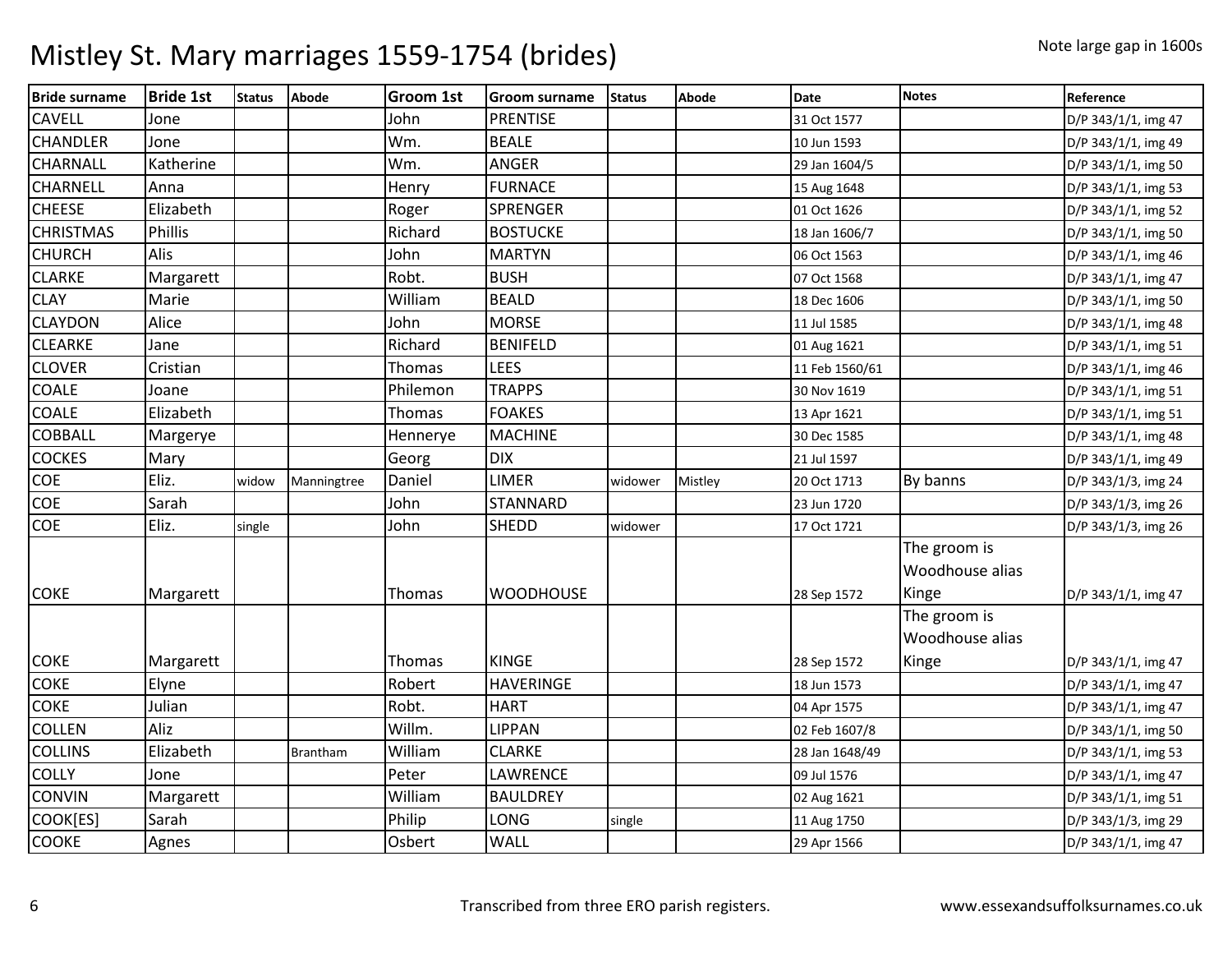| <b>Bride surname</b> | <b>Bride 1st</b> | <b>Status</b> | Abode | <b>Groom 1st</b> | <b>Groom surname</b> | <b>Status</b> | Abode | <b>Date</b>    | <b>Notes</b>                        | Reference           |
|----------------------|------------------|---------------|-------|------------------|----------------------|---------------|-------|----------------|-------------------------------------|---------------------|
| <b>COOKE</b>         | Margarett        | widow         |       | John             | <b>COLLEN</b>        |               |       | 01 Jul 1576    |                                     | D/P 343/1/1, img 47 |
| <b>COOKE</b>         | Martha           |               |       | John             | <b>MELLIS</b>        |               |       | 23 Jul 1580    |                                     | D/P 343/1/1, img 48 |
| <b>COOKE</b>         | Grace            |               |       | John             | <b>BRABIE</b>        |               |       | 01 Nov 1585    |                                     | D/P 343/1/1, img 48 |
| <b>COOKE</b>         | Prudence         |               |       | William          | <b>WRIGHT</b>        |               |       | 11 Nov 1599    |                                     | D/P 343/1/1, img 49 |
| <b>COOKE</b>         | Elizabeth        |               |       | Giles            | SAY                  |               |       | 31 May 1621    |                                     | D/P 343/1/1, img 51 |
| <b>COOKE</b>         | Martha           |               |       | Richard          | <b>BARNES</b>        |               |       | 13 Jan 1622/23 |                                     | D/P 343/1/1, img 51 |
| <b>COOKE</b>         | Avis             |               |       | Christopher      | <b>HOMAN</b>         |               |       | 15 May 1623    |                                     | D/P 343/1/1, img 51 |
| <b>COOKE</b>         | Margarite        |               |       | John             | <b>SMALWOOD</b>      |               |       | 22 Oct 1626    |                                     | D/P 343/1/1, img 52 |
| <b>COOKE</b>         | Elizabeth        |               |       | Edmund           | <b>BEMMIS</b>        |               |       | 01 Sep 1641    |                                     | D/P 343/1/1, img 53 |
| <b>COPPIN</b>        | Susan            |               |       | John             | <b>COLLINS</b>       |               |       | 09 May 1625    |                                     | D/P 343/1/1, img 52 |
| <b>COPPING</b>       | Barbary          |               |       | Samuell          | <b>JOHNSON</b>       |               |       | 04 Nov 1588    |                                     | D/P 343/1/1, img 48 |
| CORNEWALL            | Sara             |               |       | George           | <b>MARCHAUNT</b>     |               |       | 27 Jun 1625    |                                     | D/P 343/1/1, img 52 |
| <b>COVENEY</b>       | Martha           |               |       | Thomas           | <b>EASTOWE</b>       |               |       | 16 May 1639    |                                     | D/P 343/1/1, img 53 |
|                      |                  |               |       |                  |                      |               |       |                | Were married at the<br>Chappell [in |                     |
| <b>COWARD</b>        | Anne             |               |       | Nathnaiell       | <b>MANN</b>          |               |       | 24 Aug 1624    | Manningtree]                        | D/P 343/1/1, img 52 |
| <b>CRAMER</b>        | Rosse            |               |       | Robt.            | <b>RASHBROCKE</b>    |               |       | 27 Oct 1594    |                                     | D/P 343/1/1, img 49 |
| <b>CRAMER</b>        | Elizabeth        |               |       | John             | <b>BRAND</b>         |               |       | 30 Nov 1598    |                                     | D/P 343/1/1, img 49 |
| <b>CRISMAS</b>       | Ellen            |               |       | James            | <b>COPER</b>         |               |       | 13 Jun 1587    |                                     | D/P 343/1/1, img 48 |
| <b>CRISTMAS</b>      | Jone             |               |       | Ezechiell        | <b>FRIER</b>         |               |       | 11 Sep 1570    |                                     | D/P 343/1/1, img 47 |
| <b>CRISTMAS</b>      | Margarett        |               |       | William          | LUSE                 |               |       | 30 Nov 1576    |                                     | D/P 343/1/1, img 47 |
| <b>CROAMER</b>       | Margeryte        |               |       | John             | <b>ALLYN</b>         |               |       | 18 Jun 1610    |                                     | D/P 343/1/1, img 51 |
| <b>CROMER</b>        | Elizabeth        |               |       | Robt.            | <b>HOMANN</b>        |               |       | 30 May 1605    |                                     | D/P 343/1/1, img 50 |
| <b>CROMER</b>        | Grace            |               |       | Robt.            | <b>MYLES</b>         |               |       | 12 Nov 1607    |                                     | D/P 343/1/1, img 50 |
| <b>CROMER</b>        | Rose             |               |       | John             | <b>HARTTWELL</b>     |               |       | 01 Nov 1614    |                                     | D/P 343/1/1, img 51 |
| <b>CROSS</b>         | Eliz.            | single        |       | George           | <b>SPINKS</b>        | widower       |       | 04 Mar 1711/12 | By banns.                           | D/P 343/1/3, img 23 |
| <b>CROSSE</b>        | Judith           |               |       | Edward           | <b>KELER</b>         |               |       | 01 Nov 1607    |                                     | D/P 343/1/1, img 50 |
| <b>CUCCOOKE</b>      | Annis            |               |       | William          | <b>BURCHET</b>       |               |       | 07 Jul 1600    |                                     | D/P 343/1/1, img 50 |
| <b>CULPACKE</b>      | Jone             | widow         |       | Thomas           | <b>HOWARD</b>        |               |       | 27 Nov 1570    |                                     | D/P 343/1/1, img 47 |
| <b>CURKE</b>         | Elizabeth        |               |       | Robt.            | <b>HEDGE</b>         |               |       | 28 Oct 1596    |                                     | D/P 343/1/1, img 49 |
| <b>CURTIS</b>        | Letitia          |               |       | Tho.             | <b>KEMPSTER</b>      |               |       | 09 Jun 1720    |                                     | D/P 343/1/3, img 26 |
| <b>DABUYE</b>        | Jone             |               |       | Samuell          | <b>BORFLEET</b>      |               |       | 14 Jan 1595/96 |                                     | D/P 343/1/1, img 49 |
| <b>DAMSELL</b>       | Rachell          |               |       | Robert           | <b>MORTIMER</b>      |               |       | 21 Jul 1640    |                                     | D/P 343/1/1, img 53 |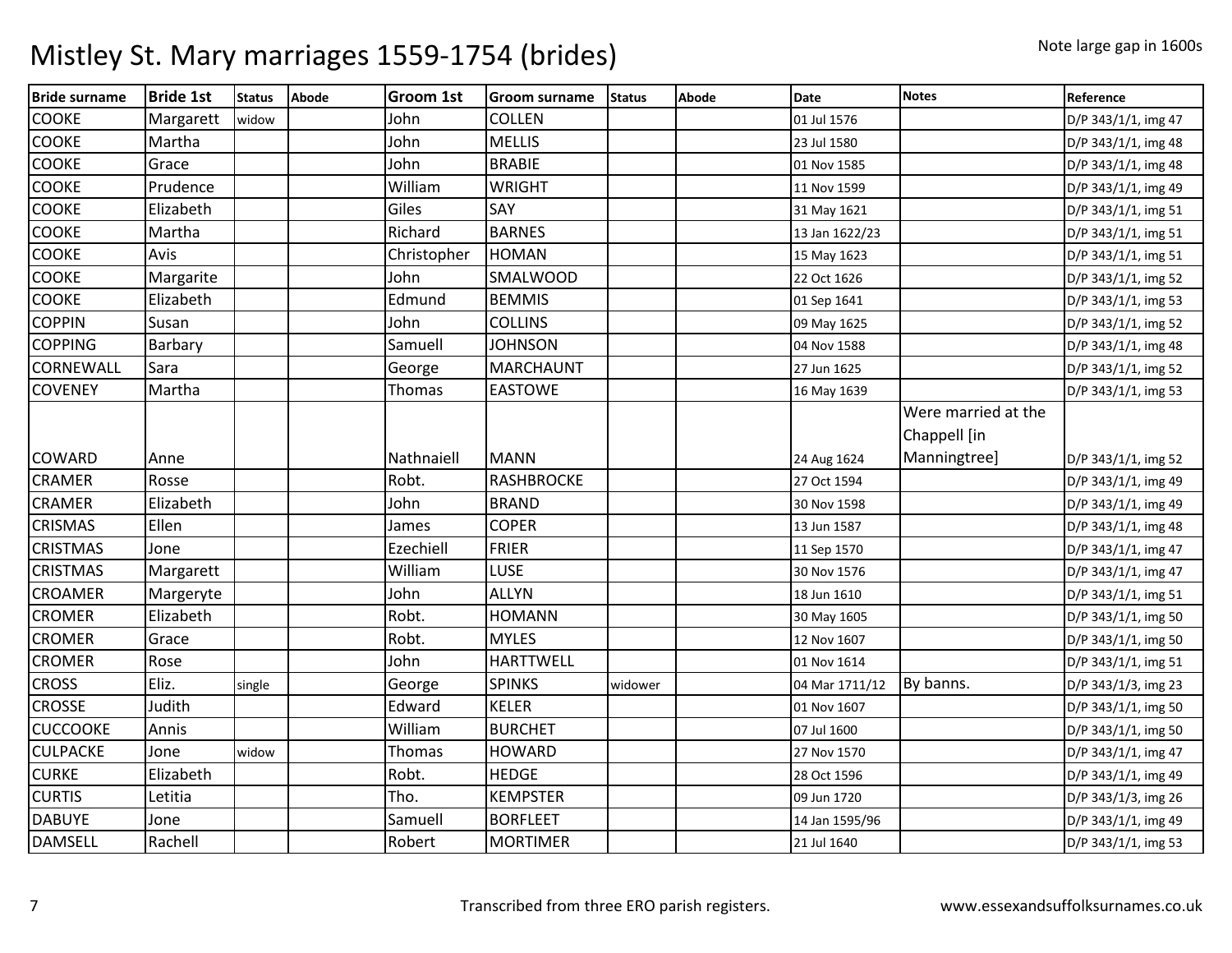| <b>Bride surname</b> | <b>Bride 1st</b> | <b>Status</b> | Abode       | <b>Groom 1st</b> | <b>Groom surname</b> | <b>Status</b> | <b>Abode</b>    | <b>Date</b>    | <b>Notes</b>           | Reference           |
|----------------------|------------------|---------------|-------------|------------------|----------------------|---------------|-----------------|----------------|------------------------|---------------------|
|                      |                  |               |             |                  |                      |               |                 |                | Were married at the    |                     |
|                      |                  |               |             |                  |                      |               |                 |                | Chappell [in           |                     |
| <b>DANIELL</b>       | Elizabeth        |               |             | James            | <b>ROISE</b>         |               |                 | 08 Jul 1624    | Manningtree]           | D/P 343/1/1, img 52 |
| <b>DARBIE</b>        | Grace            |               |             | Richard          | <b>ESTALL</b>        |               |                 | 08 Nov 1629    |                        | D/P 343/1/1, img 52 |
| <b>DARBIE</b>        | Jane             |               |             | Thomas           | <b>PALMER</b>        |               |                 | 12 Jan 1634/35 |                        | D/P 343/1/1, img 52 |
| <b>DARRANT</b>       | Mary             |               |             | Simon            | <b>SUDBURY</b>       | single        |                 | 14 Nov 1714    |                        | D/P 343/1/3, img 24 |
| <b>DAVALL</b>        | Mary             | single        | Ramsey      | Anastasius       | <b>STEPHENS</b>      | single        | Tendring        | 19 Dec 1722    | By licence             | D/P 343/1/3, img 26 |
| <b>DAVID</b>         | Jane             | single        |             | John             | <b>ELLIS</b>         | single        |                 | 08 Oct 1753    |                        | D/P 343/1/3, img 30 |
| <b>DAVYE</b>         | Anne             |               |             | Jeames           | <b>BORROW</b>        |               |                 | 23 Oct 1592    |                        | D/P 343/1/1, img 49 |
| <b>DAVYS</b>         | Mary             | widow         | Manningtree | Samuel           | <b>CARTER</b>        | single        | Manningtree     | 01 Jan 1712/13 | By licence.            | D/P 343/1/3, img 23 |
| <b>DAWSON</b>        | Margaret         |               |             | Aquila           | <b>SAYER</b>         |               |                 | 13 Nov 1606    |                        | D/P 343/1/1, img 50 |
| <b>DEAKS</b>         | Mary             |               |             | John             | <b>MATHEWS</b>       |               |                 | 05 Mar 1700/1  | By banns               | D/P 343/1/2, img 10 |
| <b>DEARSLIE</b>      | Elizabeth        |               |             | Robert           | <b>WALKER</b>        |               |                 | 10 Jun 1622    |                        | D/P 343/1/1, img 51 |
| <b>DEATH</b>         | Joanna           |               |             | William          | <b>CRISTMAS</b>      |               |                 | 16 Oct 1561    |                        | D/P 343/1/1, img 46 |
| <b>DEATH</b>         | Elizth.          | single        |             | Stephen          | <b>NORMAN</b>        | single        |                 | 10 Jan 1744/45 |                        | D/P 343/1/3, img 28 |
| <b>DEBNAM</b>        | Elizabeth        |               |             | Roger            | COLMAN               |               |                 | 16 Apr 1634    |                        | D/P 343/1/1, img 52 |
|                      |                  |               |             |                  |                      |               |                 |                | Were married at the    |                     |
|                      |                  |               |             |                  |                      |               |                 |                | Chappell [in           |                     |
| <b>DEDNAM</b>        | Sara             |               |             | Robert           | <b>HUNTER</b>        |               |                 | 09 Dec 1624    | Manningtree]           | D/P 343/1/1, img 52 |
| <b>DEWE</b>          | Rachell          |               |             | James            | <b>ESTEYE</b>        |               |                 | 25 Nov 1635    |                        | D/P 343/1/1, img 52 |
|                      |                  |               |             |                  |                      |               |                 |                | Bride's name is        |                     |
|                      |                  |               |             |                  |                      |               |                 |                | Crispian, but might be |                     |
| <b>DICKENSON</b>     | Crispian         |               |             | Benjamyn         | <b>WOODGATE</b>      |               |                 | 02 Sep 1584    | 'Christian".           | D/P 343/1/1, img 48 |
| <b>DICKLYE</b>       | Anne             |               |             | George           | <b>DOWETT</b>        |               |                 | 28 Jun 1576    |                        | D/P 343/1/1, img 47 |
| <b>DIER</b>          | Agnes            |               | Mistley     | Thomas           | <b>BAKER</b>         | widower       | <b>Brantham</b> | 13 May 1584    |                        | D/P 343/1/1, img 48 |
| <b>DIER</b>          | Joane            |               |             | John             | <b>ESTALL</b>        |               |                 | 25 Jun 1633    |                        | D/P 343/1/1, img 52 |
| <b>DIKENSON</b>      | Dorothea         |               |             | Robert           | <b>BRABYE</b>        |               |                 | 18 Apr 1566    |                        | D/P 343/1/1, img 47 |
| <b>DILLYE</b>        | Anne             |               |             | Thomas           | <b>PARRISH</b>       |               |                 | 13 Oct 1634    |                        | D/P 343/1/1, img 52 |
| <b>DIX</b>           | Elizabeth        |               |             | <b>Tobias</b>    | <b>HART</b>          |               |                 | 25 Jan 1595/96 |                        | D/P 343/1/1, img 49 |
| <b>DIX</b>           | Elizabeth        |               |             | John             | <b>CLASBEY</b>       |               |                 | 06 Mar 1697/98 |                        | D/P 343/1/2, img 8  |
| <b>DIXON</b>         | Mary             |               |             | Abraham          | <b>GAME</b>          |               |                 | 04 Jun 1618    |                        | D/P 343/1/1, img 51 |
| <b>DOGGETT</b>       | Elizabeth        |               |             | Henry            | <b>BISHOP</b>        |               |                 | 11 Jul 1632    |                        | D/P 343/1/1, img 52 |
| <b>DOUGHTYE</b>      | Suzan            |               |             | William          | <b>ANGER</b>         |               |                 | 19 Jul 1596    |                        | D/P 343/1/1, img 49 |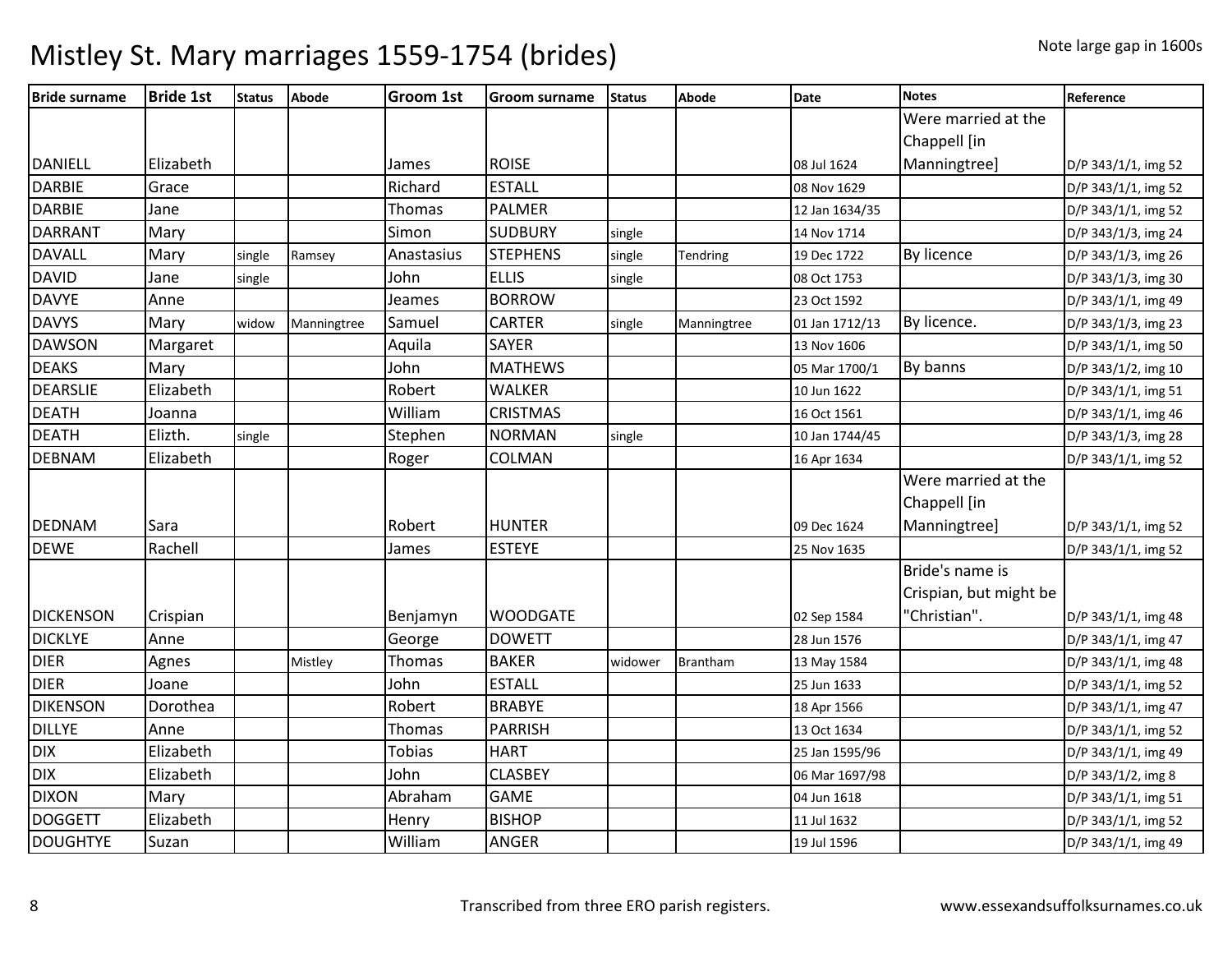| <b>Bride surname</b> | <b>Bride 1st</b> | <b>Status</b> | Abode          | <b>Groom 1st</b> | <b>Groom surname</b> | <b>Status</b> | <b>Abode</b> | <b>Date</b>    | <b>Notes</b>             | Reference           |
|----------------------|------------------|---------------|----------------|------------------|----------------------|---------------|--------------|----------------|--------------------------|---------------------|
| <b>DOW</b>           | Prudence         |               |                | Michaell         | <b>BRIDGE</b>        |               |              | 06 Jul 1618    |                          | D/P 343/1/1, img 51 |
| <b>DOWDELL</b>       | Mabell           |               |                | Thomas           | <b>WYER</b>          |               |              | 25 Nov 1593    |                          | D/P 343/1/1, img 49 |
| <b>DOWETT</b>        | Jone             |               |                | William          | <b>DAWSON</b>        |               |              | 19 Jan 1572/73 |                          | D/P 343/1/1, img 47 |
| <b>DOWSETT</b>       | Alice            |               |                | William          | <b>WILKEN</b>        |               |              | 30 Jun 1590    |                          | D/P 343/1/1, img 49 |
| <b>DOWTYE</b>        | Ellen            |               |                | Hennery          | <b>POULTER</b>       |               |              | 08 Apr 1588    |                          | D/P 343/1/1, img 48 |
| <b>DRIVER</b>        | Katheryne        |               |                | Roger            | <b>PLUME</b>         |               |              | 01 Jun 1570    |                          | D/P 343/1/1, img 47 |
|                      |                  |               |                |                  |                      |               |              |                | Bride's abode: Barfold   |                     |
|                      |                  |               |                |                  |                      |               |              |                | (Bergholt - not clear if |                     |
| <b>DRIVER</b>        | Susan            |               | <b>Barfold</b> | John             | LEWES                |               |              | 12 Oct 1648    | Easr or West)            | D/P 343/1/1, img 53 |
| <b>DURYFALL</b>      | Agnes            |               |                | John             | <b>ELLIS</b>         |               |              | 10 Jul 1559    |                          | D/P 343/1/1, img 46 |
| <b>DYER</b>          | Anna             | single        |                | William          | <b>BORHAM</b>        | single        |              | 06 Oct 1713    | By licence               | D/P 343/1/3, img 23 |
| <b>DYX</b>           | Joane            |               |                | Edward           | <b>WHITE</b>         |               |              | 02 Feb 1619/20 |                          | D/P 343/1/1, img 51 |
| <b>EAGLE</b>         | Anne             |               |                | Ruben            | <b>OSMUND</b>        |               |              | 30 Sep 1630    |                          | D/P 343/1/1, img 52 |
| <b>EAGLE</b>         | Mary             |               |                | John             | <b>WAST</b>          |               |              | 07 Nov 1699    | By banns.                | D/P 343/1/2, img 9  |
| <b>EAGLE</b>         | Mary             | widow         | Manningtree    | James            | <b>FROSTICK</b>      | widower       | Lawford      | 14 Jan 1713/14 | By banns                 | D/P 343/1/3, img 24 |
| <b>EASTER</b>        | Mary             |               |                | John             | <b>FINNINGS</b>      |               | Harwich      | 24 Sep 1690    |                          | D/P 343/1/1, img 54 |
| <b>EASTOWE</b>       | Martha           |               |                | George           | <b>NEEVE</b>         |               |              | 20 Jul 1641    |                          | D/P 343/1/1, img 53 |
|                      |                  |               |                |                  |                      |               |              |                | Bride's surname          |                     |
|                      |                  |               |                |                  |                      |               |              |                | unclear - Edwards or     |                     |
| <b>EDMUNDS</b>       | Mary             |               |                | John             | <b>HOWARD</b>        |               |              | 11 Jun 1689    | Edmunds?                 | D/P 343/1/1, img 54 |
| <b>EDWARD</b>        | <b>Barbara</b>   |               |                | Gylbert          | <b>BARTON</b>        |               |              | 08 Dec 1577    |                          | D/P 343/1/1, img 48 |
| <b>EDWARDS</b>       | Ellen            |               |                | John             | <b>PIERS</b>         |               |              | 28 Jan 1608/9  |                          | D/P 343/1/1, img 50 |
| <b>EDWARDS</b>       | Anne             |               |                | John             | <b>PONDER</b>        |               |              | 28 Oct 1634    |                          | D/P 343/1/1, img 52 |
|                      |                  |               |                |                  |                      |               |              |                | Bride's surname          |                     |
|                      |                  |               |                |                  |                      |               |              |                | unclear - Edwards or     |                     |
| <b>EDWARDS</b>       | Mary             |               |                | John             | <b>HOWARD</b>        |               |              | 11 Jun 1689    | Edmunds?                 | D/P 343/1/1, img 54 |
|                      |                  |               |                |                  |                      |               |              |                |                          |                     |
|                      |                  |               |                |                  |                      |               |              |                | Groom surname is         |                     |
| <b>EGLE</b>          | Joane            |               |                | John             | <b>NORMAN</b>        |               |              | 13 Nov 1615    | Norman alias Turner      | D/P 343/1/1, img 51 |
|                      |                  |               |                |                  |                      |               |              |                | Groom surname is         |                     |
| <b>EGLE</b>          | Joane            |               |                | John             | <b>TURNER</b>        |               |              | 13 Nov 1615    | Norman alias Turner      | D/P 343/1/1, img 51 |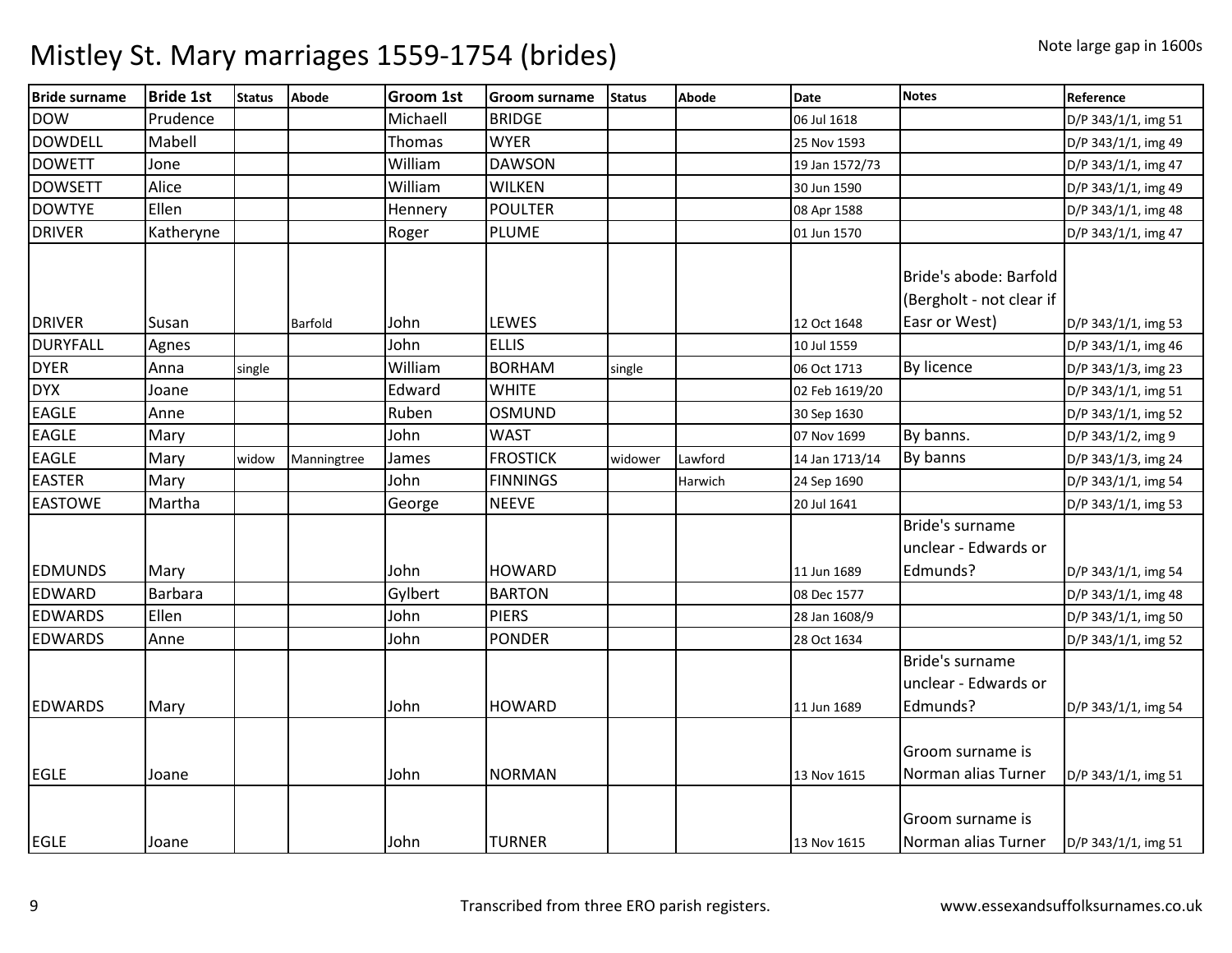| <b>Bride surname</b> | <b>Bride 1st</b> | <b>Status</b> | Abode            | <b>Groom 1st</b> | <b>Groom surname</b> | <b>Status</b> | <b>Abode</b>         | <b>Date</b>    | <b>Notes</b>                                  | Reference           |
|----------------------|------------------|---------------|------------------|------------------|----------------------|---------------|----------------------|----------------|-----------------------------------------------|---------------------|
| <b>EMANS</b>         | Dinah            |               |                  | Edward           | <b>SCOT</b>          |               |                      | 09 Oct 1745    |                                               | D/P 343/1/3, img 29 |
|                      |                  |               |                  |                  |                      |               |                      |                |                                               |                     |
|                      |                  |               |                  |                  |                      |               |                      |                | Married at                                    |                     |
| <b>ESTEY</b>         | Rose             |               |                  | William          | <b>BEALE</b>         |               |                      | 08 Jan 1623/24 | Manningtree chappell  D/P 343/1/1, img 52     |                     |
| <b>ESTEY</b>         | Mary             |               |                  | George           | <b>WHITE</b>         |               |                      | 16 Nov 1631    |                                               | D/P 343/1/1, img 52 |
| <b>ESTWOD</b>        | Cyslye           |               |                  | Robert           | <b>ALEN</b>          |               |                      | 02 May 1560    |                                               | D/P 343/1/1, img 46 |
| <b>EVANS</b>         | Barbara          | single        |                  | John             | <b>ROBISON</b>       | single        |                      | 29 Sep 1745    |                                               | D/P 343/1/3, img 29 |
| <b>EVEREST</b>       | Sarah            | single        |                  | William          | <b>HOLMDEN</b>       | single        |                      | 12 Jun 1748    |                                               | D/P 343/1/3, img 29 |
| <b>EVERET</b>        | Elizabeth        | widow         | Mistley          | John             | <b>BLICHENDEN</b>    | widower       | Stoak by<br>Ipswich  | 10 Oct 1706    | By banns                                      | D/P 343/1/2, img 10 |
| <b>EVERET</b>        | Susanna          | widow         | <b>Bradfield</b> | William          | <b>CARRINGTON</b>    | single        | <b>Bradfield</b>     | 30 Dec 1712    | By licence.                                   | D/P 343/1/3, img 23 |
|                      |                  |               |                  |                  |                      |               |                      |                | By banns. No date                             |                     |
| <b>EVERIT</b>        | Hannah           | single        | Manningtree      | John             | <b>JACOBS</b>        | single        | Harwich              | * * 1718       | except year.                                  | D/P 343/1/3, img 25 |
| <b>FAIRESTEAD</b>    | Elisabeth        |               |                  | Jeffery          | <b>POTTER</b>        |               |                      | 16 Jun 1619    |                                               | D/P 343/1/1, img 51 |
| <b>FENN</b>          | Anne             |               |                  | John             | <b>SMYTH</b>         |               |                      | 08 Jun 1590    |                                               | D/P 343/1/1, img 49 |
| <b>FENN</b>          | Rode             |               |                  | Wm.              | <b>BRETHAR</b>       |               |                      | 08 Sep 1597    |                                               | D/P 343/1/1, img 49 |
| FENNELL              | Susanna          |               |                  | Edward           | <b>ROBERTSON</b>     |               |                      | 07 Feb 1608/9  |                                               | D/P 343/1/1, img 50 |
| FENNELL              | Joane            |               |                  | John             | <b>FELGATE</b>       |               |                      | 08 Jun 1612    |                                               | D/P 343/1/1, img 51 |
| <b>FENNING</b>       | Alce             |               |                  | Edward           | <b>BEESON</b>        |               |                      | 30 Oct 1600    |                                               | D/P 343/1/1, img 50 |
| FENNING              | Sarah            |               |                  | John             | <b>HOLBROOKE</b>     |               |                      | 06 Apr 1640    |                                               | D/P 343/1/1, img 53 |
| <b>FENNYNGE</b>      | Jone             |               |                  | William          | GOSSE                |               |                      | 23 Aug 1590    |                                               | D/P 343/1/1, img 49 |
|                      |                  |               |                  |                  |                      |               |                      |                | At the                                        |                     |
|                      |                  |               |                  |                  |                      |               |                      |                | commandement of                               |                     |
| <b>FILDE</b>         | Edytha           |               | Wix              | William          | <b>EVERED</b>        |               |                      | 09 Dec 1562    | Mr. Pullen (by licence) $D/P$ 343/1/1, img 46 |                     |
|                      |                  |               |                  |                  |                      |               |                      |                | Were married at the                           |                     |
|                      |                  |               |                  |                  |                      |               |                      |                | Chappell [in                                  |                     |
| <b>FISH</b>          | <b>Francis</b>   |               |                  | John             | <b>NUN</b>           |               |                      | 15 Jul 1619    | Manningtree]                                  | D/P 343/1/1, img 51 |
| <b>FISHER</b>        | Francis          |               |                  | Israell          | <b>EXTON</b>         |               |                      | 18 May 1626    |                                               | D/P 343/1/1, img 52 |
| <b>FISHER</b>        | Mary             | single        | Mistley          | Samuel           | <b>BOULDEN</b>       | single        | <b>Great Bromley</b> | 10 Oct 1751    |                                               | D/P 343/1/3, img 30 |
| <b>FISHER</b>        | Mary             | single        |                  | Thomas           | <b>SMITH</b>         | single        |                      | 28 Apr 1752    |                                               | D/P 343/1/3, img 30 |
| <b>FITCH</b>         | Elizabeth        | single        |                  | Jacob            | <b>EVERET</b>        | widower       |                      | 14 Sep 1711    | By banns.                                     | D/P 343/1/3, img 22 |
| <b>FLANDE</b>        | Jane             |               |                  | Thomas           | <b>COCOKE</b>        |               |                      | 06 May 1565    |                                               | D/P 343/1/1, img 47 |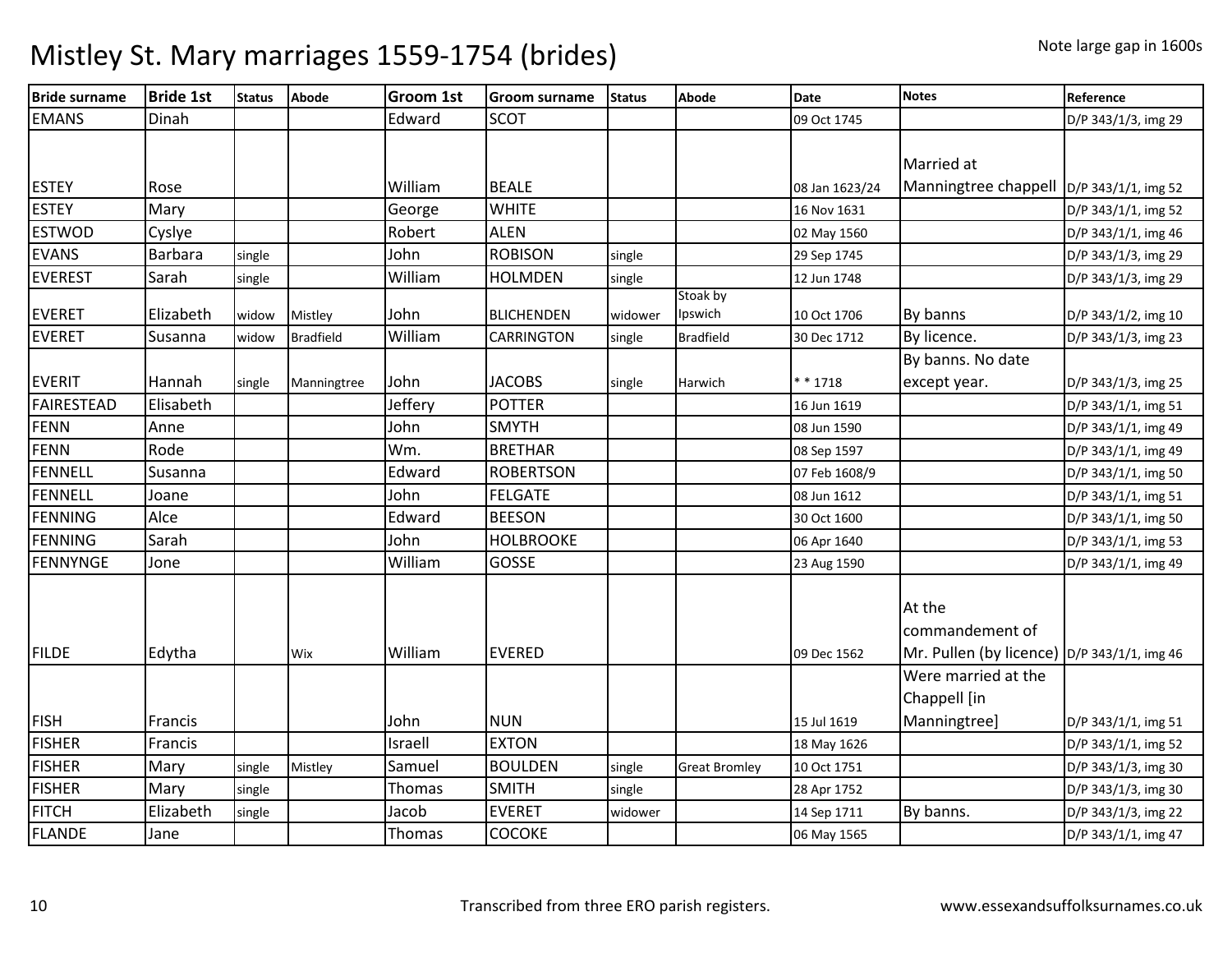| <b>Bride surname</b> | <b>Bride 1st</b> | <b>Status</b> | Abode                   | <b>Groom 1st</b> | <b>Groom surname</b> | <b>Status</b> | <b>Abode</b>      | <b>Date</b>    | <b>Notes</b>             | Reference           |
|----------------------|------------------|---------------|-------------------------|------------------|----------------------|---------------|-------------------|----------------|--------------------------|---------------------|
|                      |                  |               |                         |                  |                      |               |                   |                |                          |                     |
|                      |                  |               |                         |                  |                      |               |                   |                | Bride's abode: Barfold   |                     |
|                      |                  |               |                         |                  |                      |               |                   |                | (Bergholt - not clear if |                     |
| <b>FORD</b>          | An               |               |                         | Benjamin         | <b>MARLER</b>        |               |                   | 09 Mar 1647/48 | Easr or West)            | D/P 343/1/1, img 53 |
| <b>FORD</b>          | Mary             | single        | Mistley                 | Benj.            | <b>CARRINGTON</b>    | single        | <b>Bradfield</b>  | 17 Nov 1731    |                          | D/P 343/1/3, img 27 |
| <b>FOREST</b>        | Collett          |               |                         | Adrian           | LANDALL              |               |                   | 22 Oct 1570    |                          | D/P 343/1/1, img 47 |
| <b>FOSDIKE</b>       | Ruth             |               |                         | George           | <b>HUGHER</b>        |               |                   | 11 Feb 1640/41 |                          | D/P 343/1/1, img 53 |
| <b>FOSTER</b>        | Margeret         |               |                         | John             | <b>STONE</b>         |               |                   | 18 Oct 1562    |                          | D/P 343/1/1, img 46 |
| <b>FRANCIS</b>       | <b>Brigett</b>   |               |                         | Thomas           | <b>GEORGE</b>        |               |                   | 30 Nov 1586    |                          | D/P 343/1/1, img 48 |
| <b>FRANCKE</b>       | Elizabeth        |               |                         | John             | <b>HOBBES</b>        |               |                   | 13 Apr 1577    |                          | D/P 343/1/1, img 47 |
| <b>FRANCKLYN</b>     | <b>Beatrice</b>  |               |                         | Austen           | <b>MANDE</b>         |               |                   | 03 Aug 1587    |                          | D/P 343/1/1, img 48 |
| <b>FREELOVE</b>      | Marie            |               |                         | William          | <b>BOISSARD</b>      |               |                   | 26 Feb 1638/39 |                          | D/P 343/1/1, img 53 |
| <b>FREELOVE</b>      | Elizabeth        |               |                         | James            | <b>SPRINGETT</b>     |               |                   | 23 Jul 1639    |                          | D/P 343/1/1, img 53 |
| <b>FREMAN</b>        | Mathew           |               |                         | Robert           | <b>FEWENT</b>        |               |                   | 05 Jan 1580/81 |                          | D/P 343/1/1, img 48 |
| <b>FRIER</b>         | Joane            |               |                         | Thomas           | <b>WALTER</b>        |               |                   | 16 Dec 1585    |                          | D/P 343/1/1, img 48 |
| <b>FROST</b>         | Margret          | single        |                         | Samuel           | <b>SMITH</b>         | single        |                   | 26 Dec 1717    | By banns                 | D/P 343/1/3, img 25 |
| <b>FULLER</b>        | Dorothy          | widow         | Manningtree             | Robert           | <b>CLAMPIN</b>       | widower       | Manningtree       | 27 Dec 1719    |                          | D/P 343/1/3, img 26 |
| <b>FYTTELL</b>       | Mawdlen          |               |                         | John             | <b>ROBERTSON</b>     |               |                   | 29 Jun 1559    |                          | D/P 343/1/1, img 46 |
| <b>GALE</b>          | Margarite        |               |                         | John             | <b>BOULE</b>         |               |                   | 03 Feb 1623/24 |                          | D/P 343/1/1, img 52 |
| <b>GAME</b>          | Olyf             | widow         |                         | Ralfe            | <b>SHEPHEARD</b>     |               |                   | 04 Apr 1597    |                          | D/P 343/1/1, img 49 |
| <b>GANNT</b>         | Cristian         |               |                         | Wylliam          | <b>DICKENSON</b>     |               |                   | 09 Jul 1560    |                          | D/P 343/1/1, img 46 |
| GARIT?               | Eliz.            |               |                         | Wm.              | <b>WEBB</b>          |               |                   | 02 Dec 1732    |                          | D/P 343/1/3, img 27 |
| <b>GARWOODE</b>      | Marie            |               |                         | William          | <b>COWEE</b>         |               |                   | 06 Nov 1638    |                          | D/P 343/1/1, img 53 |
| <b>GATES</b>         | Grace            |               |                         | William          | <b>REVELL</b>        |               |                   | 28 Jul 1560    |                          | D/P 343/1/1, img 46 |
| GEDGE                | Elizabeth        |               |                         | John             | <b>WOOD</b>          |               |                   | 25 Nov 1635    |                          | D/P 343/1/1, img 52 |
| <b>GENTLEMAN</b>     | Elizabeth        |               |                         | John             | <b>HARMAN</b>        |               |                   | 15 Feb 1606/7  |                          | D/P 343/1/1, img 50 |
| <b>GENTRY</b>        |                  |               | <b>Stoke</b><br>Nayland | Richard          | <b>CARTER</b>        |               | Hyham,<br>Suffolk |                |                          |                     |
|                      | Mathy            |               |                         |                  |                      |               |                   | 02 Oct 1690    | The bride is Gilbert     | D/P 343/1/1, img 54 |
| <b>GILBERT</b>       |                  |               |                         | Ralfe            |                      |               |                   |                | alias Hall               |                     |
|                      | Alis             |               |                         |                  | WENHAM               |               |                   | 18 Jun 1573    |                          | D/P 343/1/1, img 47 |
| <b>GILBERT</b>       | Mary             |               |                         | William          | <b>WYLS</b>          |               |                   | 23 Jul 1609    |                          | D/P 343/1/1, img 50 |
| GILL                 | Trephana         |               |                         | Frances          | <b>RENGE</b>         |               |                   | 20 May 1624    |                          | D/P 343/1/1, img 52 |
| <b>GLOSKOCKE</b>     | Ann              | widow         |                         | John             | <b>FORIST</b>        |               |                   | 14 Sep 1598    |                          | D/P 343/1/1, img 49 |
| <b>GLOZAR</b>        | Alice            |               |                         | Richard          | COLEMAN              |               |                   | 20 Nov 1623    |                          | D/P 343/1/1, img 52 |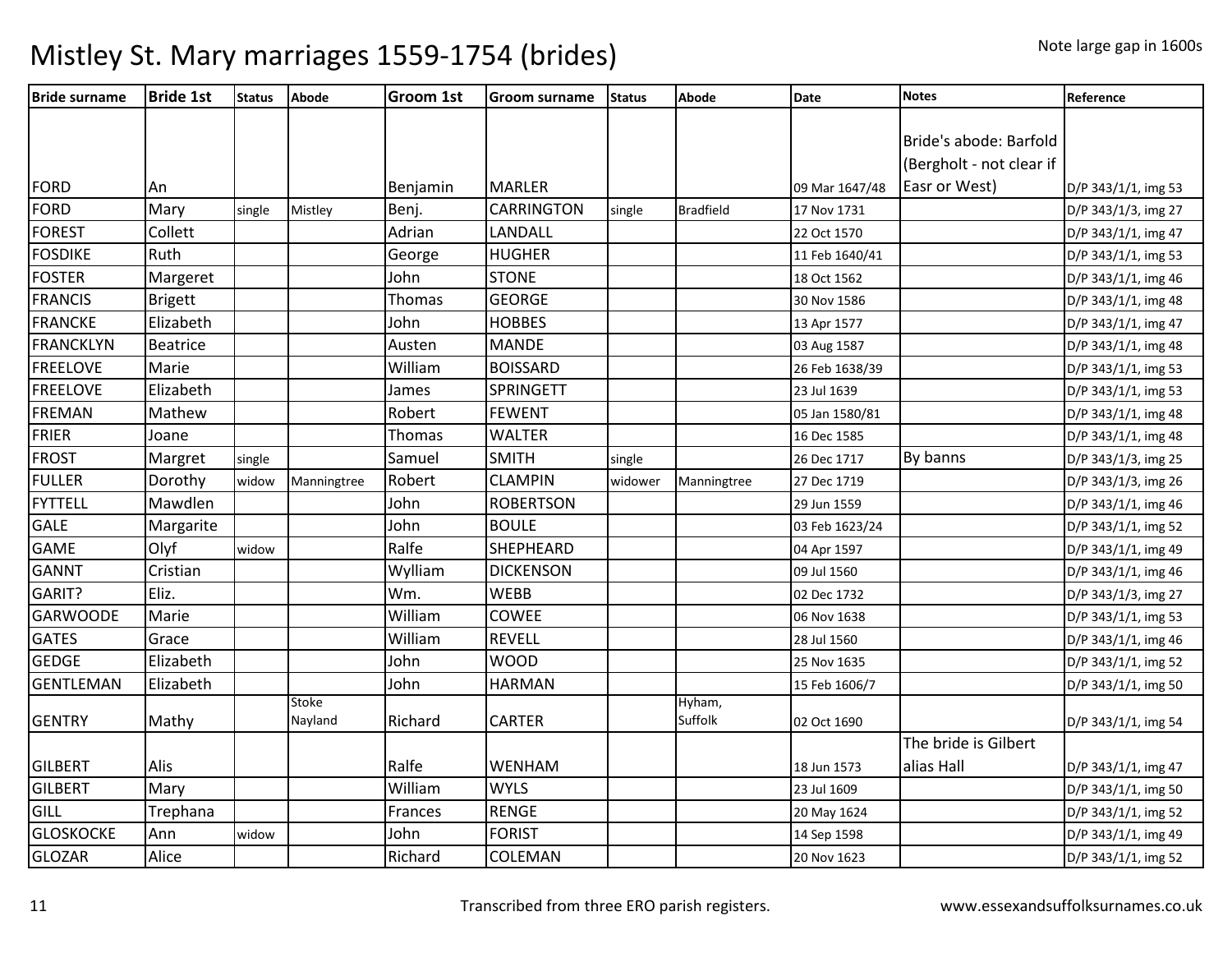| <b>Bride surname</b> | <b>Bride 1st</b> | <b>Status</b> | Abode            | <b>Groom 1st</b> | <b>Groom surname</b> | <b>Status</b> | Abode | <b>Date</b>    | <b>Notes</b>         | Reference           |
|----------------------|------------------|---------------|------------------|------------------|----------------------|---------------|-------|----------------|----------------------|---------------------|
| <b>GOATE</b>         | Fraunces         |               |                  | Robert           | <b>GREENE</b>        |               |       | 29 Oct 1633    |                      | D/P 343/1/1, img 52 |
|                      |                  |               |                  |                  |                      |               |       |                |                      |                     |
|                      |                  |               |                  |                  |                      |               |       |                | Groom surname is     |                     |
| <b>GODFREY</b>       | Grace            |               |                  | John             | <b>NORMAN</b>        |               |       | 26 May 1617    | Norman alias Turner  | D/P 343/1/1, img 51 |
|                      |                  |               |                  |                  |                      |               |       |                |                      |                     |
|                      |                  |               |                  |                  |                      |               |       |                | Groom surname is     |                     |
| <b>GODFREY</b>       | Grace            |               |                  | John             | <b>TURNER</b>        |               |       | 26 May 1617    | Norman alias Turner  | D/P 343/1/1, img 51 |
| GOLDING?             | Elizabeth        | widow         |                  | Thomas           | <b>HOLDINGE</b>      |               |       | 16 Feb 1609/10 |                      | D/P 343/1/1, img 50 |
| <b>GOSSE</b>         | Johan            |               |                  | Robt.            | <b>COOKE</b>         |               |       | 16 May 1608    |                      | D/P 343/1/1, img 50 |
| <b>GOSSE</b>         | Marie            |               |                  | Robert           | <b>ALEFOUNDER</b>    |               |       | 10 Jul 1622    |                      | D/P 343/1/1, img 51 |
| <b>GOSSLIN</b>       | Marie            |               |                  | John             | <b>KIES</b>          |               |       | 27 Apr 1640    |                      | D/P 343/1/1, img 53 |
| <b>GOSSLIN</b>       | Alice            |               |                  | Richard          | <b>RANCK</b>         |               |       | 08 Jun 1640    |                      | D/P 343/1/1, img 53 |
| <b>GRAVES</b>        | Winifride        |               |                  | Amos             | <b>RUSSELL</b>       |               |       | 14 Apr 1634    |                      | D/P 343/1/1, img 52 |
| <b>GREEN</b>         | Sarah            | single        |                  | Randal           | <b>JENNINGS</b>      | widower       |       | 25 Feb 1754    |                      | D/P 343/1/3, img 31 |
| <b>GREENE</b>        | Rose             |               |                  | Steven           | <b>EARLE</b>         |               |       | 07 Nov 1586    |                      | D/P 343/1/1, img 48 |
|                      |                  |               |                  |                  |                      |               |       |                | Groom is John Convin |                     |
| <b>GREENE</b>        | Hannible         |               |                  | John             | <b>CONVIN</b>        |               |       | 17 Jun 1624    | the elder            | D/P 343/1/1, img 52 |
| <b>GREENHAUKE</b>    | Isrey            |               |                  | William          | <b>HECKFORD</b>      |               |       | 02 Feb 1619/20 |                      | D/P 343/1/1, img 51 |
| <b>GRENNE</b>        | Cristian         |               | <b>Bradfield</b> | William          | <b>UPSALLE</b>       |               |       | 12 Sep 1560    |                      | D/P 343/1/1, img 46 |
| <b>GRICE</b>         | Justian          |               |                  | Peter            | <b>PHILLIPE</b>      |               |       | 25 Oct 1584    |                      | D/P 343/1/1, img 48 |
| <b>GRIFFIN</b>       | Anne             |               |                  | John             | <b>FOX</b>           |               |       | 23 Oct 1626    |                      | D/P 343/1/1, img 52 |
| <b>GRIGES</b>        | Alis             | widow         |                  | Jeames           | <b>LEES</b>          |               |       | 22 Dec 1591    |                      | D/P 343/1/1, img 49 |
| <b>GRIMSTON</b>      | Margret          |               |                  | Richard          | <b>HOBROW</b>        |               |       | 25 Apr 1595    |                      | D/P 343/1/1, img 49 |
| <b>GRIMSTONE</b>     | Mary             |               |                  | Thomas           | CORNEWALLERS         |               |       | 20 Jan 1606/7  | Both are gents.      | D/P 343/1/1, img 50 |
| <b>GRISE</b>         | Barbara          |               |                  | Thomas           | HASE[L]              |               |       | 05 Aug 1605    |                      | D/P 343/1/1, img 50 |
| <b>GROWNE</b>        | Margaret         |               |                  | Roger            | <b>WOLVIT</b>        |               |       | 28 Jun 1607    |                      | D/P 343/1/1, img 50 |
|                      |                  |               |                  |                  |                      |               |       |                | Groom's surname is   |                     |
|                      |                  |               |                  |                  |                      |               |       |                | Osbostone alias      |                     |
| <b>GRYCE</b>         | Grace            |               |                  | William          | <b>OSBOSTONE</b>     |               |       | 25 Nov 1612    | Osborne              | D/P 343/1/1, img 51 |
|                      |                  |               |                  |                  |                      |               |       |                | Groom's surname is   |                     |
|                      |                  |               |                  |                  |                      |               |       |                | Osbostone alias      |                     |
| <b>GRYCE</b>         | Grace            |               |                  | William          | <b>OSBORNE</b>       |               |       | 25 Nov 1612    | Osborne              | D/P 343/1/1, img 51 |
| GULL                 | Elizabeth        |               |                  | William          | <b>EXEBIE</b>        |               |       | 21 Jan 1629/30 |                      | D/P 343/1/1, img 52 |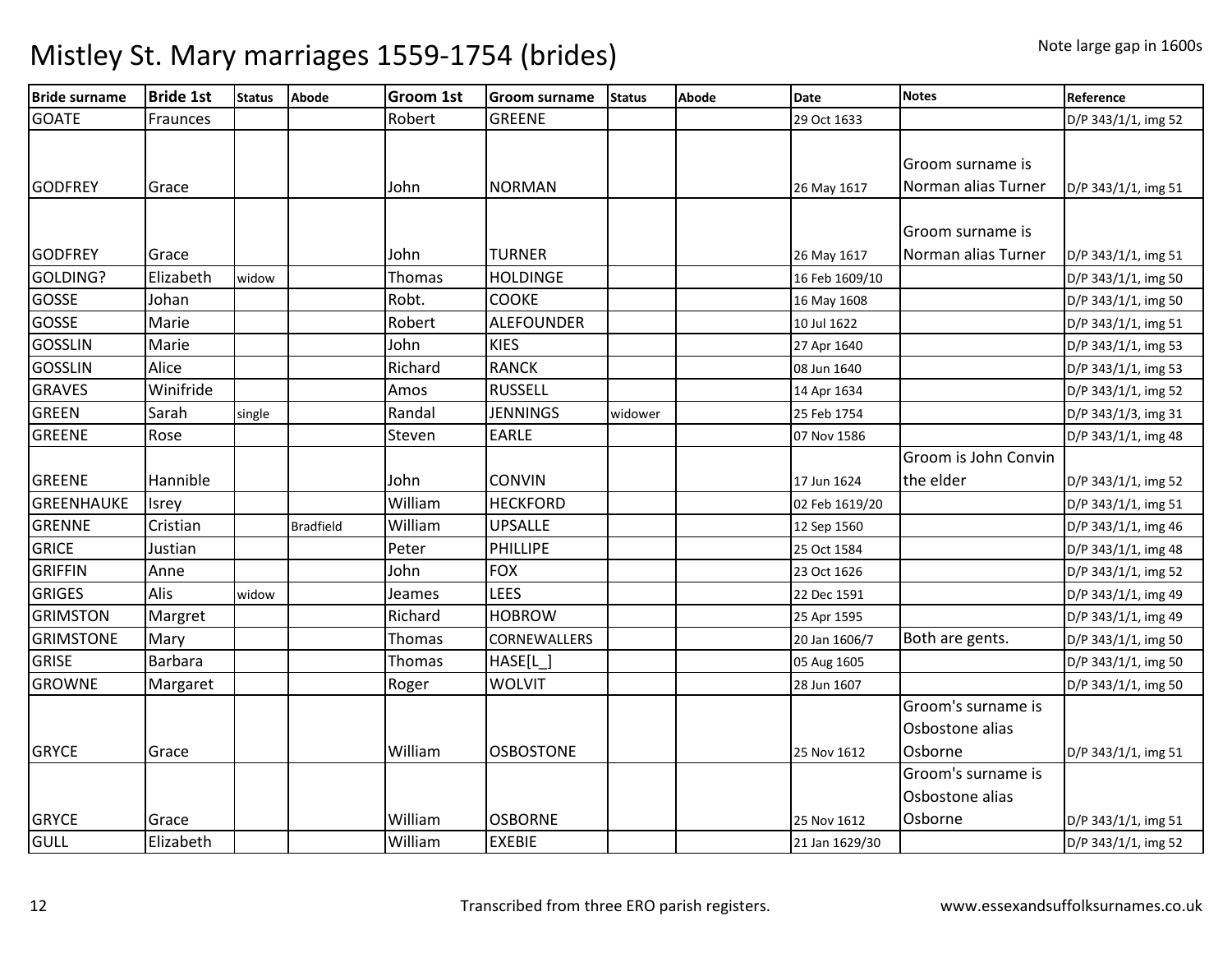| <b>Bride surname</b> | <b>Bride 1st</b> | <b>Status</b> | <b>Abode</b> | <b>Groom 1st</b> | <b>Groom surname</b> | <b>Status</b> | <b>Abode</b>     | <b>Date</b>    | <b>Notes</b>         | Reference           |
|----------------------|------------------|---------------|--------------|------------------|----------------------|---------------|------------------|----------------|----------------------|---------------------|
| <b>GUTTER</b>        | Jone             |               |              | George           | <b>WOOD</b>          |               |                  | 24 Sep 1577    |                      | D/P 343/1/1, img 48 |
| <b>GUTTERIDGE</b>    | Anne             |               |              | John             | <b>BLOSSE</b>        |               |                  | 03 May 1641    |                      | D/P 343/1/1, img 53 |
| <b>HADLOCKE</b>      | Joane            |               |              | George           | <b>NEEVE</b>         |               |                  | 18 Jun 1637    |                      | D/P 343/1/1, img 53 |
| <b>HALE</b>          | <b>Barbara</b>   | widow         |              | Thomas           | <b>WENNAM</b>        |               |                  | 09 Nov 1562    |                      | D/P 343/1/1, img 46 |
|                      |                  |               |              |                  |                      |               |                  |                | The bride is Gilbert |                     |
| <b>HALL</b>          | Alis             |               |              | Ralfe            | <b>WENHAM</b>        |               |                  | 18 Jun 1573    | alias Hall           | D/P 343/1/1, img 47 |
| <b>HALL</b>          | Joane            |               |              | Mathew           | <b>VALE</b>          |               |                  | 10 Jul 1617    |                      | D/P 343/1/1, img 51 |
| <b>HALL</b>          | Anne             |               |              | Ralphe           | <b>WITHERS</b>       |               |                  | 12 Oct 1624    |                      | D/P 343/1/1, img 52 |
|                      |                  |               |              |                  |                      |               |                  |                | Were married at the  |                     |
|                      |                  |               |              |                  |                      |               |                  |                | Chappell [in         |                     |
| <b>HAMME</b>         | Marie            |               |              | Jeremie          | <b>SILVESTER</b>     |               |                  | 01 Nov 1621    | Manningtree]         | D/P 343/1/1, img 51 |
| <b>HAMOND</b>        | Grace            |               |              | John             | <b>DARBY</b>         |               |                  | 16 Jan 1605/6  |                      | D/P 343/1/1, img 50 |
| <b>HANCE</b>         | Mary             | single        |              | Samuel           | <b>EVERET</b>        | single        |                  | 06 Jul 1746    |                      | D/P 343/1/3, img 29 |
| <b>HANLOCKE</b>      | Margaret         |               |              | Robt.            | <b>BATTELL</b>       |               |                  | 27 Nov 1607    |                      | D/P 343/1/1, img 50 |
|                      |                  |               |              |                  |                      |               |                  |                | Both servants to     |                     |
|                      |                  |               |              |                  |                      |               |                  |                | George Wood of       |                     |
| <b>HARDINGE</b>      | Margret          |               |              | William          | <b>WOOD</b>          |               |                  | 17 Jul 1592    | Manningtree          | D/P 343/1/1, img 49 |
| <b>HARGRAVE</b>      | Elizabeth        |               |              | William          | <b>STRUTT</b>        |               |                  | 15 Jun 1640    |                      | D/P 343/1/1, img 53 |
| <b>HARR</b>          | Catherine        | single        |              | John             | <b>WALLIS</b>        | single        |                  | 14 Feb 1753    |                      | D/P 343/1/3, img 30 |
| <b>HARRIS</b>        | Elizabeth        | single        | Manningtree  | Samuel           | <b>HOWLET</b>        | single        | <b>Bradfield</b> | 14 Jul 1713    | By banns             | D/P 343/1/3, img 23 |
| <b>HARRISON</b>      | Elizabeth        |               |              | Henery           | <b>BLAXTER</b>       |               |                  | 21 Dec 1615    |                      | D/P 343/1/1, img 51 |
| <b>HART</b>          | Elizabeth        |               |              | John             | <b>RAINKOR</b>       |               |                  | 14 Jun 1602    |                      | D/P 343/1/1, img 50 |
| <b>HARVYS</b>        | Anna             | single        | Manningtree  | Richard          | <b>HAWKS</b>         | single        | Manningtree      | 14 Jul 1713    | By banns.            | D/P 343/1/3, img 23 |
| <b>HAULE</b>         | Annes            |               |              | William          | <b>WOOD</b>          |               |                  | 15 Jan 1609/10 |                      | D/P 343/1/1, img 50 |
| <b>HAVELOCKE</b>     | Anne             |               |              | William          | <b>STEPHEN</b>       |               |                  | 28 Oct 1576    |                      | D/P 343/1/1, img 47 |
|                      |                  |               |              |                  |                      |               |                  |                | Groom's surname is   |                     |
| <b>HAVERINGE</b>     | Fayth            |               |              | Paul             | <b>AMMON</b>         |               |                  | 01 Jun 1579    | Ammon alias Hull     | D/P 343/1/1, img 48 |
|                      |                  |               |              |                  |                      |               |                  |                | Groom's surname is   |                     |
| <b>HAVERINGE</b>     | Fayth            |               |              | Paul             | <b>HULL</b>          |               |                  | 01 Jun 1579    | Ammon alias Hull     | D/P 343/1/1, img 48 |
| <b>HAVERINGE</b>     | Ellyn            |               |              | Edward           | <b>OSBORNE</b>       |               |                  | 05 Sep 1588    |                      | D/P 343/1/1, img 48 |
| <b>HAVERINGE</b>     | Annis            |               |              | Thomas           | <b>WILES</b>         |               |                  | 17 Sep 1592    |                      | D/P 343/1/1, img 49 |
| <b>HAWARD</b>        | Susan            |               | Manningtree  | William          | <b>HAWARD</b>        |               | Manningtree      | 17 Oct 1698    | By licence.          | D/P 343/1/2, img 8  |
| <b>HAWARD</b>        | Sarah            | single        |              | Wm.              | <b>MARTIN</b>        | single        |                  | 26 Dec 1750    |                      | D/P 343/1/3, img 29 |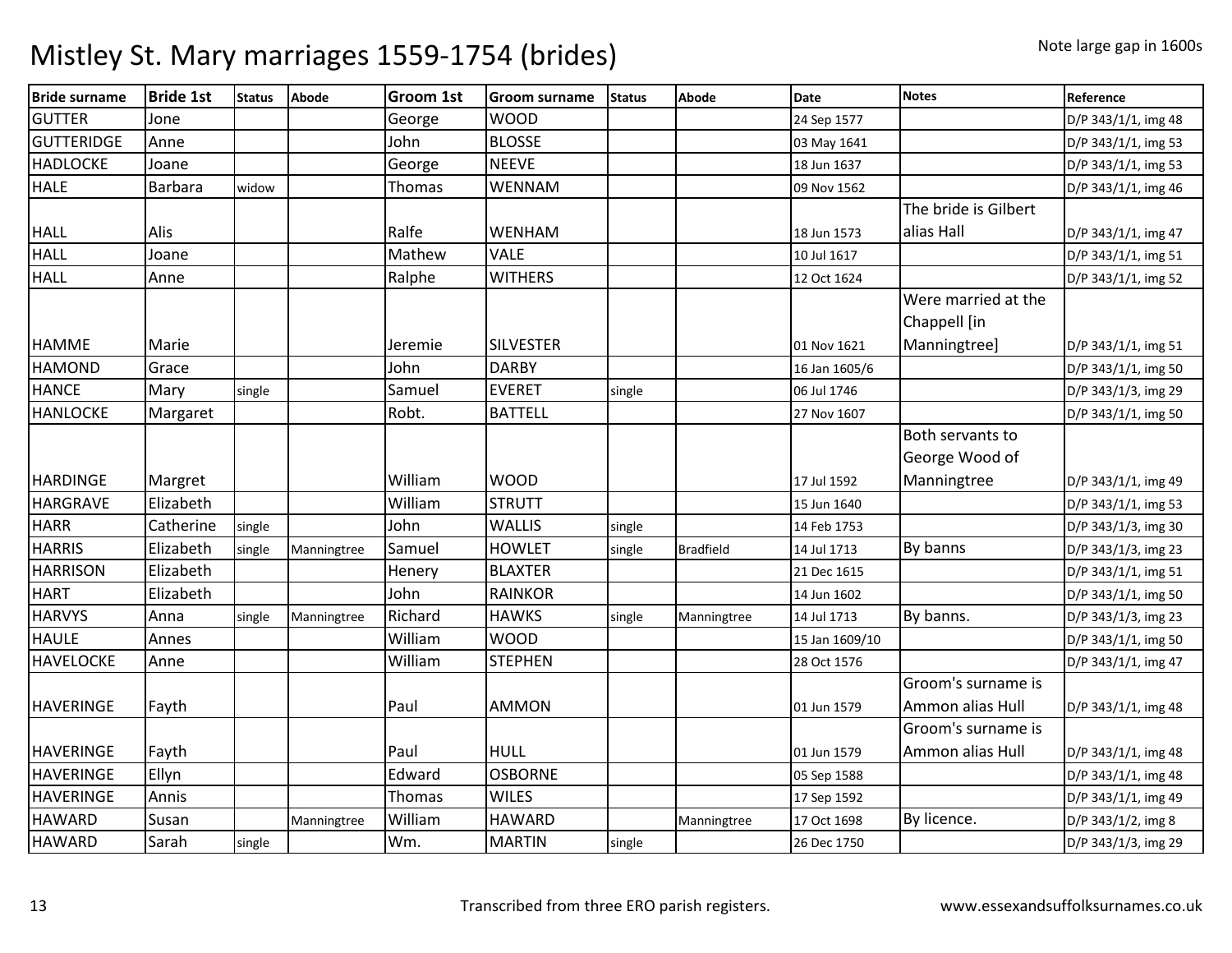| <b>Bride surname</b> | <b>Bride 1st</b> | <b>Status</b> | Abode       | <b>Groom 1st</b> | <b>Groom surname</b> | <b>Status</b> | <b>Abode</b> | <b>Date</b>    | <b>Notes</b>                                                      | Reference           |
|----------------------|------------------|---------------|-------------|------------------|----------------------|---------------|--------------|----------------|-------------------------------------------------------------------|---------------------|
| <b>HAYNES</b>        | Agnes            |               |             | John             | <b>SYTABYE</b>       |               |              | 25 Aug 1590    |                                                                   | D/P 343/1/1, img 49 |
| <b>HAYWARD</b>       | Jone             |               |             | Thomas           | <b>JENTRYE</b>       |               |              | 21 Jan 1587/88 |                                                                   | D/P 343/1/1, img 48 |
| <b>HAYWARD</b>       | Anne             |               |             | John             | <b>CHARNOLL</b>      |               |              | 22 Sep 1630    |                                                                   | D/P 343/1/1, img 52 |
| <b>HAYWARD</b>       | Mary             |               |             | John             | <b>TAILOUR</b>       |               |              | 25 Apr 1643    |                                                                   | D/P 343/1/1, img 53 |
| <b>HAZELL</b>        | Joane            |               |             | Robt.            | <b>MORE</b>          |               |              | 19 Nov 1586    |                                                                   | D/P 343/1/1, img 48 |
| <b>HAZELL</b>        | Jone             |               |             | Richard          | <b>NEAVE</b>         |               |              | 19 Jan 1587/88 |                                                                   | D/P 343/1/1, img 48 |
| <b>HEARNE</b>        | Anne             |               |             | Richard          | SADLER               |               |              | 26 Jun 1632    |                                                                   | D/P 343/1/1, img 52 |
| <b>HEDGE</b>         | Agnes            |               |             | Thomas           | <b>ANGER</b>         |               |              | 28 Jun 1580    |                                                                   | D/P 343/1/1, img 48 |
| <b>HEDGE</b>         | Fayth            |               |             | Robt.            | <b>PAYNTER</b>       |               |              | 08 May 1588    | Groom's surname is<br>Paynter alias Andrews  D/P 343/1/1, img 48  |                     |
| <b>HEDGE</b>         | Fayth            |               |             | Robt.            | <b>ANDREWS</b>       |               |              | 08 May 1588    | Groom's surname is<br>Paynter alias Andrews   D/P 343/1/1, img 48 |                     |
| <b>HEDGE</b>         | Ann              |               |             | James            | <b>SLADE</b>         |               |              | 14 Sep 1613    |                                                                   | D/P 343/1/1, img 51 |
| <b>HEDGE</b>         | Mary             |               |             | John             | <b>BANCKES</b>       |               |              | 25 Jun 1633    |                                                                   | D/P 343/1/1, img 52 |
| <b>HERNE</b>         | Anne             |               |             | Joseph           | <b>BURNISH</b>       |               |              | 28 Apr 1618    |                                                                   | D/P 343/1/1, img 51 |
| <b>HICKS</b>         | Ruth             | single        |             | John             | <b>WHISTLER</b>      | widower       |              | 31 Oct 1721    |                                                                   | D/P 343/1/3, img 26 |
| <b>HILLES</b>        | Agnes            |               | Ramsey      | Thomas           | <b>PORTER</b>        |               |              | 30 Apr 1560    |                                                                   | D/P 343/1/1, img 46 |
| <b>HILLS</b>         | Judith           |               |             | Robert           | <b>GREENE</b>        |               |              | 20 Jan 1618/19 |                                                                   | D/P 343/1/1, img 51 |
| <b>HILLS</b>         | Susan            |               |             | John             | <b>KIES</b>          |               |              | 17 Jul 1639    |                                                                   | D/P 343/1/1, img 53 |
| <b>HISSICKE</b>      | Margaret         |               |             | John             | <b>DIXSON</b>        |               |              | 24 Jul 1609    |                                                                   | D/P 343/1/1, img 50 |
| <b>HOALEY</b>        | Rachell          |               |             | Erion            | <b>KETTYELL</b>      |               |              | 26 Sep 1580    |                                                                   | D/P 343/1/1, img 48 |
| <b>HOBBIS</b>        | Cislye           |               |             | Thomas           | <b>BACULAR</b>       |               |              | 11 Jul 1559    |                                                                   | D/P 343/1/1, img 46 |
| <b>HOLBROOKE</b>     | <b>Bitteris</b>  |               |             | William          | <b>HARGRAVE</b>      |               |              | 31 Jul 1623    |                                                                   | D/P 343/1/1, img 51 |
| <b>HOLMES</b>        | Jone             |               |             | John             | <b>CANTRALL</b>      |               |              | 02 May 1603    |                                                                   | D/P 343/1/1, img 50 |
| <b>HOLMSTED</b>      | Francys          |               |             | John             | <b>RICE</b>          |               |              | 29 Jul 1619    |                                                                   | D/P 343/1/1, img 51 |
| <b>HOLMSTED</b>      | <b>Dorcas</b>    |               |             | Henry            | <b>BISHOPP</b>       |               |              | 04 Oct 1627    |                                                                   | D/P 343/1/1, img 52 |
| <b>HOLMSTEDD</b>     | Elizabeth        |               |             | John             | <b>RYCE</b>          |               |              | 01 Apr 1616    |                                                                   | D/P 343/1/1, img 51 |
| HOLYWELL             | Helyne           | single        |             | John             | <b>COKE</b>          | widower       |              | 06 Dec 1571    |                                                                   | D/P 343/1/1, img 47 |
| <b>HOMES</b>         | Sarra            |               |             | William          | SANDERS              |               |              | 04 Dec 1588    |                                                                   | D/P 343/1/1, img 48 |
| <b>HOMES</b>         | Anne             |               | Manningtree | John             | <b>HALL</b>          |               | Lawford      | 18 Oct 1591    |                                                                   | D/P 343/1/1, img 49 |
| <b>HOOKE</b>         | Sybilla          |               |             | Thomas           | <b>HARTE</b>         |               |              | 06 Feb 1586/87 |                                                                   | D/P 343/1/1, img 48 |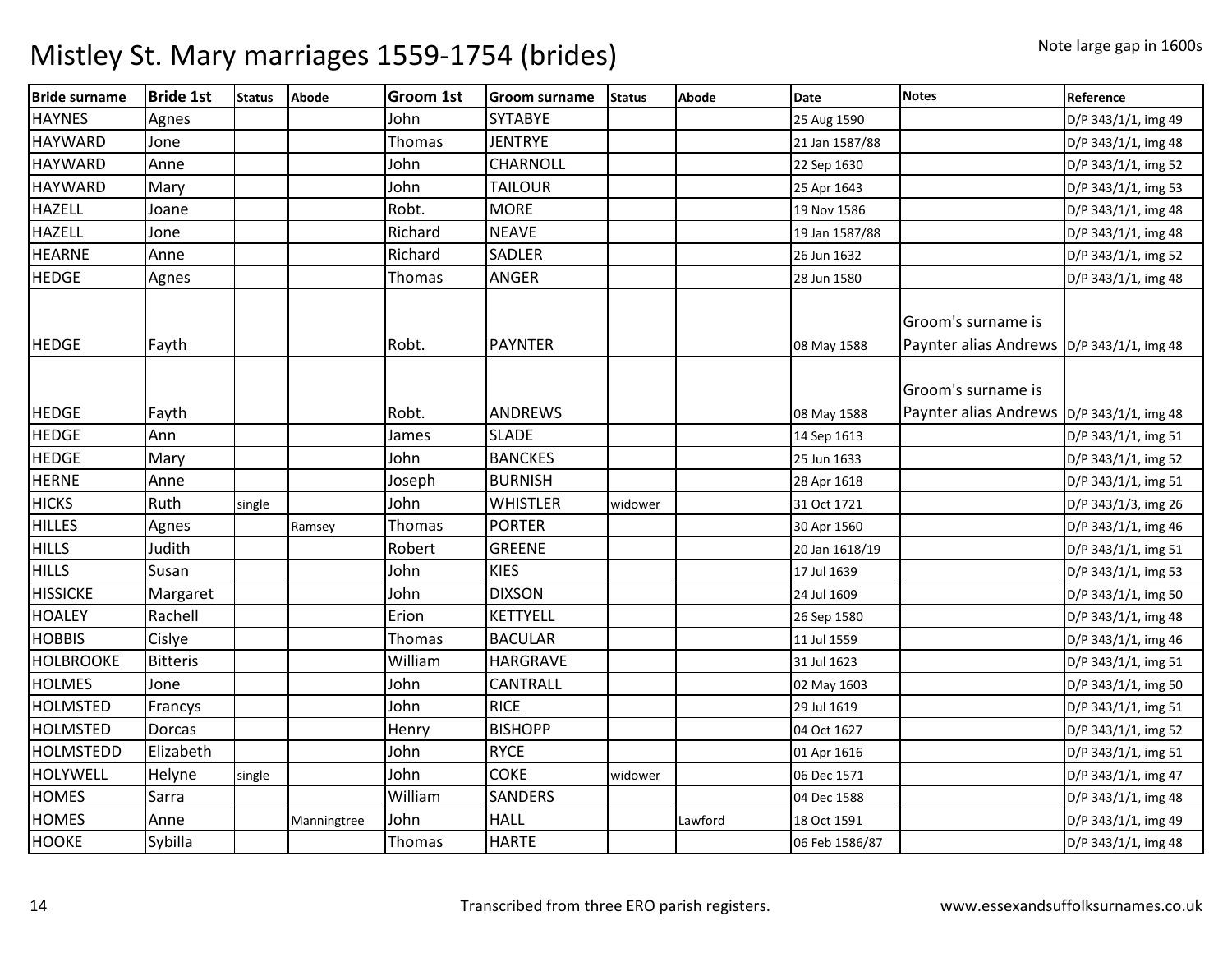| <b>Bride surname</b> | <b>Bride 1st</b> | <b>Status</b> | <b>Abode</b> | <b>Groom 1st</b> | <b>Groom surname</b> | <b>Status</b> | <b>Abode</b>           | <b>Date</b>    | <b>Notes</b>         | Reference           |
|----------------------|------------------|---------------|--------------|------------------|----------------------|---------------|------------------------|----------------|----------------------|---------------------|
| <b>HORSLYE</b>       | Jane             |               |              | Samuell          | <b>HOBRONE</b>       |               |                        | 28 Nov 1607    |                      | D/P 343/1/1, img 50 |
| <b>HOW</b>           | Julian           |               |              | William          | <b>COOKE</b>         |               |                        | 04 Jun 1571    |                      | D/P 343/1/1, img 47 |
| <b>HOW</b>           | Eliz.            | single        |              | Stephen          | <b>KEMBELL</b>       | single        |                        | 07 Nov 1723    |                      | D/P 343/1/3, img 26 |
| <b>HOWARD</b>        | Jone             |               |              | Robert           | <b>BYRRYE</b>        |               |                        | 20 Oct 1587    |                      | D/P 343/1/1, img 48 |
|                      |                  |               |              |                  |                      |               |                        |                | This entry has been  |                     |
| <b>HOWETT</b>        | Marie            |               |              | William          | <b>MACKROW</b>       |               |                        | 07 Oct 1639    | crossed out.         | D/P 343/1/1, img 53 |
| <b>HOY</b>           | Annible          |               |              | Richard          | <b>GREENE</b>        |               |                        | 13 Sep 1621    |                      | D/P 343/1/1, img 51 |
| <b>HUKE</b>          | Mary             |               |              | William          | <b>DANIELL</b>       |               |                        | 10 Jun 1602    |                      | D/P 343/1/1, img 50 |
| <b>HULL</b>          | Margarett        |               |              | Wm.              | LAVEROKE             |               |                        | 18 Jan 1581/82 |                      | D/P 343/1/1, img 48 |
| <b>HULL</b>          | Fayth            |               |              | John             | <b>BATMAN</b>        |               |                        | 23 Apr 1599    |                      | D/P 343/1/1, img 49 |
|                      |                  |               |              |                  |                      |               |                        |                | The groom is John    |                     |
| <b>HUNT</b>          | Margarite        |               |              | John             | <b>EVERED</b>        |               |                        | 17 Apr 1626    | Evered the younger   | D/P 343/1/1, img 52 |
|                      |                  |               |              |                  |                      |               |                        |                |                      |                     |
|                      |                  |               |              |                  |                      |               |                        |                | Groom's surname      |                     |
| <b>HURLAND</b>       | Joane            |               |              | William          | <b>CROMER</b>        |               |                        | 28 Oct 1606    | abbreviated to Crom. | D/P 343/1/1, img 50 |
| <b>HURRELL</b>       | Hester           |               |              | Richard          | <b>PUNT</b>          |               |                        | 06 Dec 1584    |                      | D/P 343/1/1, img 48 |
| <b>HURT</b>          | Alis             |               |              | Samuell          | <b>HOULT</b>         |               |                        | 26 Feb 1594/95 |                      | D/P 343/1/1, img 49 |
| <b>HURTE</b>         | Agnes            |               |              | Symon            | <b>ROWED</b>         |               |                        | 04 Oct 1574    |                      | D/P 343/1/1, img 47 |
| <b>HUSBAND</b>       | Annis            |               |              | Henry            | <b>KING</b>          |               |                        | 24 Jun 1605    |                      | D/P 343/1/1, img 50 |
| <b>HUSCROSSE</b>     | Jone             |               |              | Richard          | <b>WARD</b>          |               |                        | 15 Apr 1567    |                      | D/P 343/1/1, img 47 |
| HUYT                 | Rebecca          |               |              | James            | COOKE                |               |                        | 14 Oct 1619    |                      | D/P 343/1/1, img 51 |
| <b>INGLISH</b>       | Susan            |               |              | Edward           | <b>BROWNE</b>        |               |                        | 04 Jan 1642/43 |                      | D/P 343/1/1, img 53 |
| <b>JENNINGS</b>      | Sarah            | single        |              | John             | <b>FROST</b>         | single        |                        | 13 May 1753    |                      | D/P 343/1/3, img 30 |
| <b>JOBSON</b>        | Elizabeth        |               |              | <b>Thomas</b>    | <b>BEAST</b>         |               |                        | 14 Aug 1621    |                      | D/P 343/1/1, img 51 |
| <b>JOHNSON</b>       | Rachell          |               |              | John             | <b>HOALYE</b>        |               |                        | 04 Jan 1559/60 |                      | D/P 343/1/1, img 46 |
|                      |                  |               |              |                  |                      |               |                        |                | The groom is the     |                     |
|                      |                  |               |              |                  |                      |               | <b>Great Bealings,</b> |                | parso of Great       |                     |
| <b>JOHNSON</b>       | Katherin         | widow         | Mistley      | Richard          | LARWOOD              |               | Suffolk                | 19 Sep 1581    | Bealings, Suffolk    | D/P 343/1/1, img 48 |
| <b>JOHNSON</b>       | Fridwid          |               |              | John             | <b>BACKLER</b>       |               |                        | 27 Jun 1585    |                      | D/P 343/1/1, img 48 |
| <b>JOHNSON</b>       | Mary             |               |              | John             | <b>BROOKER</b>       |               |                        | 24 Sep 1611    |                      | D/P 343/1/1, img 51 |
| <b>JOHNSON</b>       | Parnell          |               |              | <b>Thomas</b>    | <b>PARKER</b>        |               |                        | 29 Jun 1620    |                      | D/P 343/1/1, img 51 |
| <b>JOSSLYN</b>       | Francis          |               |              | Jonathan         | <b>NORMAND</b>       |               |                        | 11 Sep 1711    | By banns.            | D/P 343/1/3, img 22 |
| <b>JOYE</b>          | Margarett        |               |              | Richard          | <b>ELMAN</b>         |               |                        | 08 Sep 1580    |                      | D/P 343/1/1, img 48 |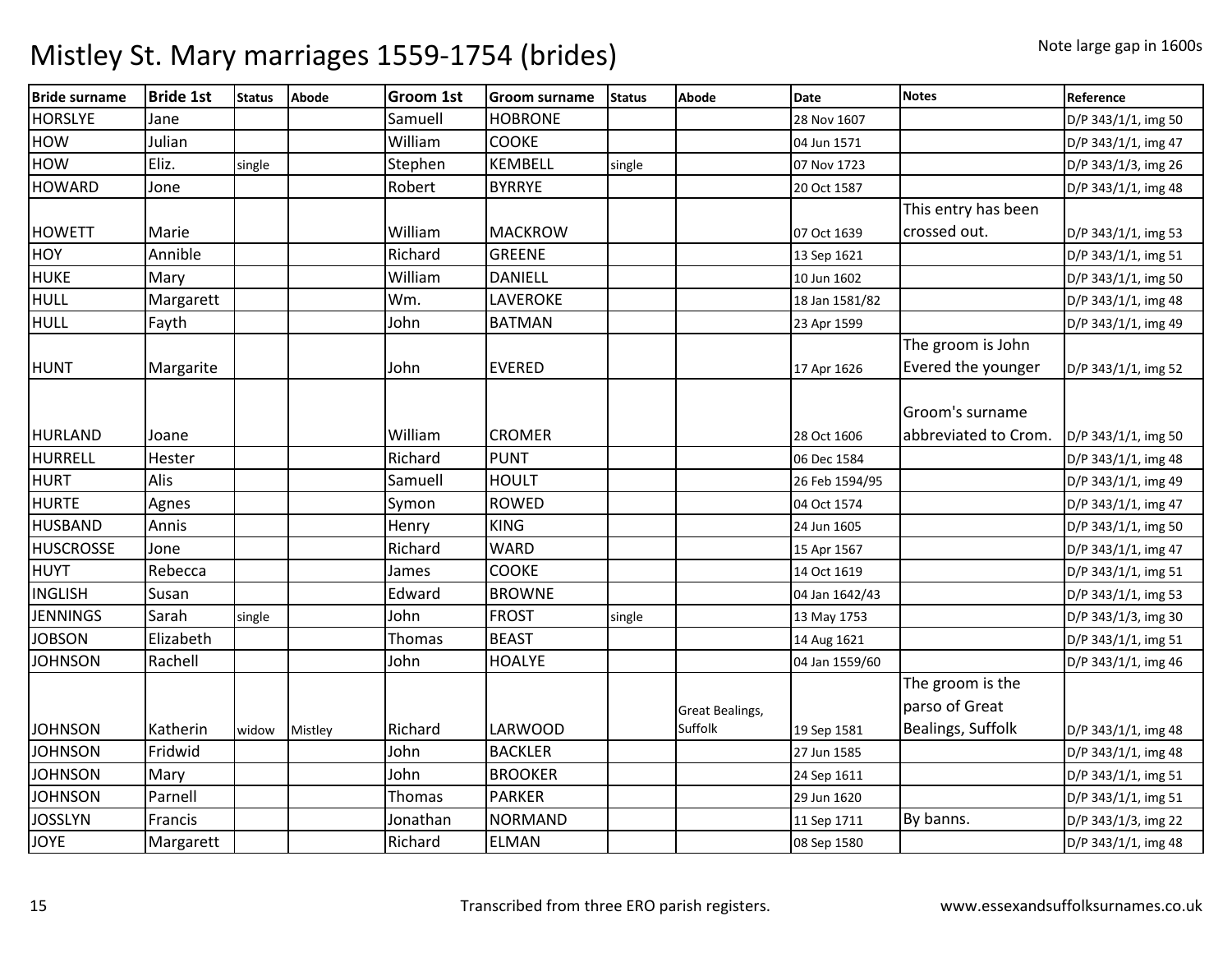| <b>Bride surname</b> | <b>Bride 1st</b> | <b>Status</b> | <b>Abode</b> | <b>Groom 1st</b> | <b>Groom surname</b> | <b>Status</b> | Abode | <b>Date</b>    | <b>Notes</b>                                                        | Reference           |
|----------------------|------------------|---------------|--------------|------------------|----------------------|---------------|-------|----------------|---------------------------------------------------------------------|---------------------|
| <b>JUDE</b>          | Anne             |               |              | Thomas           | <b>WRIGHT</b>        |               |       | 01 Jul 1571    |                                                                     | D/P 343/1/1, img 47 |
| <b>JUES</b>          | Anna             |               |              | James            | LORRANCE             |               |       | 04 Aug 1648    |                                                                     | D/P 343/1/1, img 53 |
| <b>KEEBLE</b>        | Anne             | single        |              | Jeremiah         | <b>FOKER</b>         | single        |       | 01 Dec 1723    |                                                                     | D/P 343/1/3, img 27 |
| <b>KEELER</b>        | Judith           |               |              | Richard          | <b>BOSTON</b>        |               |       | 08 Apr 1624    |                                                                     | D/P 343/1/1, img 52 |
| <b>KEMBALL</b>       | Francis          |               |              | Thomas           | <b>WOOD</b>          |               |       | 18 May 1648    | Bride's abode: Barfold<br>(Bergholt - not clear if<br>Easr or West) | D/P 343/1/1, img 53 |
| <b>KENT</b>          | Jone             |               |              | John             | <b>DARBYE</b>        |               |       | 13 May 1584    |                                                                     | D/P 343/1/1, img 48 |
| <b>KILLETT</b>       | Rachell          |               |              | John             | KEIE                 |               |       | 23 Oct 1627    |                                                                     | D/P 343/1/1, img 52 |
| <b>KING</b>          | Rebecca          |               |              | William          | <b>CLEMENTS</b>      |               |       | 23 Aug 1625    |                                                                     | D/P 343/1/1, img 52 |
| <b>KING</b>          | Elizabeth        |               |              | Samuell          | <b>BROWNE</b>        |               |       | 03 Apr 1632    |                                                                     | D/P 343/1/1, img 52 |
| <b>KING</b>          | Mary             |               |              | Alexander        | <b>NORMAN</b>        |               |       | 14 Feb 1750/51 |                                                                     | D/P 343/1/3, img 29 |
| <b>KINGE</b>         | Anne             |               |              | Anthonie         | <b>IDE</b>           |               |       | 03 Jul 1636    |                                                                     | D/P 343/1/1, img 53 |
| <b>KINIGIL</b>       | Eliz.            | single        |              | William          | <b>KINNIGIL</b>      | single        |       | 20 Mar 1753    |                                                                     | D/P 343/1/3, img 30 |
| <b>KNYGHT</b>        | Alis             |               |              | John             | <b>BIRD</b>          |               |       | 26 Feb 1559/60 |                                                                     | D/P 343/1/1, img 46 |
| <b>KYNG</b>          | Emma             |               |              | Richard          | <b>STEEVENS</b>      |               |       | 23 May 1611    |                                                                     | D/P 343/1/1, img 51 |
| <b>KYNGE</b>         | Mary             |               |              | William          | CALLOW               |               |       | 16 Apr 1627    |                                                                     | D/P 343/1/1, img 52 |
| <b>LAMBERT</b>       | Jane             |               |              | John             | <b>WOLVETT</b>       |               |       | 24 Jan 1604/5  |                                                                     | D/P 343/1/1, img 50 |
| LAMLEY               | Grace            |               |              | Albane           | <b>WOODWARD</b>      |               |       | 09 Feb 1624/25 |                                                                     | D/P 343/1/1, img 52 |
| <b>LANDALL</b>       | Agnes            |               |              | John             | <b>SMYTH</b>         |               |       | 29 Apr 1561    |                                                                     | D/P 343/1/1, img 46 |
|                      |                  |               |              |                  |                      |               |       |                | At the<br>commandement of                                           |                     |
| LANE                 | Anne             |               | Wix          | John             | <b>STONE</b>         |               |       | 27 Jan 1561/62 | Mr. Pullen (by licence) $\vert$ D/P 343/1/1, img 46                 |                     |
| LANSDALE             | Rhoda            |               |              | John             | <b>FENNE</b>         |               |       | 11 Jun 1593    |                                                                     | D/P 343/1/1, img 49 |
| LARGE                | Cathrin          | single        | Manningtree  | John             | <b>MAPRICE</b>       | single        |       | 26 Sep 1591    |                                                                     | D/P 343/1/1, img 49 |
| <b>LAVENDER</b>      | Elizabeth        |               |              | John             | <b>SYTTABIE</b>      |               |       | 28 Jun 1580    |                                                                     | D/P 343/1/1, img 48 |
| <b>LAVEROCKE</b>     | Elizabeth        | widow         |              | John             | <b>COOLE</b>         |               |       | 19 Jul 1584    |                                                                     | D/P 343/1/1, img 48 |
| <b>LAWDER</b>        | Ellen            | widow         |              | Richard          | <b>CLEEKE</b>        |               |       | 22 Feb 1609/10 |                                                                     | D/P 343/1/1, img 50 |
| <b>LAWRANC</b>       | Roose            |               |              | Robart           | <b>MYCHELL</b>       |               |       | 23 Jun 1599    |                                                                     | D/P 343/1/1, img 49 |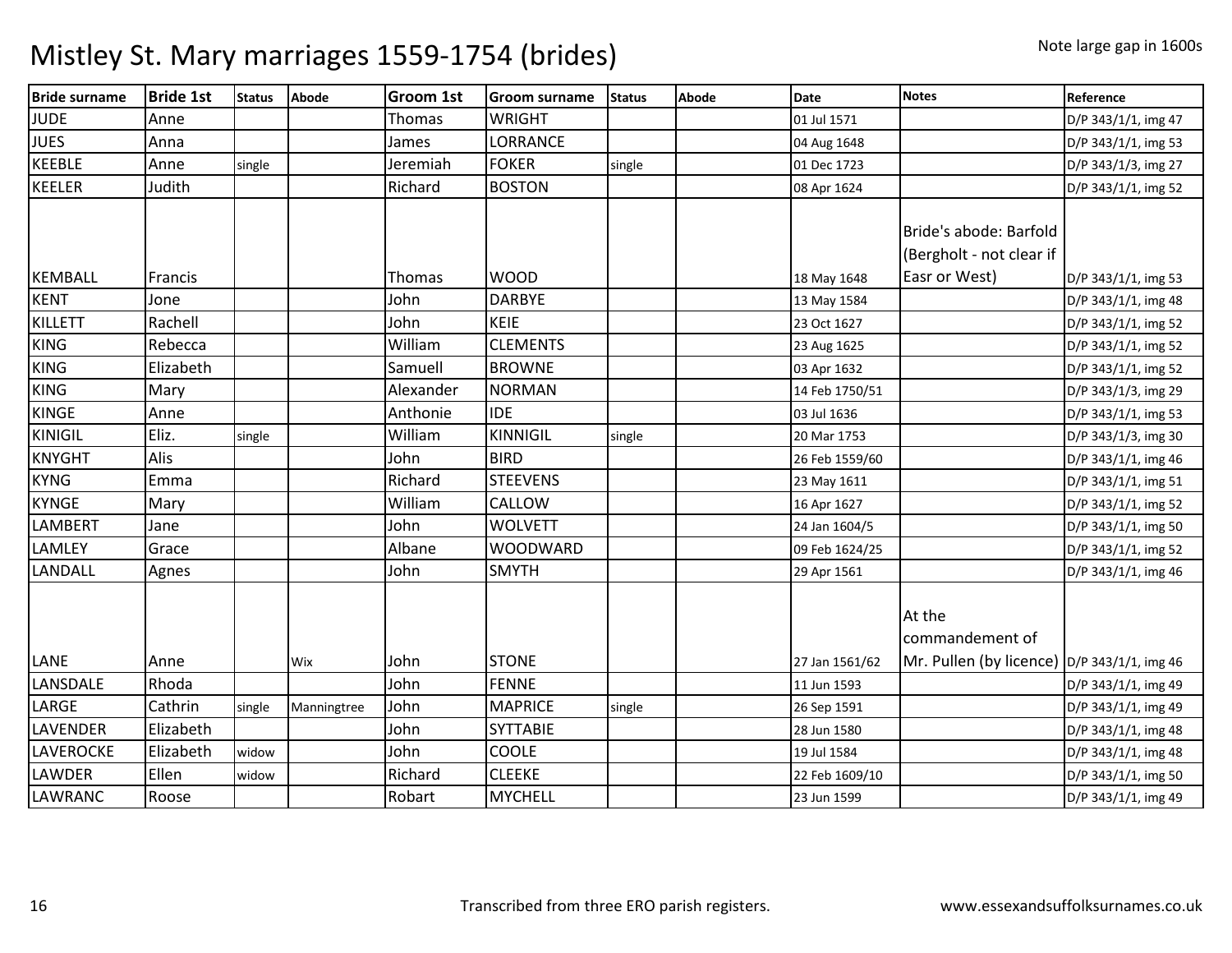| <b>Bride surname</b> | <b>Bride 1st</b> | <b>Status</b> | <b>Abode</b> | <b>Groom 1st</b> | <b>Groom surname</b> | <b>Status</b> | Abode            | <b>Date</b>    | <b>Notes</b>        | Reference           |
|----------------------|------------------|---------------|--------------|------------------|----------------------|---------------|------------------|----------------|---------------------|---------------------|
|                      |                  |               |              |                  |                      |               |                  |                | Married at the      |                     |
|                      |                  |               |              |                  |                      |               |                  |                | comandement of Mr.  |                     |
|                      |                  |               |              |                  |                      |               |                  |                | Doctor Bingham the  |                     |
|                      |                  |               |              |                  |                      |               |                  |                | comysarye (by       |                     |
| LAWRENCE             | Jone             | widow         |              | John             | <b>COCOKE</b>        |               |                  | 08 May 1578    | licence)            | D/P 343/1/1, img 48 |
| <b>LEAVER</b>        | Rose             |               |              | John             | <b>WIX</b>           |               |                  | 15 Aug 1622    |                     | D/P 343/1/1, img 51 |
| <b>LECHE</b>         | Helyne           |               |              | Umferye          | <b>SMYTH</b>         |               |                  | 15 Oct 1571    |                     | D/P 343/1/1, img 47 |
|                      |                  |               |              |                  |                      |               |                  |                | Were married at the |                     |
|                      |                  |               |              |                  |                      |               |                  |                | Chappell [in        |                     |
| <b>LEECH</b>         | Avis             |               |              | William          | <b>ROOKE</b>         |               |                  | 22 Sep 1619    | Manningtree]        | D/P 343/1/1, img 51 |
| LEECH                | Hellen           |               |              | Alexander        | <b>GLASCOCKE</b>     |               |                  | 25 Apr 1620    |                     | D/P 343/1/1, img 51 |
| <b>LEECH</b>         | <b>Bridgett</b>  |               |              | Robert           | <b>EVERED</b>        |               |                  | 25 Sep 1623    |                     | D/P 343/1/1, img 51 |
| LEECH                | Mary             |               |              | George           | <b>PANNELL</b>       |               |                  | 01 Apr 1627    |                     | D/P 343/1/1, img 52 |
| <b>LEECH</b>         | Martha           | single        |              | Stephen          | <b>CARTER</b>        | single        |                  | 28 Feb 1714/15 | By banns            | D/P 343/1/3, img 24 |
| LEEG                 | Jone             |               |              | James            | <b>HAVERINGE</b>     |               |                  | 10 Jan 1569/70 |                     | D/P 343/1/1, img 47 |
| LEESE                | Agnes            |               |              | Harman           | <b>ADDINGTON</b>     |               |                  | 17 Apr 1566    |                     | D/P 343/1/1, img 47 |
| LEFEVER              | Eliz.            | single        |              | Charles          | <b>RICHARDSON</b>    | single        |                  | 10 Oct 1735    |                     | D/P 343/1/3, img 28 |
| <b>LEIGHES</b>       | Sara             |               |              | John             | <b>PEGRYM</b>        |               |                  | 04 May 1615    |                     | D/P 343/1/1, img 51 |
| <b>LEIGHES</b>       | Marie            |               |              | John             | <b>BARNARD</b>       |               |                  | 19 Oct 1626    |                     | D/P 343/1/1, img 52 |
| <b>LEPTON</b>        | Julian           |               |              | Robert           | <b>BEALE</b>         |               |                  | 14 Sep 1593    |                     | D/P 343/1/1, img 49 |
| <b>LEWES</b>         | Margret          |               |              | George           | LULL                 |               |                  | 25 Feb 1594/95 |                     | D/P 343/1/1, img 49 |
| LEWIS                | Sarah            | single        | Mistley      | John             | <b>GLADEN</b>        | single        | Walton           | * * 1745       | <b>By licence</b>   | D/P 343/1/3, img 29 |
| LEWS                 | Susanna          | single        |              | John             | <b>SECKER</b>        | single        |                  | 09 Oct 1711    | By licence          | D/P 343/1/3, img 23 |
| LEWS                 | Anna             | single        | Manningtree  | Philip           | <b>JACOBS</b>        | single        | Manningtree      | 07 Jul 1713    | By banns            | D/P 343/1/3, img 23 |
| <b>LINTON</b>        | Anne             |               |              | William          | <b>JURDEN</b>        |               |                  | 27 Dec 1605    |                     | D/P 343/1/1, img 50 |
|                      |                  |               |              |                  |                      |               |                  |                | Married at          |                     |
| <b>LITTLE</b>        | Phillip          |               |              | William          | <b>LEECH</b>         |               |                  | 12 Oct 1641    | Manningtree.        | D/P 343/1/1, img 53 |
| <b>LOUTH</b>         | Amie             |               |              | Thomas           | <b>POULING</b>       |               |                  | 01 Nov 1628    |                     | D/P 343/1/1, img 52 |
| LOW                  | Anne             |               |              | Robert           | <b>MARTIN</b>        |               |                  | 23 Dec 1745    |                     | D/P 343/1/3, img 29 |
| <b>LOWDER</b>        | Margeret         |               |              | John             | <b>COOKE</b>         |               |                  | 01 Apr 1610    |                     | D/P 343/1/1, img 51 |
| <b>LUCAS</b>         | Francis          |               |              | John             | <b>MAN</b>           |               |                  | 21 Jun 1605    |                     | D/P 343/1/1, img 50 |
| <b>LUFKIN</b>        | Franncis         |               |              | Samuell          | <b>YONGE</b>         |               |                  | 21 Sep 1608    |                     | D/P 343/1/1, img 50 |
| <b>LUFKINE</b>       | Jone             |               |              | William          | <b>TURNER</b>        |               | <b>Bradfield</b> | 24 Sep 1592    |                     | D/P 343/1/1, img 49 |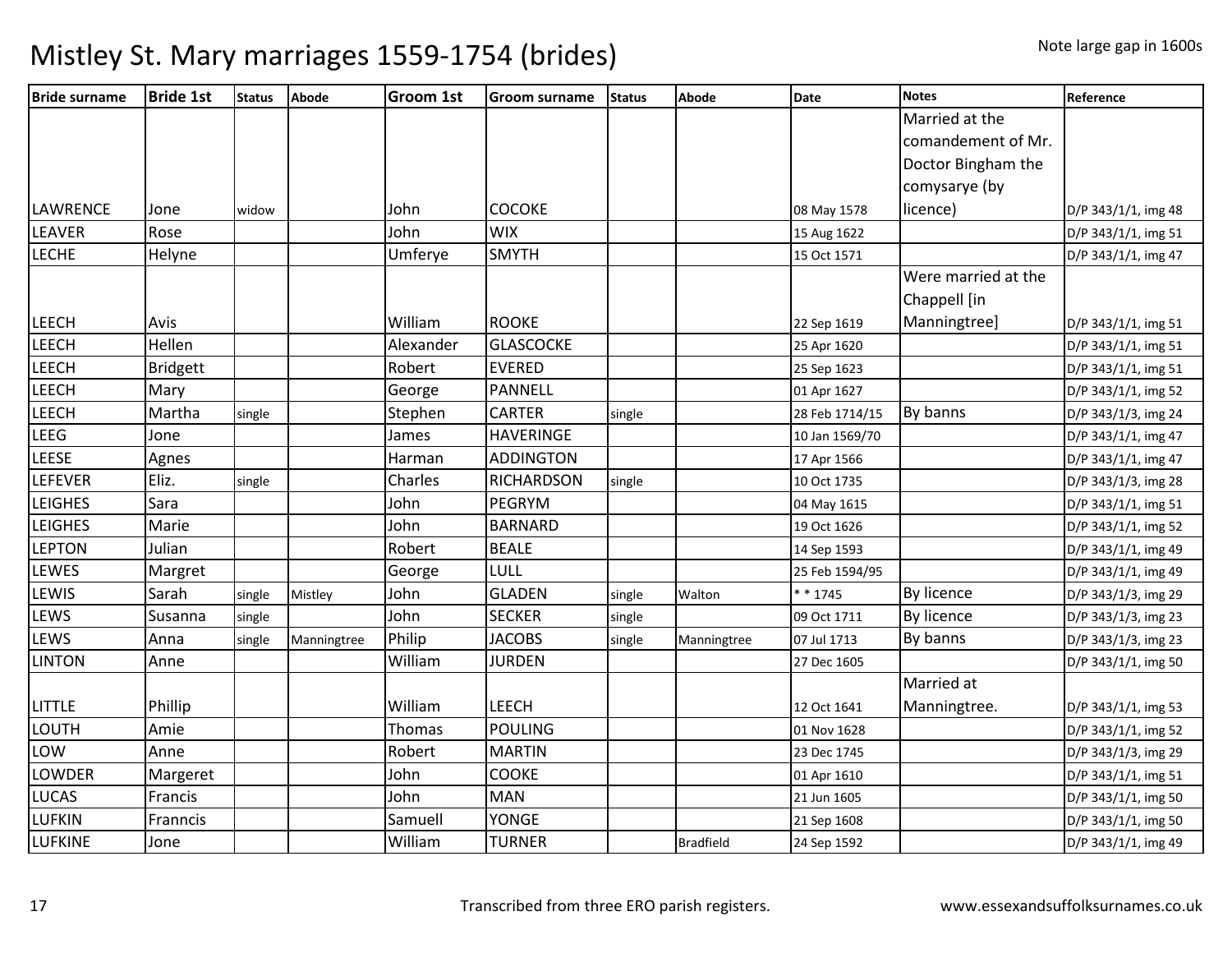| <b>Bride surname</b> | <b>Bride 1st</b> | <b>Status</b> | <b>Abode</b> | <b>Groom 1st</b> | <b>Groom surname</b> | <b>Status</b> | <b>Abode</b>     | <b>Date</b>    | <b>Notes</b>                                                       | Reference           |
|----------------------|------------------|---------------|--------------|------------------|----------------------|---------------|------------------|----------------|--------------------------------------------------------------------|---------------------|
| LUFKYN               | Jann             |               |              | Rubyn            | PLUM                 |               |                  | 08 Nov 1594    |                                                                    | D/P 343/1/1, img 49 |
| LYLLYE               | Rose             |               |              | William          | <b>BIRCHETT</b>      |               |                  | 10 Feb 1579/80 |                                                                    | D/P 343/1/1, img 48 |
| <b>LYND</b>          | Suzan            | widow         |              | John             | <b>HARGRAVE</b>      |               |                  | 09 Aug 1599    |                                                                    | D/P 343/1/1, img 49 |
| LYNN                 | Mary             |               |              | Edward           | <b>DYER</b>          |               |                  | 23 Oct 1592    |                                                                    | D/P 343/1/1, img 49 |
| <b>LYNNE</b>         | Elizabeth        |               |              | Robert           | <b>BAKER</b>         |               |                  | 25 Aug 1625    |                                                                    | D/P 343/1/1, img 52 |
| <b>LYSE</b>          | Elizabeth        |               |              | George           | PEGRUM               |               |                  | 01 Jul 1607    |                                                                    | D/P 343/1/1, img 50 |
| <b>LYTLE</b>         | Alis             |               |              | Hennery          | <b>AMIS</b>          |               |                  | 27 Apr 1562    |                                                                    | D/P 343/1/1, img 46 |
| LYTTELL              | Margarett        |               |              | John             | <b>GYSE</b>          |               |                  | 08 Aug 1577    |                                                                    | D/P 343/1/1, img 47 |
| $M_R[D_T][E_T]$      | Elizabeth        |               |              | Symon            | <b>DAWSONNE</b>      |               |                  | 07 Feb 1604/5  |                                                                    | D/P 343/1/1, img 50 |
| <b>MAFFIN</b>        | Judith           | single        | Mistley      | Benjamin         | <b>CARRINGTON</b>    | single        | <b>Bradfield</b> | 16 Dec 1707    | By banns                                                           | D/P 343/1/2, img 11 |
| <b>MAFFRIS</b>       | Marian           |               |              | John             | <b>BATTMAN</b>       |               |                  | 04 Feb 1604/5  |                                                                    | D/P 343/1/1, img 50 |
| <b>MAN</b>           | Abigaile         |               |              | James            | <b>ESTEY</b>         |               |                  | 25 Feb 1627/28 |                                                                    | D/P 343/1/1, img 52 |
| <b>MANBEE</b>        | Anne             |               |              | George           | <b>PANNELL</b>       |               |                  | 17 May 1626    |                                                                    | D/P 343/1/1, img 52 |
| <b>MANNCHE</b>       | Alis             |               |              | John             | <b>GRYXE</b>         |               |                  | 29 Jan 1559/60 |                                                                    | D/P 343/1/1, img 46 |
| <b>MANNING</b>       | Anne             |               |              | Henrie           | <b>BISHOP</b>        |               |                  | 28 Feb 1624/25 |                                                                    | D/P 343/1/1, img 52 |
| <b>MANNING</b>       | Elizabeth        |               |              | Robert           | <b>KELLOCKE</b>      |               |                  | 19 Jan 1625/26 |                                                                    | D/P 343/1/1, img 52 |
| <b>MANNYNGE</b>      | Myrable          |               |              | Robt.            |                      |               |                  | 09 May 1588    | Groom's surname not<br>in register, unless it is<br>also Mannynge. | D/P 343/1/1, img 48 |
| <b>MANSER</b>        | Margarett        |               |              | Thomas           | <b>NOOXE</b>         |               |                  | 02 Dec 1585    |                                                                    | D/P 343/1/1, img 48 |
| <b>MARCHAUNT</b>     | Joane            |               |              | John             | <b>HIGHAM</b>        |               |                  | 16 Jun 1624    |                                                                    | D/P 343/1/1, img 52 |
| <b>MARKALL</b>       | Grissell         |               |              | John             | <b>MARKALL</b>       |               |                  | 30 Jan 1615/16 |                                                                    | D/P 343/1/1, img 51 |
| <b>MARKALL</b>       | Margrett         |               |              | Henry            | <b>PORREDGE</b>      |               |                  | 24 Jul 1617    |                                                                    | D/P 343/1/1, img 51 |
| <b>MARKES</b>        | Olive            |               |              | Robert           | <b>TAILOR</b>        |               |                  | 21 Jan 1618/19 |                                                                    | D/P 343/1/1, img 51 |
| MARKHALL             | Joane            |               |              | Robert           | <b>CLIFFORD</b>      |               |                  | 26 Dec 1638    |                                                                    | D/P 343/1/1, img 53 |
| <b>MARKS</b>         | Elizabeth        |               |              | John             | CANHAM               |               |                  | 24 Dec 1604    |                                                                    | D/P 343/1/1, img 50 |
| <b>MARTIN</b>        | Francis          |               |              | Marmaduke        | <b>HATTON</b>        |               |                  | 08 May 1636    |                                                                    | D/P 343/1/1, img 53 |
| <b>MARTIN</b>        | <b>Beatie</b>    | single        |              | John             | <b>ALDGAT</b>        | single        |                  | $* * 1716$     |                                                                    | D/P 343/1/3, img 24 |
| <b>MARTIN</b>        | Eliz.?           | widow         | Mistley      | Richard          | <b>BEARDWEL</b>      | widower       | Dovercourt       | 18 Oct 1716    | By licence. Bride's first<br>name faded.                           | D/P 343/1/3, img 24 |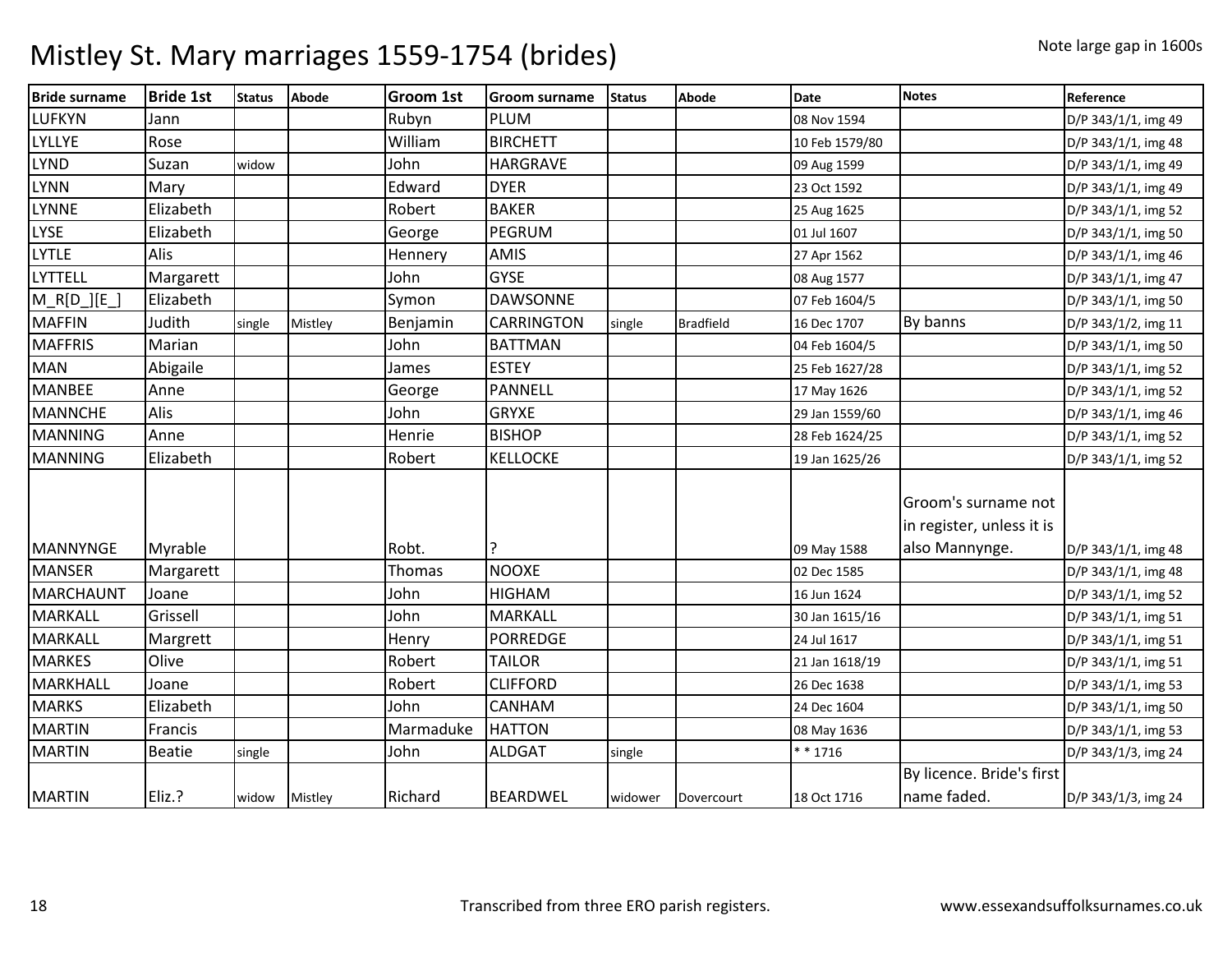| <b>Bride surname</b> | <b>Bride 1st</b> | <b>Status</b> | <b>Abode</b> | <b>Groom 1st</b> | <b>Groom surname</b> | <b>Status</b> | <b>Abode</b>     | <b>Date</b>    | <b>Notes</b>                                | Reference           |
|----------------------|------------------|---------------|--------------|------------------|----------------------|---------------|------------------|----------------|---------------------------------------------|---------------------|
|                      |                  |               |              |                  |                      |               |                  |                |                                             |                     |
|                      |                  |               |              |                  |                      |               |                  |                | The groom is Hennery                        |                     |
| <b>MARTYN</b>        | Jone             |               |              | Hennery          | <b>HULL</b>          |               | <b>Bradfield</b> | 11 Feb 1559/60 | Hull alias Ammon                            | D/P 343/1/1, img 46 |
|                      |                  |               |              |                  |                      |               |                  |                |                                             |                     |
|                      |                  |               |              |                  |                      |               |                  |                | The groom is Hennery                        |                     |
| <b>MARTYN</b>        | Jone             |               |              | Hennery          | <b>AMMON</b>         |               | <b>Bradfield</b> | 11 Feb 1559/60 | Hull alias Ammon                            | D/P 343/1/1, img 46 |
| <b>MARTYN</b>        | Jone             |               |              | George           | <b>SORRELL</b>       |               |                  | 10 Nov 1598    |                                             | D/P 343/1/1, img 49 |
| <b>MASON</b>         | Elizabeth        |               |              | Nicholas         | LEECH                |               |                  | 20 Feb 1625/26 |                                             | D/P 343/1/1, img 52 |
| <b>MAULE</b>         | Susan            |               |              | Robert           | <b>NORMAN</b>        |               |                  | 01 Oct 1634    |                                             | D/P 343/1/1, img 52 |
|                      |                  |               |              |                  |                      |               |                  |                | At the                                      |                     |
|                      |                  |               |              |                  |                      |               |                  |                | commandement of                             |                     |
|                      |                  |               |              |                  |                      |               |                  |                | Adam Richardson (by                         |                     |
| <b>MAWLE</b>         | Mawte            |               |              | John             | <b>GARDENER</b>      |               |                  | 12 May 1567    | licence)                                    | D/P 343/1/1, img 47 |
| <b>MAYORS</b>        | Eliz.            |               |              | Stephen          | <b>MAJOR</b>         |               |                  | 25 Jun 1720    |                                             | D/P 343/1/3, img 26 |
| <b>MEDCALFE</b>      | Mary             |               |              | Thomas           | <b>SINCKLEARE</b>    |               |                  | 12 Apr 1624    |                                             | D/P 343/1/1, img 52 |
| <b>MEDLAR</b>        | Rose             |               |              | Henry            | <b>RUDLAND</b>       |               |                  | 01 May 1610    |                                             | D/P 343/1/1, img 51 |
|                      |                  |               |              |                  |                      |               |                  |                | Bride's surname                             |                     |
|                      |                  |               |              |                  |                      |               |                  |                | unclear - Woode?                            |                     |
| <b>MEEDE</b>         | Tabitha          |               |              | Henrie           | <b>MURTON</b>        |               |                  | 13 Oct 1606    | Meede?                                      | D/P 343/1/1, img 50 |
| <b>MEFFAN</b>        | Mary             | single        | Mistley      | Richard          | <b>CARRINGTON</b>    | widower       | Wrabness         | 17 Jun 1717    | By licence.                                 | D/P 343/1/3, img 25 |
| <b>MELLIS</b>        | Anne             |               |              | Robert           | <b>HURTE</b>         |               |                  | 07 Jan 1570/71 |                                             | D/P 343/1/1, img 47 |
| <b>MELLIS</b>        | Jone             |               |              | John             | <b>HOLLAND</b>       |               |                  | 27 Jun 1580    |                                             | D/P 343/1/1, img 48 |
| <b>METHAM</b>        | Jone             |               |              | Mathew           | LOW                  |               |                  | 12 Jul 1581    |                                             | D/P 343/1/1, img 48 |
| <b>METHAM</b>        | Alice            | widow         |              | Thomas           | <b>SMALWOOD</b>      |               |                  | 10 Oct 1589    |                                             | D/P 343/1/1, img 49 |
| <b>MICHE</b>         | Sara             |               |              | Thomas           | <b>BROOME</b>        |               |                  | 27 Nov 1620    |                                             | D/P 343/1/1, img 51 |
| <b>MICHELL</b>       | Elizabeth        |               |              | John             | CAYE                 |               |                  | 27 Jan 1563/64 |                                             | D/P 343/1/1, img 46 |
| <b>MILLES</b>        | Jane             |               |              | William          | <b>BISHOP</b>        |               |                  | 20 Oct 1636    |                                             | D/P 343/1/1, img 53 |
| <b>MILLS</b>         | Elizabeth        |               |              | William          | <b>FLETCHER</b>      |               |                  | 15 Nov 1627    |                                             | D/P 343/1/1, img 52 |
| <b>MIMIS</b>         | Allice           | single        |              | Georg            | <b>BAXTER</b>        | single        | Ramsey           | 24 Feb 1703/4  | <b>By licence</b>                           | D/P 343/1/2, img 10 |
| <b>MINETT</b>        | Amie             |               |              | Edmund           | <b>GOODDALL</b>      |               |                  | 01 Dec 1620    |                                             | D/P 343/1/1, img 51 |
|                      |                  |               |              |                  |                      |               |                  |                |                                             |                     |
|                      |                  |               |              |                  |                      |               |                  |                | By banns. Date faded.                       |                     |
| MOO[RN]              | Sarah            |               |              | Robt.            | <b>BACON</b>         |               |                  | 03 * 1711      | Month possibly April.   D/P 343/1/3, img 22 |                     |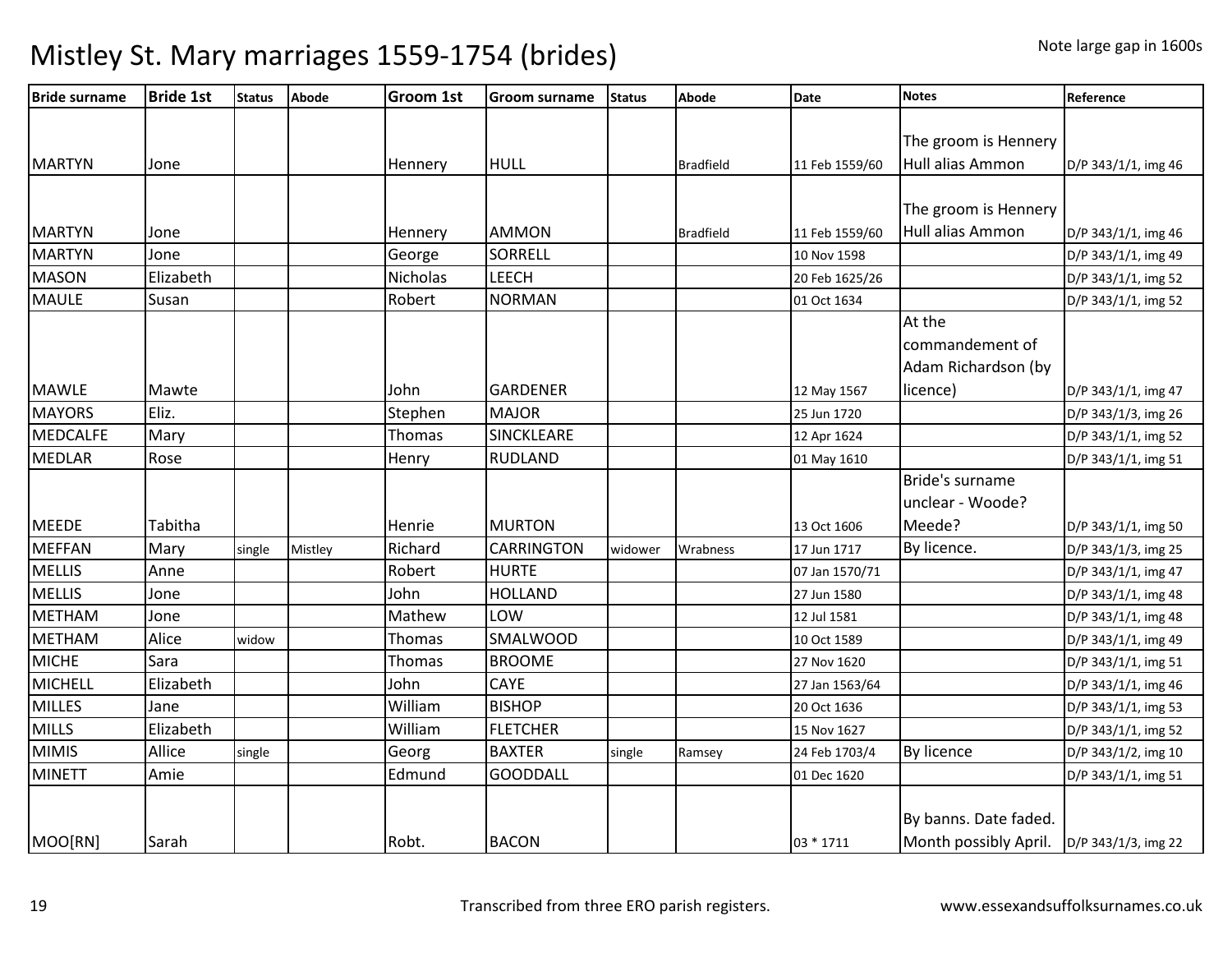| <b>Bride surname</b> | <b>Bride 1st</b> | <b>Status</b> | <b>Abode</b> | Groom 1st       | <b>Groom surname</b> | <b>Status</b> | Abode       | <b>Date</b>    | <b>Notes</b>       | Reference           |
|----------------------|------------------|---------------|--------------|-----------------|----------------------|---------------|-------------|----------------|--------------------|---------------------|
| <b>MOORE</b>         | <b>Brigett</b>   |               |              | William         | <b>MARTEN</b>        |               |             | 31 Oct 1621    |                    | D/P 343/1/1, img 51 |
|                      |                  |               |              |                 |                      |               |             |                |                    |                     |
|                      |                  |               |              |                 |                      |               |             |                | At the comandement |                     |
|                      |                  |               |              |                 |                      |               |             |                | of Mr. Pullan (by  |                     |
| <b>MORELL</b>        | Katheryne        |               |              | Robt.           | <b>TROWAR</b>        |               |             | 18 May 1564    | licence)           | D/P 343/1/1, img 46 |
| <b>MORPHEW</b>       | Elizabeth        | single        |              | Joseph          | <b>HACKET</b>        | widower       |             | 21 Sep 1712    | By licence.        | D/P 343/1/3, img 23 |
| <b>MORSE</b>         | Jane             |               |              | Robert          | <b>MORE</b>          |               |             | 14 Sep 1593    |                    | D/P 343/1/1, img 49 |
| <b>MOSS</b>          | Rebecca          |               |              | Thomas          | <b>INMAN</b>         | widower       |             | 11 Jun 1744    |                    | D/P 343/1/3, img 28 |
| <b>MOTT</b>          | Marye            |               |              | <b>Thomas</b>   | <b>TILL</b>          |               |             | 30 Jun 1634    |                    | D/P 343/1/1, img 52 |
| <b>MUDD</b>          | Mary             | single        |              | Abraham         | <b>HILLS</b>         | widower       |             | 04 Mar 1722/23 |                    | D/P 343/1/3, img 26 |
| <b>MULLEY</b>        | Alice            |               |              | Peter           | <b>BAINES</b>        |               |             | 28 May 1730    | <b>By licence</b>  | D/P 343/1/3, img 27 |
| <b>MULLEY</b>        | Hannah           | single        | Bromly       | Jonathan        | <b>BASS</b>          | single        | Manningtree | 05 Sep 1732    | By licence         | D/P 343/1/3, img 27 |
| <b>MULLY</b>         | Eliz.            |               |              | Wm.             | <b>FIRMAN</b>        |               |             | 11 Feb 1728/29 |                    | D/P 343/1/3, img 27 |
| <b>MUNT</b>          | Francis          |               |              | John            | <b>MILLES</b>        |               |             | 15 Feb 1640/41 |                    | D/P 343/1/1, img 53 |
| <b>MUNT</b>          | Anna             | widow         |              | James           | <b>POTTER</b>        | widower       |             | 15 Jul 1714    | By licence         | D/P 343/1/3, img 24 |
| <b>MUNTT</b>         | Annis            |               |              | Thomas          | ANNGER               |               |             | 28 Apr 1603    |                    | D/P 343/1/1, img 50 |
| <b>MYLLES</b>        | Elizabeth        |               |              | James           | LEESE                |               |             | 30 Jan 1575/76 |                    | D/P 343/1/1, img 47 |
| <b>MYLLES</b>        | Rachel           |               |              | Edward          | <b>WOLVETT</b>       |               |             | 25 Nov 1576    |                    | D/P 343/1/1, img 47 |
| <b>NEEVE</b>         | Elizabeth        |               |              | Edward          | <b>RIVETT</b>        |               |             | 20 Dec 1631    |                    | D/P 343/1/1, img 52 |
| <b>NELSON</b>        | Christian        | single        |              | John            | <b>SMITH</b>         | widower       |             | 10 Dec 1723    | <b>By licence</b>  | D/P 343/1/3, img 27 |
| <b>NEVARD</b>        | Ales             |               |              | Robert          | <b>HART</b>          |               |             | 28 Jun 1580    |                    | D/P 343/1/1, img 48 |
| <b>NEWMAN</b>        | Christine        |               |              | Robert          | PYNNELL              |               |             | 18 Jun 1602    |                    | D/P 343/1/1, img 50 |
| <b>NICHOLSON</b>     | Rachell          |               |              | William         | <b>MARTEN</b>        |               |             | 21 Jun 1636    |                    | D/P 343/1/1, img 53 |
| <b>NITALL</b>        | Ellyn            |               |              | Robert          | <b>MORE</b>          |               |             | 06 Jan 1588/89 |                    | D/P 343/1/1, img 49 |
| <b>NOKES</b>         | Margarett        |               |              | <b>Nicholas</b> | <b>EVERETT</b>       |               |             | 03 Oct 1588    |                    | D/P 343/1/1, img 48 |
|                      |                  |               |              |                 |                      |               |             |                | The groom is       |                     |
|                      |                  |               |              |                 |                      |               |             |                | Alderman of the    |                     |
| <b>NORDEN</b>        | Suzan            |               |              | Paul            | <b>BANYNGE</b>       |               |             | 03 Jan 1580/81 | syttye of London.  | D/P 343/1/1, img 48 |
| <b>NORMAN</b>        | Susan            |               |              | John            | <b>MILLES</b>        |               |             | 02 Apr 1648    |                    | D/P 343/1/1, img 53 |
| <b>NORMAN</b>        | Elizabeth        | single        |              | John            | <b>ALDHAME</b>       | single        |             | 30 Sep 1712    | By banns.          | D/P 343/1/3, img 23 |
| <b>NORMAN</b>        | Eliz.            |               |              | Joseph          | <b>KNOWLING</b>      |               |             | 13 Apr 1746    |                    | D/P 343/1/3, img 29 |
| <b>NORMAN</b>        | Eliz.            | single        |              | John            | <b>CLARK</b>         | widower       |             | 07 Apr 1751    |                    | D/P 343/1/3, img 30 |
| <b>NORMAND</b>       | Abigall          | single        |              | Benjamin        | <b>GLISON</b>        | single        |             | 04 Oct 1715    | By banns           | D/P 343/1/3, img 24 |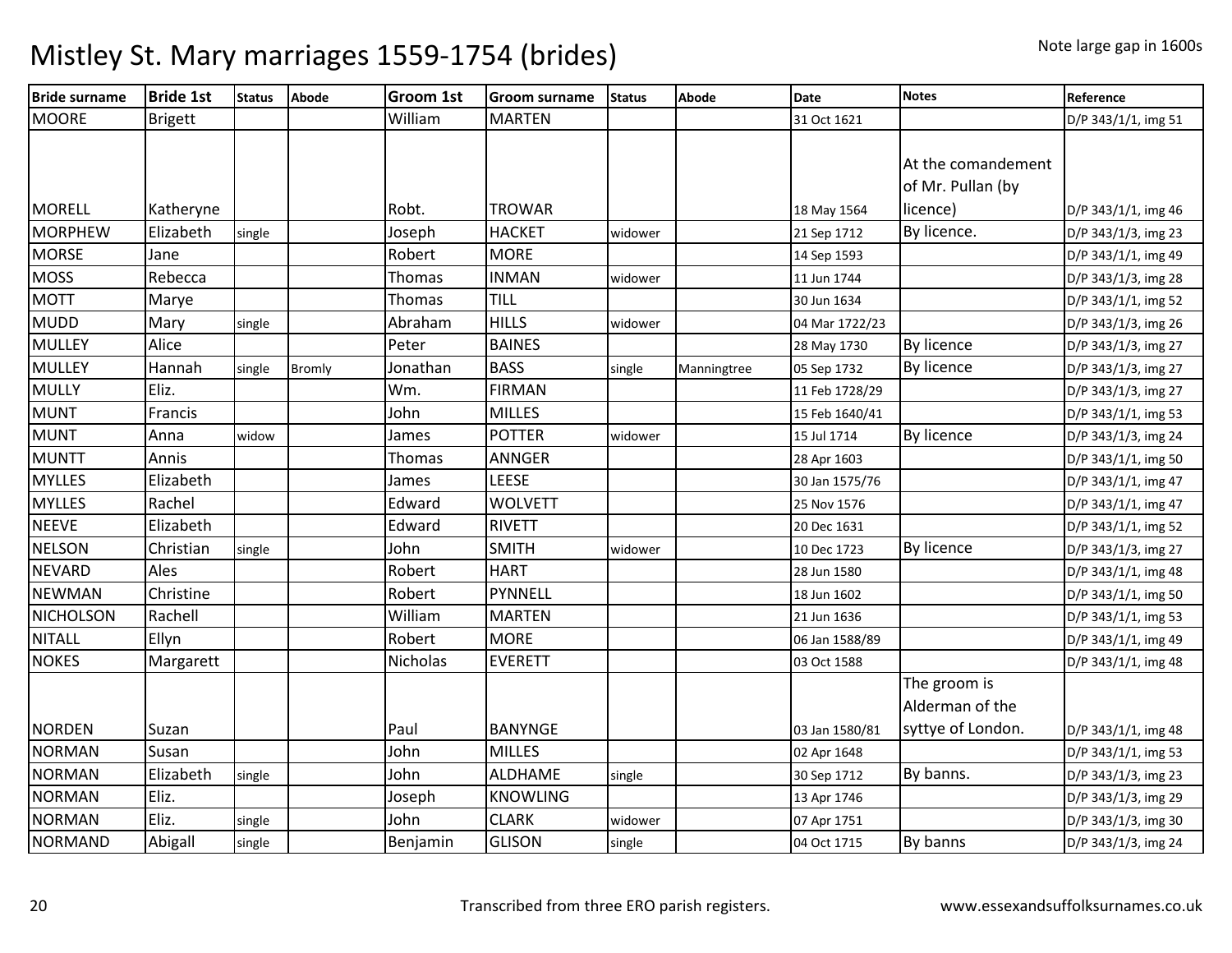| <b>Bride surname</b> | <b>Bride 1st</b> | <b>Status</b> | <b>Abode</b> | <b>Groom 1st</b> | <b>Groom surname</b> | <b>Status</b> | Abode            | Date           | <b>Notes</b>        | Reference           |
|----------------------|------------------|---------------|--------------|------------------|----------------------|---------------|------------------|----------------|---------------------|---------------------|
| <b>NOTHE</b>         | Elizabeth        |               |              | Robt.            | <b>TARVER</b>        |               |                  | 16 Oct 1585    |                     | D/P 343/1/1, img 48 |
|                      |                  |               |              |                  |                      |               |                  |                | The groom is Payne  |                     |
| <b>NOTT</b>          | Jone             |               |              | John             | <b>PAYNE</b>         |               |                  | 01 Jun 1574    | alias Barker        | D/P 343/1/1, img 47 |
|                      |                  |               |              |                  |                      |               |                  |                | The groom is Payne  |                     |
| <b>NOTT</b>          | Jone             |               |              | John             | <b>BARKER</b>        |               |                  | 01 Jun 1574    | alias Barker        | D/P 343/1/1, img 47 |
| <b>NOTT</b>          | Suzan            |               |              | Mathewe          | <b>LYNN</b>          |               |                  | 10 Jan 1584/85 |                     | D/P 343/1/1, img 48 |
| <b>NOTT</b>          | Annis            |               |              | <b>Nicholas</b>  | <b>BLUNT</b>         |               |                  | 07 Jan 1592/93 |                     | D/P 343/1/1, img 49 |
| <b>NUNE</b>          | Fayth            |               |              | George           | <b>DOWET</b>         |               |                  | 20 Dec 1587    |                     | D/P 343/1/1, img 48 |
| <b>NUNNE</b>         | Anne             |               |              | John             | <b>HASELL</b>        |               |                  | 24 Oct 1575    |                     | D/P 343/1/1, img 47 |
| <b>OSBORNE</b>       | Judyth           |               |              | <b>Thomas</b>    | <b>COOPER</b>        |               |                  | 13 May 1582    |                     | D/P 343/1/1, img 48 |
| <b>OVERALL</b>       | Ages             |               |              | John             | <b>HILLAR</b>        |               |                  | 28 Jul 1560    |                     | D/P 343/1/1, img 46 |
| <b>PADMOR</b>        | Eden             |               |              | Robert           | <b>FENNYNGS</b>      |               |                  | 07 Sep 1589    |                     | D/P 343/1/1, img 49 |
| <b>PAINTER</b>       | Faith            |               |              | William          | <b>RIVERS</b>        |               |                  | 26 Nov 1617    |                     | D/P 343/1/1, img 51 |
| PALMAFEILD           | Francis          | single        |              | Robert           | <b>STRUT</b>         | single        |                  | 13 Nov 1715    |                     | D/P 343/1/3, img 24 |
| <b>PALMAR</b>        | Agnes            |               |              | James            | LANDALL              |               |                  | 17 Sep 1564    |                     | D/P 343/1/1, img 47 |
| <b>PALMER</b>        | Margery          |               |              | William          | <b>DAWSON</b>        |               |                  | 14 Jul 1566    |                     | D/P 343/1/1, img 47 |
| <b>PAMENT</b>        | Elizabeth        |               |              | Cambell          | <b>CROMER</b>        |               |                  | 14 Sep 1596    |                     | D/P 343/1/1, img 49 |
| <b>PANNOCK</b>       | Anne             | single        |              | John             | <b>PEECK</b>         | widower       |                  | 02 May 1720    |                     | D/P 343/1/3, img 26 |
|                      |                  |               |              |                  |                      |               |                  |                | At ye coman of Mr.  |                     |
| PAR[S_]E             | Jone             |               |              | John             | <b>STEPHEN</b>       |               |                  | 10 Dec 1561    | Pullen (by licence) | D/P 343/1/1, img 46 |
| <b>PARKER</b>        | Joan             |               |              | Thomas           | <b>ANGER</b>         |               |                  | 10 Apr 1588    |                     | D/P 343/1/1, img 48 |
| <b>PATTYSON</b>      | Jone             |               |              | Robt.            | <b>BURY</b>          |               |                  | 31 Jul 1570    |                     | D/P 343/1/1, img 47 |
| <b>PAYNE</b>         | Alis             |               |              | Thomas           | <b>HEWETT</b>        |               | <b>Bradfield</b> | 12 Aug 1559    |                     | D/P 343/1/1, img 46 |
| <b>PAYNE</b>         | Jone             |               |              | John             | <b>PORTER</b>        |               |                  | 31 Jul 1559    |                     | D/P 343/1/1, img 46 |
| <b>PAYNE</b>         | Jone             | widow         |              | Nicholas         | <b>CONVYN</b>        |               |                  | 31 May 1562    |                     | D/P 343/1/1, img 46 |
| PEARTREE             | Susan            |               |              | John             | <b>KNIGHTES</b>      |               |                  | 12 Dec 1636    |                     | D/P 343/1/1, img 53 |
| <b>PECKSALE</b>      | Margerye         |               |              | Richard          | <b>KING</b>          |               |                  | 25 Aug 1575    |                     | D/P 343/1/1, img 47 |
| <b>PEGRIM</b>        | Ann              |               |              | John             | <b>NEELE</b>         |               |                  | 05 Nov 1612    |                     | D/P 343/1/1, img 51 |
| PEGRIM               | Mary             |               |              | Thomas           | <b>LEIGHES</b>       |               |                  | 26 Sep 1620    |                     | D/P 343/1/1, img 51 |
| <b>PENNICKS</b>      | Mary             |               |              | Thomas           | LILLEY               |               |                  | 29 Sep 1635    |                     | D/P 343/1/1, img 52 |
| PERIMAN              | Grace            |               |              | Edmund           | <b>GRICE</b>         |               |                  | 16 Oct 1567    |                     | D/P 343/1/1, img 47 |
| PERIMAN              | Margarett        |               |              | Edmund           | <b>SEPPINES</b>      |               |                  | 01 Nov 1576    |                     | D/P 343/1/1, img 47 |
| <b>PERKINS</b>       | Amessia          | single        |              | Joseph           | <b>MANHOOD</b>       | single        | Manningtree      | 01 Jan 1715/16 |                     | D/P 343/1/3, img 24 |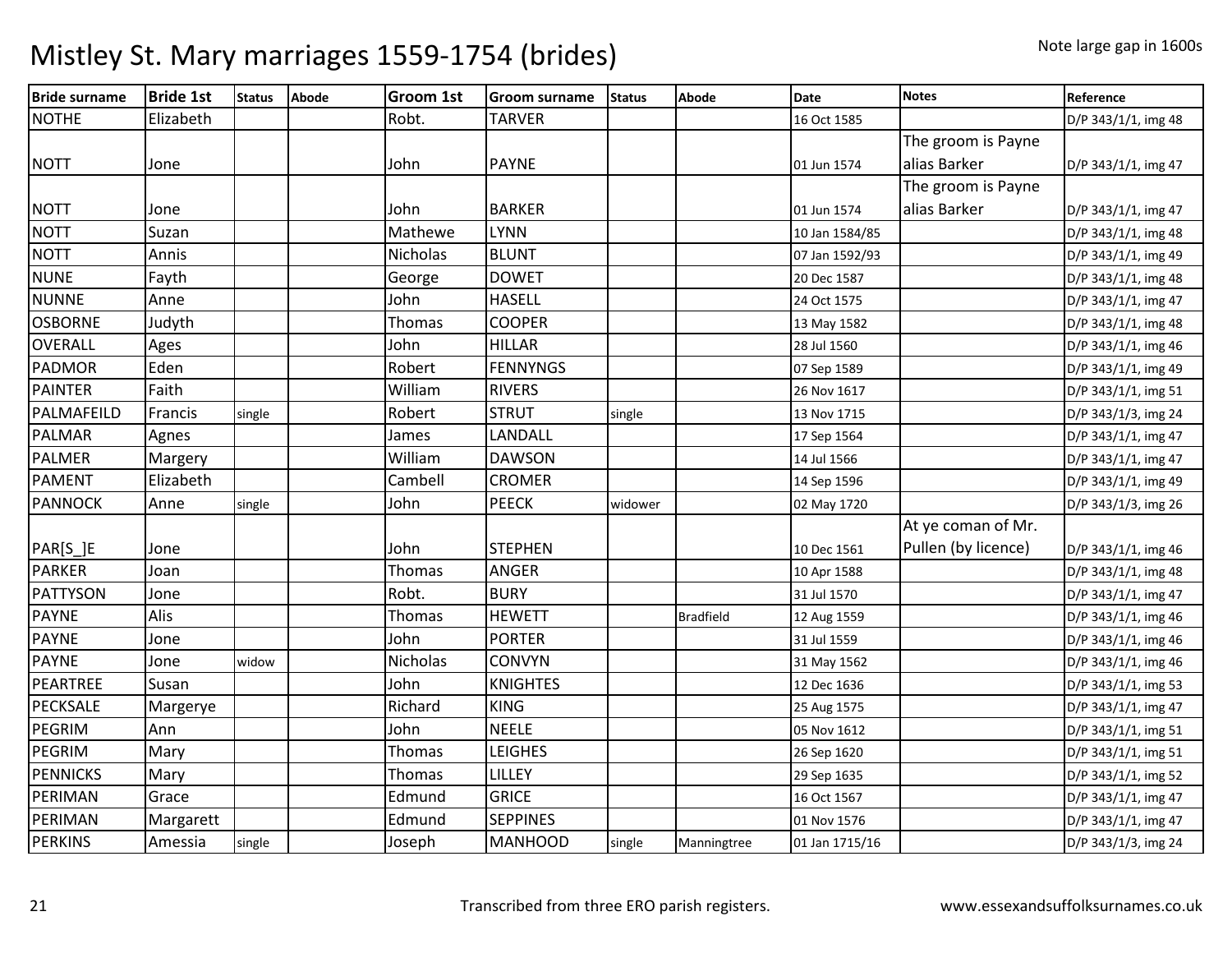| <b>Bride surname</b> | <b>Bride 1st</b> | <b>Status</b> | <b>Abode</b> | <b>Groom 1st</b> | <b>Groom surname</b> | <b>Status</b> | Abode | Date           | <b>Notes</b>         | Reference           |
|----------------------|------------------|---------------|--------------|------------------|----------------------|---------------|-------|----------------|----------------------|---------------------|
| <b>PERSE</b>         | Agnes            |               |              | <b>Thomas</b>    | <b>BLYTONNE</b>      |               |       | 25 Aug 1585    |                      | D/P 343/1/1, img 48 |
| <b>PHILIPS</b>       | Eliz.            |               |              | Wm.              | <b>JOHNSTON</b>      | single        |       | 21 Jul 1741    |                      | D/P 343/1/3, img 28 |
|                      |                  |               |              |                  |                      |               |       |                | Were married at the  |                     |
|                      |                  |               |              |                  |                      |               |       |                | Chappell [in         |                     |
| PI[LT]CHER           | Anne             |               |              | Robert           | <b>WALKER</b>        |               |       | 28 Feb 1619/20 | Manningtree]         | D/P 343/1/1, img 51 |
| PICKERING            | Elizabeth        |               |              | Japhery          | <b>LYTLE</b>         |               |       | 13 Jun 1563    |                      | D/P 343/1/1, img 46 |
| PLUM                 | Faith            |               |              | Richard          | <b>BROWNE</b>        |               |       | 20 Sep 1615    |                      | D/P 343/1/1, img 51 |
| PLUMER               | Mary             | single        | Wix          | Timothy          | LEWIS                | single        | Wix   | 15 Apr 1718    | By banns             | D/P 343/1/3, img 25 |
| <b>PODD</b>          | <b>Bridgett</b>  |               |              | William          | <b>HARRIS</b>        |               |       | 08 Jun 1626    |                      | D/P 343/1/1, img 52 |
| <b>POIKEN</b>        | Katheren         |               |              | Christopher      | <b>POPE</b>          |               |       | 25 May 1619    |                      | D/P 343/1/1, img 51 |
| <b>POLEING</b>       | <b>Bridgett</b>  |               |              | John             | LAMBE                |               |       | 28 Aug 1632    |                      | D/P 343/1/1, img 52 |
| <b>POPE</b>          | Ursulie          |               |              | Henry            | <b>ESTALL</b>        |               |       | 17 Oct 1626    |                      | D/P 343/1/1, img 52 |
| <b>POTT</b>          | Sara             |               |              | John             | <b>HART</b>          |               |       | 01 Nov 1638    |                      | D/P 343/1/1, img 53 |
| <b>POULING</b>       | Margarite        |               |              | Edward           | <b>DIXON</b>         |               |       | 14 Apr 1628    |                      | D/P 343/1/1, img 52 |
| <b>POULTER</b>       | Janne            |               |              | Richard          | <b>WHIGHT</b>        |               |       | 30 Jun 1594    |                      | D/P 343/1/1, img 49 |
|                      |                  |               |              |                  |                      |               |       |                | Groom is John Holmes |                     |
| <b>POULTER</b>       | Hellen           |               |              | John             | <b>HOLMES</b>        |               |       | 25 Jul 1619    | senior               | D/P 343/1/1, img 51 |
|                      |                  |               |              |                  |                      |               |       |                | John Boston jnr &    |                     |
| <b>POULTER</b>       | Ellen            |               |              | John             | <b>BOSTON</b>        |               |       | 01 Sep 1619    | Ellen Poulter jnr    | D/P 343/1/1, img 51 |
| <b>POULTER</b>       | Grizzell         |               |              | John             | <b>SMYTH</b>         |               |       | 17 Apr 1620    |                      | D/P 343/1/1, img 51 |
| <b>POWLING</b>       | Alice            |               |              | John             | RIDDLESDALE          |               |       | 22 May 1622    |                      | D/P 343/1/1, img 51 |
| <b>POYKIN</b>        | Elizabeth        |               |              | Isaack           | <b>CATLYN</b>        |               |       | 19 Aug 1619    |                      | D/P 343/1/1, img 51 |
| <b>PREW</b>          | Elizabeth        |               |              | Edward           | <b>BATMAN</b>        |               |       | 08 May 1598    |                      | D/P 343/1/1, img 49 |
| <b>PUDNEY</b>        | Anne             |               |              | Joseph           | <b>MARBIE</b>        |               |       | 04 Mar 1621/22 |                      | D/P 343/1/1, img 51 |
|                      |                  |               |              |                  |                      |               |       |                |                      |                     |
| PYNCHBACKE           | Elizabeth        |               |              | Nicholas         | <b>THIMBLETHORP</b>  |               |       | 15 Jan 1578/79 | The groom is a gent. | D/P 343/1/1, img 48 |
| <b>RALFES</b>        | Thamisen         |               |              | Richard          | <b>BISHOPP</b>       |               |       | 10 Feb 1631/32 |                      | D/P 343/1/1, img 52 |
| <b>RAND</b>          | Katherine        |               |              | John             | <b>WHIGHTHALL</b>    |               |       | 17 Sep 1565    |                      | D/P 343/1/1, img 47 |
| <b>RAND</b>          | Rose             |               |              | Richard          | <b>ROLFE</b>         |               |       | 13 Jun 1570    |                      | D/P 343/1/1, img 47 |
| <b>RAND</b>          | Margaret         |               |              | John             | <b>ROFFE</b>         |               |       | 02 Oct 1570    |                      | D/P 343/1/1, img 47 |
| <b>RAND</b>          | Marye            |               |              | Richard          | <b>PICKE</b>         |               |       | 20 Mar 1588/89 |                      | D/P 343/1/1, img 49 |
| <b>RAPHES</b>        | Anne             |               |              | Willm.           | <b>MACKROW</b>       |               |       | 28 Oct 1611    |                      | D/P 343/1/1, img 51 |
| <b>RASER</b>         | Ellen            |               |              | Robt.            | <b>NORMAN</b>        |               |       | 14 Nov 1605    |                      | D/P 343/1/1, img 50 |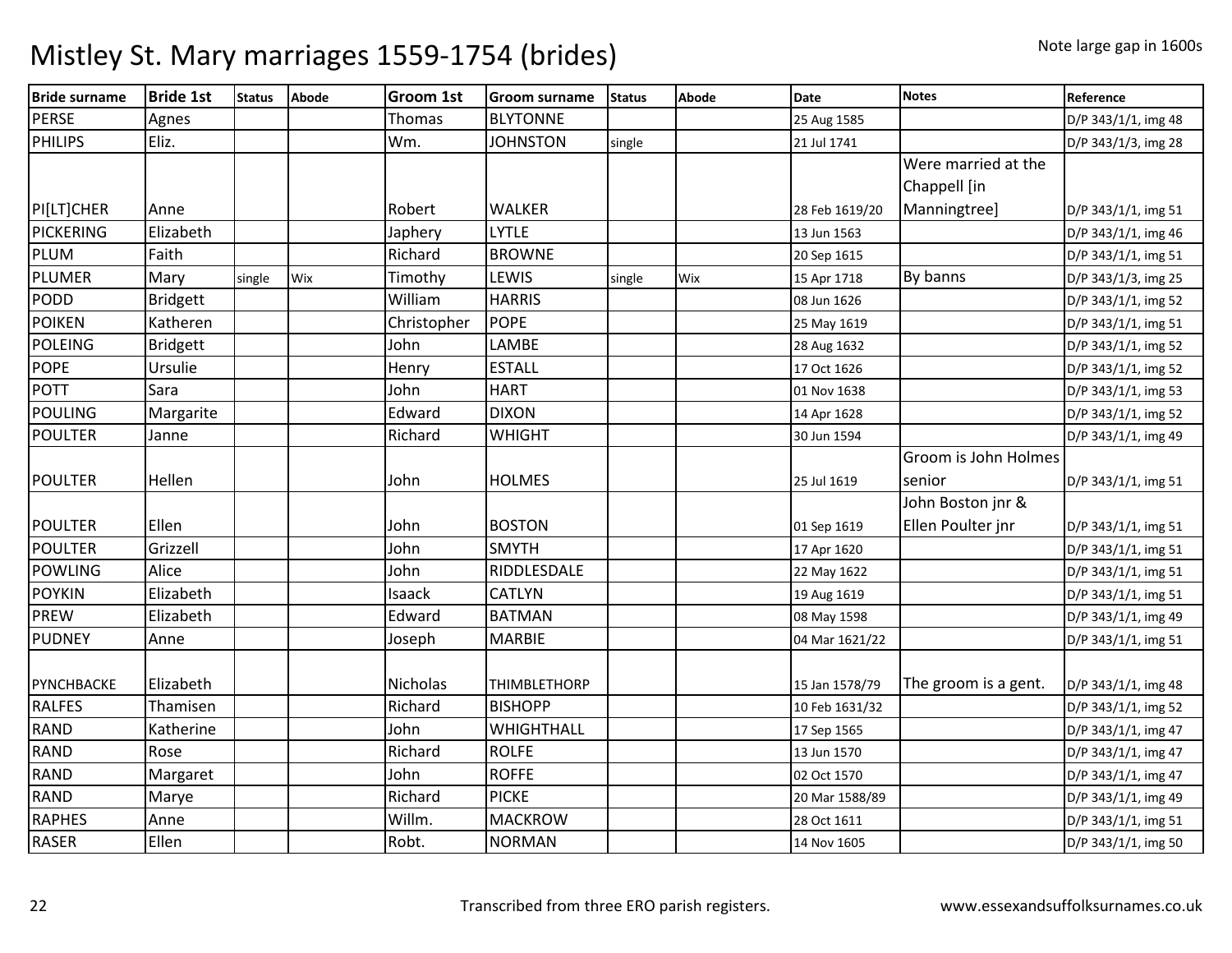| <b>Bride surname</b> | <b>Bride 1st</b> | <b>Status</b> | <b>Abode</b> | <b>Groom 1st</b> | <b>Groom surname</b> | <b>Status</b> | <b>Abode</b> | <b>Date</b>    | <b>Notes</b>             | Reference           |
|----------------------|------------------|---------------|--------------|------------------|----------------------|---------------|--------------|----------------|--------------------------|---------------------|
| <b>RAWLING</b>       | Rachel           |               |              | John             | <b>MALTWELL</b>      |               |              | 30 Jan 1647/48 |                          | D/P 343/1/1, img 53 |
|                      |                  |               |              |                  |                      |               |              |                |                          |                     |
|                      |                  |               |              |                  |                      |               |              |                | The groom is Mychell     |                     |
| <b>RAYSBE</b>        | Anne             |               |              | Mychell          | <b>ARCHER</b>        |               |              | 30 Nov 1573    | Archer senior            | D/P 343/1/1, img 47 |
| <b>REIGHNOLDS</b>    | Margrett         |               |              | Robert           | <b>BLOSSE</b>        |               |              | 01 Nov 1620    |                          | D/P 343/1/1, img 51 |
| <b>REVE</b>          | Anne             |               |              | John             | SOOLE                |               |              | 22 Jun 1602    |                          | D/P 343/1/1, img 50 |
| <b>REVELL</b>        | Dorethe          | widow         |              | Steven           | <b>MANN</b>          |               |              | 23 Jun 1577    |                          | D/P 343/1/1, img 47 |
| <b>RICE</b>          | Frances          |               |              | Richard          | <b>MUNT</b>          |               |              | 30 Nov 1631    |                          | D/P 343/1/1, img 52 |
| RIDDLESDALE          | Susan            |               |              | Thomas           | <b>CARRE</b>         |               |              | 30 Nov 1624    |                          | D/P 343/1/1, img 52 |
|                      |                  |               |              |                  |                      |               |              |                |                          |                     |
|                      |                  |               |              |                  |                      |               |              |                | Groom's surname is       |                     |
| <b>RIFEHAM</b>       | Hellen           |               |              | Robert           | <b>NORMAN</b>        |               |              | 30 Oct 1626    | Norman alias Turner      | D/P 343/1/1, img 52 |
|                      |                  |               |              |                  |                      |               |              |                |                          |                     |
|                      |                  |               |              |                  |                      |               |              |                | Groom's surname is       |                     |
| RIFEHAM              | Hellen           |               |              | Robert           | <b>TURNER</b>        |               |              | 30 Oct 1626    | Norman alias Turner      | D/P 343/1/1, img 52 |
| RIPHAM               | Elizabeth        |               |              | John             | SPRENGER             |               |              | 01 Feb 1626/27 |                          | D/P 343/1/1, img 52 |
|                      |                  |               |              |                  |                      |               |              |                | Groom's surname is       |                     |
| <b>RIVERS</b>        | Ann              |               |              | Richard          | <b>ESTALL</b>        |               |              | 01 Nov 1612    | <b>Estall alias Tyll</b> | D/P 343/1/1, img 51 |
|                      |                  |               |              |                  |                      |               |              |                | Groom's surname is       |                     |
| <b>RIVERS</b>        | Ann              |               |              | Richard          | <b>TYLL</b>          |               |              | 01 Nov 1612    | <b>Estall alias Tyll</b> | D/P 343/1/1, img 51 |
| <b>RIVERS</b>        | Ruth             |               |              | Thomas           | <b>PETT</b>          |               |              | 26 Mar 1627    |                          | D/P 343/1/1, img 52 |
| <b>ROBERTSON</b>     | Avis             |               |              | Richard          | <b>NOWELL</b>        |               |              | 30 Sep 1573    |                          | D/P 343/1/1, img 47 |
| <b>ROCHESTER</b>     | Elizabeth        |               |              | Thomas           | <b>COPPOWE</b>       |               |              | 11 Jun 1573    |                          | D/P 343/1/1, img 47 |
| <b>ROICE</b>         | Elizabeth        |               |              | Edward           | <b>GOODWIN</b>       |               |              | 12 Apr 1621    |                          | D/P 343/1/1, img 51 |
| <b>ROLFE</b>         | Margrett         |               |              | John             | <b>SHIRLOCKE</b>     |               |              | 17 Oct 1611    |                          | D/P 343/1/1, img 51 |
| ROO[S_][T_]          | Elizabeth        |               |              | Jonathan         | <b>NORMAN</b>        |               |              | 25 Dec 1688    |                          | D/P 343/1/1, img 54 |
| <b>ROSE</b>          | Anne             |               |              | William          | <b>BENGE</b>         |               |              | 21 Oct 1605    |                          | D/P 343/1/1, img 50 |
| <b>ROTH</b>          | Suzan            |               |              | Robert           | <b>HUNTT</b>         |               |              | 02 Mar 1589/90 |                          | D/P 343/1/1, img 49 |
| <b>ROTHE</b>         | Elizabeth        |               |              | John             | <b>MELLEBYE</b>      |               |              | 09 Oct 1568    |                          | D/P 343/1/1, img 47 |
| <b>ROWED</b>         | Agnes            |               |              | Thomas           | <b>EVERET</b>        |               |              | 29 Sep 1594    |                          | D/P 343/1/1, img 49 |
| <b>ROWETT</b>        | Annis            |               |              | William          | <b>EDES</b>          |               |              | 10 Dec 1590    |                          | D/P 343/1/1, img 49 |
| <b>ROYSE</b>         | Marrion          |               |              | Thomas           | <b>MARVYN</b>        |               |              | 27 Sep 1580    |                          | D/P 343/1/1, img 48 |
| <b>ROYSE</b>         | Marion           |               |              | Richard          | <b>NUNNE</b>         |               |              | 01 Aug 1585    |                          | D/P 343/1/1, img 48 |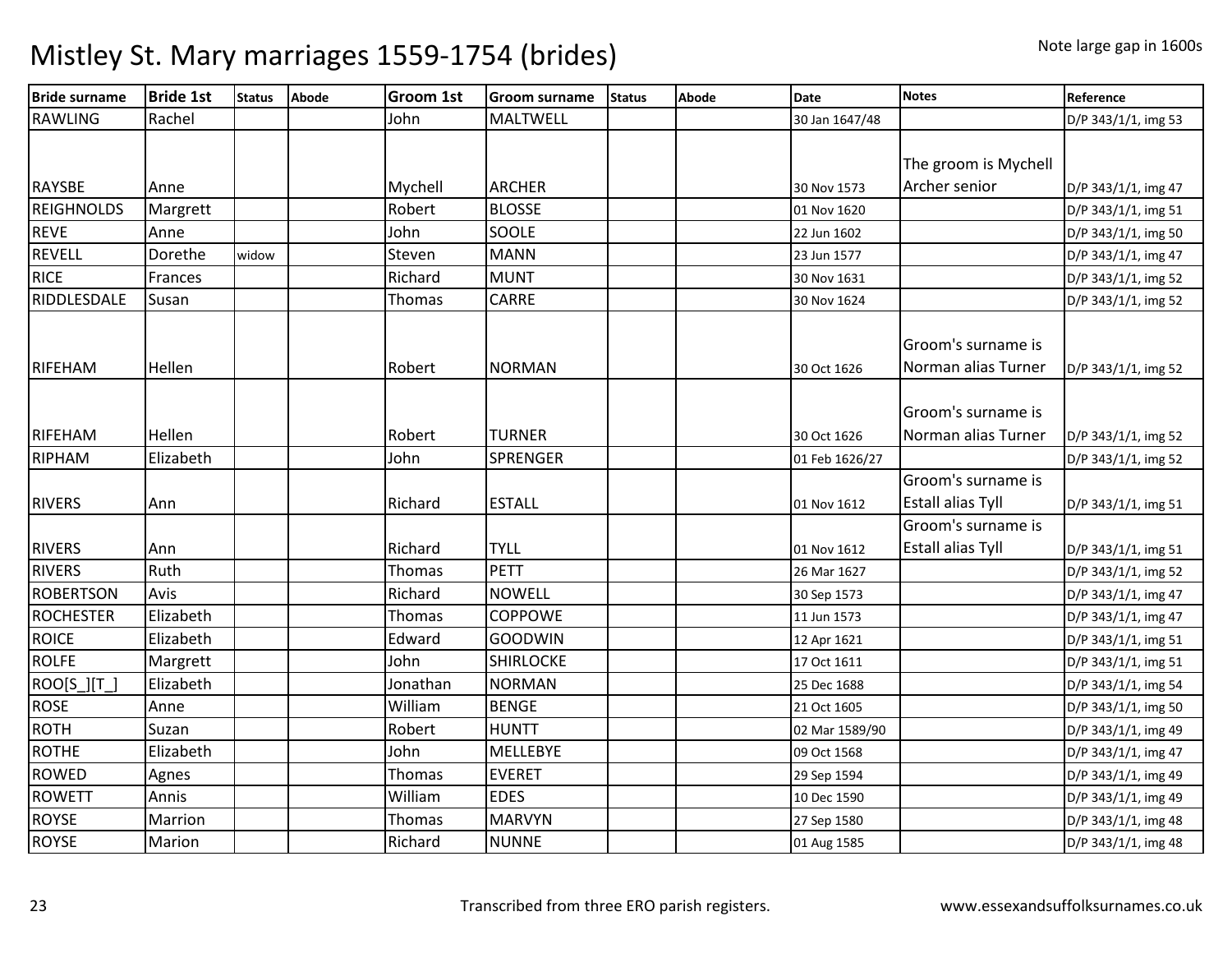| <b>Bride surname</b> | <b>Bride 1st</b> | <b>Status</b> | <b>Abode</b> | <b>Groom 1st</b> | <b>Groom surname</b> | <b>Status</b> | Abode            | <b>Date</b>    | <b>Notes</b>                          | Reference           |
|----------------------|------------------|---------------|--------------|------------------|----------------------|---------------|------------------|----------------|---------------------------------------|---------------------|
| <b>RUGGLES</b>       | Annis            |               |              | Henry            | <b>KING</b>          |               |                  | 17 Jan 1599/00 |                                       | D/P 343/1/1, img 50 |
| <b>RUSHBROOKE</b>    | Anne             |               |              | James            | <b>HAWSE</b>         |               |                  | 26 Oct 1631    |                                       | D/P 343/1/1, img 52 |
| <b>RUSSEL</b>        | Hannah           |               |              | Wm.              | <b>CLARK</b>         |               |                  | 17 Jul 1733    |                                       | D/P 343/1/3, img 27 |
| <b>RUSSELL</b>       | Elizabeth        |               |              | Robert           | <b>FOSSDIKE</b>      |               |                  | 04 Feb 1621/22 |                                       | D/P 343/1/1, img 51 |
| <b>RUSSELL</b>       | Anne             |               |              | Robert           | <b>BULL</b>          |               |                  | 22 Aug 1636    |                                       | D/P 343/1/1, img 53 |
| <b>RUSSLE</b>        | Mary             |               |              | <b>Briant</b>    | <b>FOXE</b>          |               |                  | 19 Oct 1629    |                                       | D/P 343/1/1, img 52 |
|                      |                  |               |              |                  |                      |               |                  |                | Were married at the<br>Chappell [in   |                     |
| <b>SAFFORD</b>       | Marie            |               |              | Thomas           | <b>BRAGG</b>         |               |                  | 19 Aug 1624    | Manningtree]                          | D/P 343/1/1, img 52 |
| <b>SAMFORD</b>       | Sarah            | single        | Mistley      | John             | <b>RUSSELS</b>       | single        | <b>Bradfield</b> | 29 Sep 1719    | By banns                              | D/P 343/1/3, img 26 |
| <b>SARGEANT</b>      | Edee             |               |              | Adam             | <b>MANNYNGE</b>      |               |                  | 02 Aug 1593    |                                       | D/P 343/1/1, img 49 |
| SARJEAUNT            | Eedee            |               |              | Thomas           | <b>GROOME</b>        |               |                  | 16 Jul 1640    |                                       | D/P 343/1/1, img 53 |
| <b>SAVAGE</b>        | Jone             |               |              | Mychell          | <b>ARCHER</b>        |               |                  | 19 Oct 1574    | The groom is Mychell<br>Archer junior | D/P 343/1/1, img 47 |
| SAVAGE               | Parnell          |               |              | Samuell          | <b>JOHNSON</b>       |               |                  | 17 Jul 1575    |                                       | D/P 343/1/1, img 47 |
| <b>SAYER</b>         | Sarah            |               |              | Joseph           | FAINT?               |               | <b>Brantham</b>  | 30 Sep 1740    |                                       | D/P 343/1/3, img 28 |
| <b>SCOTT</b>         | Jone             |               |              | Richard          | HUST[CR]OS[HT]E      |               |                  | 11 Jan 1563/64 |                                       | D/P 343/1/1, img 46 |
| <b>SEAMANS</b>       | Dorothy          |               |              | Robert           | <b>NORMAN</b>        |               |                  | 27 Aug 1629    |                                       | D/P 343/1/1, img 52 |
|                      |                  |               |              |                  |                      |               |                  |                | Marryed at the<br>Chappell of         |                     |
| <b>SEERSE</b>        | Ellen            |               |              | John             | <b>HARRIS</b>        |               |                  | 11 Dec 1623    | Manningtree                           | D/P 343/1/1, img 52 |
| <b>SEVERN</b>        | Mary             |               |              | John             | <b>HAM</b>           |               |                  | 06 Oct 1735    |                                       | D/P 343/1/3, img 27 |
| <b>SEWELL</b>        | Anne             |               |              | Edward           | <b>WOOD</b>          |               |                  | 08 Oct 1621    |                                       | D/P 343/1/1, img 51 |
| <b>SEWELL</b>        | Sarah            | single        |              | Anthony          | <b>COKER</b>         | single        |                  | 29 Sep 1726    |                                       | D/P 343/1/3, img 27 |
| SHEERMAN             | Anne             | widow         | Colchester   | Clark            | <b>BARNES</b>        | single        | Colchester       | 23 Sep 1750    |                                       | D/P 343/1/3, img 29 |
| <b>SHEPERD</b>       | Olyf             | widow         |              | Thomas           | <b>BARKER</b>        |               |                  | 05 Jul 1598    |                                       | D/P 343/1/1, img 49 |
| <b>SHERWYN</b>       | Helyn            |               |              | Richard          | <b>NORTHEN</b>       |               |                  | 18 Sep 1561    |                                       | D/P 343/1/1, img 46 |
| <b>SHULVER</b>       | Anne             |               |              | John             | <b>HEARNE</b>        |               |                  | 07 Jul 1607    |                                       | D/P 343/1/1, img 50 |
| <b>SLOGRAVE</b>      | Mary             | single        |              | Jonathan         | <b>BACON</b>         | single        |                  | 01 Jan 1718/19 | By banns                              | D/P 343/1/3, img 25 |
| <b>SLOMAN</b>        | Elizabeth        |               |              | William          | <b>ANGER</b>         |               |                  | 01 Nov 1619    |                                       | D/P 343/1/1, img 51 |
| <b>SLYPPAR</b>       | Elizabeth        |               |              | Roger            | <b>COLLY</b>         |               |                  | 01 Dec 1572    |                                       | D/P 343/1/1, img 47 |
| <b>SMALLWOOD</b>     | Emme             |               |              | Peter            | <b>STROODE</b>       |               |                  | 06 Oct 1628    |                                       | D/P 343/1/1, img 52 |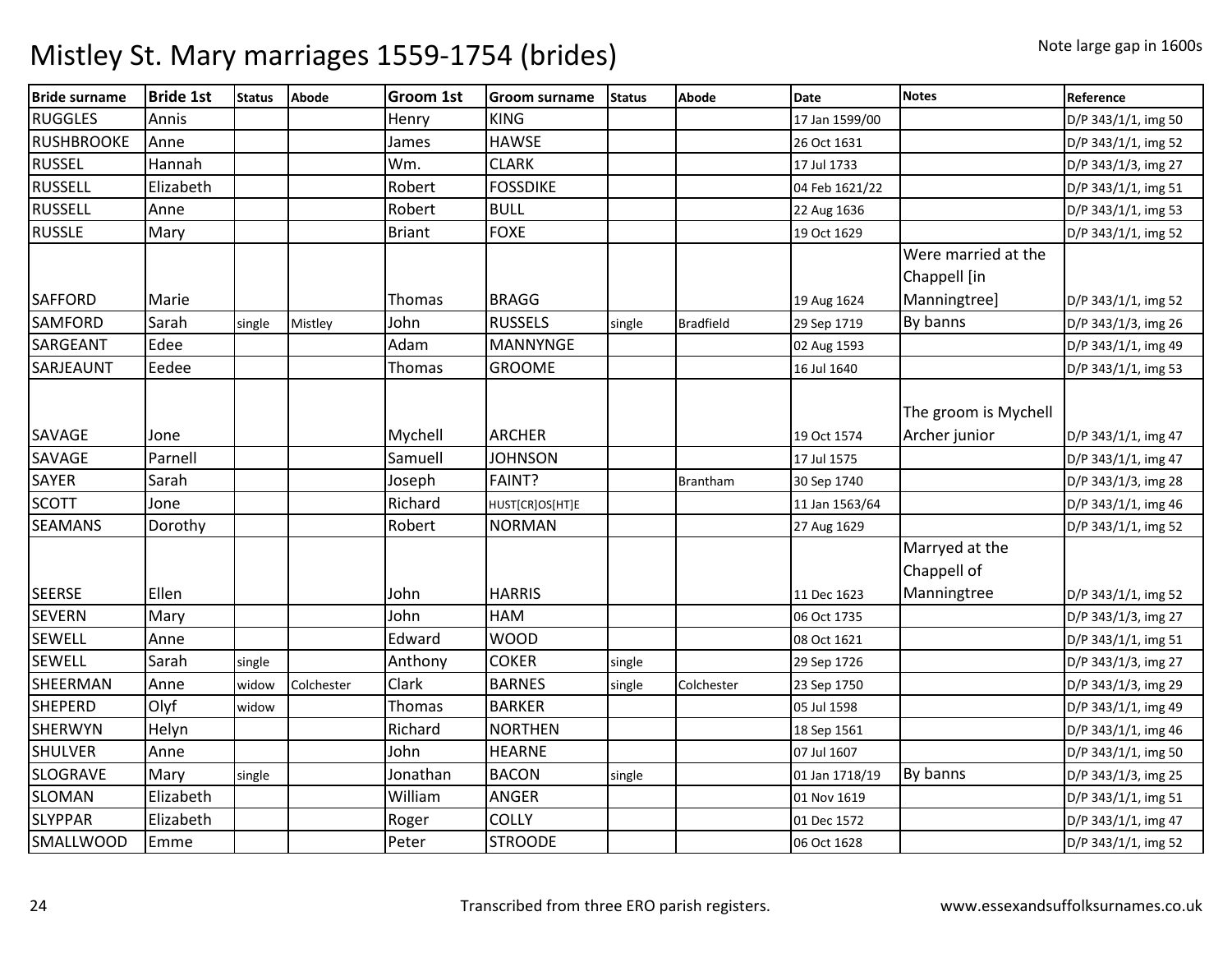| <b>Bride surname</b> | <b>Bride 1st</b> | <b>Status</b> | <b>Abode</b> | <b>Groom 1st</b> | <b>Groom surname</b> | <b>Status</b> | Abode       | <b>Date</b>    | <b>Notes</b>          | Reference           |
|----------------------|------------------|---------------|--------------|------------------|----------------------|---------------|-------------|----------------|-----------------------|---------------------|
| <b>SMITH</b>         | Martha           |               |              | John             | LOE                  |               |             | 14 Jul 1619    |                       | D/P 343/1/1, img 51 |
| <b>SMITH</b>         | Anne             |               |              | Ciprian          | CORNWELL             |               |             | 07 Jun 1625    |                       | D/P 343/1/1, img 52 |
| <b>SMITH</b>         | Mary             | single        |              | Joseph           | ELY                  | single        |             | 11 Nov 1750    |                       | D/P 343/1/3, img 29 |
| <b>SMYTH</b>         | Agnis            |               |              | Jonas            | <b>BARLY</b>         |               |             | 08 Jul 1560    |                       | D/P 343/1/1, img 46 |
| <b>SMYTH</b>         | Sibbilly         |               |              | Roger            | <b>COLLEY</b>        |               |             | 26 Jun 1561    |                       | D/P 343/1/1, img 46 |
| <b>SMYTH</b>         | Agnes            |               |              | Richard          | <b>LYTLE</b>         |               |             | 09 Jul 1564    |                       | D/P 343/1/1, img 47 |
| <b>SMYTH</b>         | Jone             | widow         |              | Thomas           | <b>WARNER</b>        | widower       |             | 07 Oct 1565    |                       | D/P 343/1/1, img 47 |
| <b>SMYTH</b>         | Agnes            |               |              | John             | <b>WOLVET</b>        |               |             | 10 Jul 1580    |                       | D/P 343/1/1, img 48 |
| <b>SMYTH</b>         | Joan             |               |              | John             | <b>HUMFERIE</b>      |               |             | 18 Aug 1583    |                       | D/P 343/1/1, img 48 |
| <b>SMYTH</b>         | Marion           |               |              | Edward           | <b>MELL</b>          |               |             | 28 Jun 1590    |                       | D/P 343/1/1, img 49 |
| <b>SMYTH</b>         | Lettis           |               |              | John             | WELLES               |               |             | 01 May 1609    |                       | D/P 343/1/1, img 50 |
|                      |                  |               |              |                  |                      |               |             |                | By licence. Day of    |                     |
| <b>SNAPE</b>         | Susanna          | widow         |              | William          | <b>STOCKLEY</b>      | widower       |             | * Jan 1714/5   | month unclear.        | D/P 343/1/3, img 24 |
| <b>SNELLING</b>      | Susan            |               |              | William          | <b>WILKIN</b>        |               |             | 02 Oct 1600    |                       | D/P 343/1/1, img 50 |
| SNELLING             | Ann              |               |              | William          | <b>STRUTT</b>        |               |             | 12 Jul 1613    |                       | D/P 343/1/1, img 51 |
| SNELLING             | Elizabeth        |               |              | John             | <b>STRUTT</b>        |               |             | 09 Aug 1613    |                       | D/P 343/1/1, img 51 |
| SNELLING             | Margarite        |               |              | Richard          | <b>YOUNGES</b>       |               |             | 27 Jul 1626    |                       | D/P 343/1/1, img 52 |
| SNELLINGE            | Marian           |               |              | John             | <b>MAFFRES</b>       |               |             | 01 May 1603    |                       | D/P 343/1/1, img 50 |
| <b>SORRELL</b>       | Joane            |               |              | John             | SNELLING             |               |             | 04 Jul 1625    |                       | D/P 343/1/1, img 52 |
| <b>SPARROW</b>       | Mary             | widow         |              | Edward           | LONG                 |               |             | 11 Aug 1744    |                       | D/P 343/1/3, img 28 |
| <b>SPENSER</b>       | Sara             |               |              | Jasper           | CHURCHMAN            |               |             | 26 Sep 1605    |                       | D/P 343/1/1, img 50 |
| <b>SPENSER</b>       | Jane             |               |              | John             | <b>WRIGHT</b>        |               |             | 01 Jul 1619    |                       | D/P 343/1/1, img 51 |
|                      |                  |               |              |                  |                      |               |             |                | By banns. Date faded. |                     |
|                      |                  |               |              |                  |                      |               |             |                | Must be Jan, Feb or   |                     |
| <b>SPINKS</b>        | Sarah            |               |              | Thomas           | <b>WOOLLY</b>        |               |             | $* * 1710/11$  | March.                | D/P 343/1/3, img 22 |
| <b>SPINKS</b>        | Mary             | single        | Manningtree  | Abraham          | <b>NORMAN</b>        | single        | Manningtree | 26 May 1713    | By banns              | D/P 343/1/3, img 23 |
| <b>SPINKS</b>        | Elizabeth        | single        | Manningtree  | John             | <b>SHADE</b>         | single        | Mistley     | 31 Aug 1718    | By banns              | D/P 343/1/3, img 25 |
| SPOONER              | Prudens          | widow         |              | Edward           | <b>MUTTON</b>        |               |             | 28 May 1618    |                       | D/P 343/1/1, img 51 |
| <b>SPRENGER</b>      | Elizabeth        |               |              | Thomas           | <b>BECKWITH</b>      |               |             | 14 Jan 1630/31 |                       | D/P 343/1/1, img 52 |
| <b>SPRENGER</b>      | Elizabeth        |               |              | Simon            | <b>HUTCHINSON</b>    |               |             | 03 Nov 1631    |                       | D/P 343/1/1, img 52 |
| <b>SPRINGET</b>      | Eliz.            |               | Mistley      | Thos.            | <b>MARTYN</b>        |               | Wix         | 05 Aug 1742    |                       | D/P 343/1/3, img 28 |
| <b>SPYNK</b>         | Jean             |               |              | Thomas           | <b>BRIDGES</b>       |               |             | 29 Nov 1721    |                       | D/P 343/1/3, img 26 |
| <b>STEBBING</b>      | Ollye            |               |              | William          | <b>HURT</b>          |               |             | 24 Nov 1578    |                       | D/P 343/1/1, img 48 |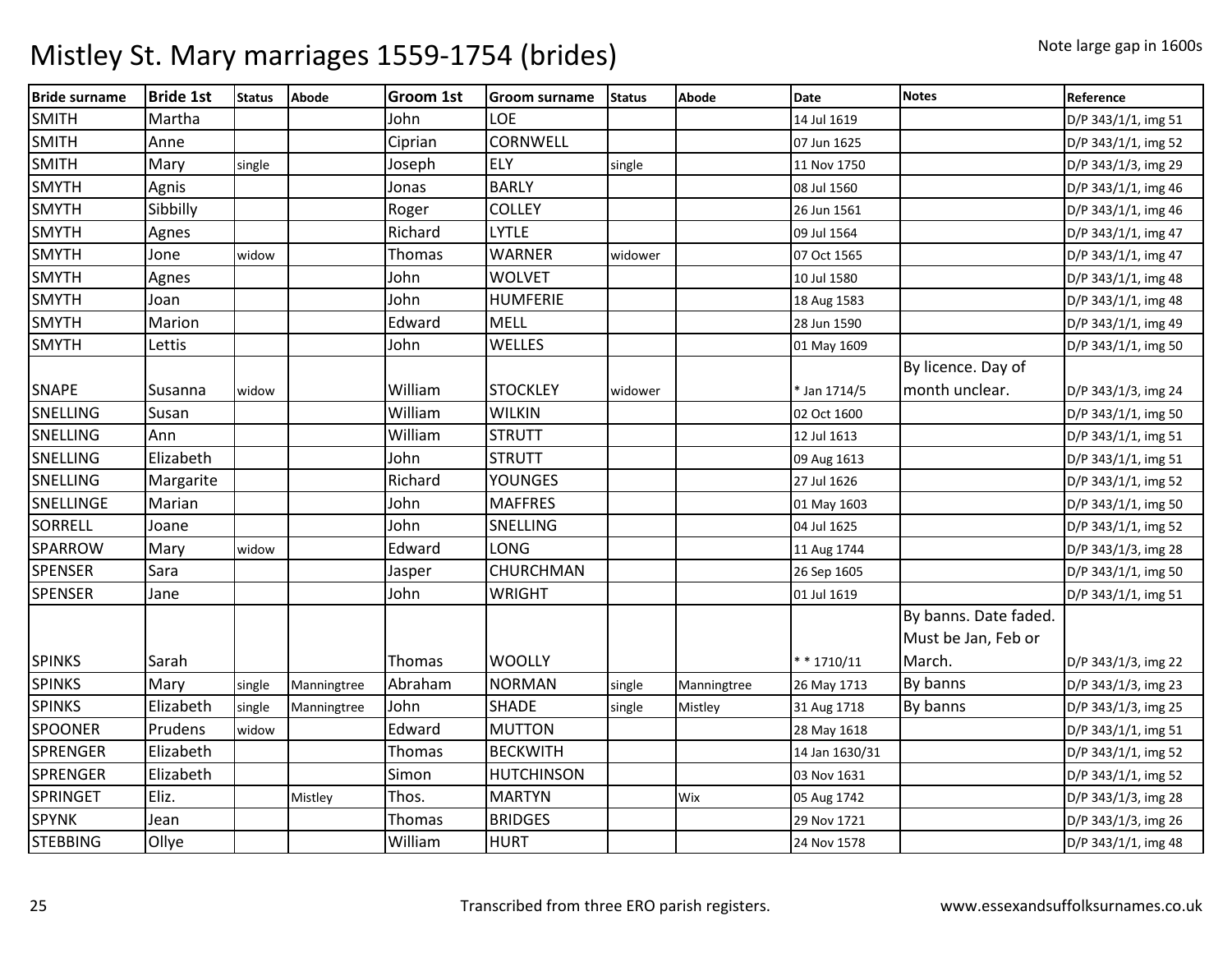| <b>Bride surname</b> | <b>Bride 1st</b> | <b>Status</b> | <b>Abode</b> | <b>Groom 1st</b> | <b>Groom surname</b> | <b>Status</b> | Abode              | <b>Date</b>    | <b>Notes</b> | Reference           |
|----------------------|------------------|---------------|--------------|------------------|----------------------|---------------|--------------------|----------------|--------------|---------------------|
| <b>STEVENS</b>       | Mary             |               |              | William          | <b>TYLINGCERT</b>    |               |                    | 20 Nov 1588    |              | D/P 343/1/1, img 48 |
| <b>STEVENS</b>       | Jone             |               | Mistley      | Hennery          | <b>GRENELE</b>       |               | Lawford            | 20 Jan 1591/92 |              | D/P 343/1/1, img 49 |
| <b>STOE</b>          | Susan            |               | Mistley      | Thomas           | <b>BOARDMAN</b>      |               | Dedham             | 10 Apr 1750    |              | D/P 343/1/3, img 29 |
| <b>STONE</b>         | Jone             |               |              | John             | <b>THIRMODE</b>      |               |                    | 06 Jul 1580    |              | D/P 343/1/1, img 48 |
| <b>STONE</b>         | Mathew           |               |              | Thomas           | <b>ANGER</b>         |               |                    | 18 Sep 1592    |              | D/P 343/1/1, img 49 |
| <b>STONE</b>         | Joane            |               |              | Edward           | <b>WHITE</b>         |               |                    | 15 Sep 1635    |              | D/P 343/1/1, img 52 |
| <b>STONNE</b>        | Jone             |               |              | William          | <b>DAWSON</b>        |               |                    | 16 Sep 1565    |              | D/P 343/1/1, img 47 |
| <b>STROODE</b>       | Emme             |               |              | William          | <b>HAUKES</b>        |               |                    | 14 Apr 1634    |              | D/P 343/1/1, img 52 |
| <b>STUDLEY</b>       | Anne             |               |              | George           | <b>MILLER</b>        |               |                    | 08 Sep 1630    |              | D/P 343/1/1, img 52 |
| <b>SYDEY</b>         | Elizabeth        |               |              | Daniel           | <b>SODER</b>         |               |                    | 01 Apr 1700    | By banns     | D/P 343/1/2, img 10 |
| <b>SYMANTES</b>      | Elizabeth        |               |              | William          | <b>GENTYLMAN</b>     |               |                    | 14 Jul 1598    |              | D/P 343/1/1, img 49 |
| <b>TAIT</b>          | Mary             | single        | Manningtree  | John             | <b>MATHIES</b>       | single        | Manningtree        | 09 Feb 1713/14 | By banns.    | D/P 343/1/3, img 24 |
| <b>TARVAR</b>        | Elizabeth        |               |              | Nicholas         | <b>COLE</b>          |               |                    | 28 Oct 1612    |              | D/P 343/1/1, img 51 |
| <b>TARVAR</b>        | Josanna          |               |              | John             | WELLHAM              |               |                    | 29 Nov 1626    |              | D/P 343/1/1, img 52 |
| <b>TARVER</b>        | Elizabeth        |               |              | Nicholas         | <b>CROAMER</b>       |               |                    | 07 Oct 1613    |              | D/P 343/1/1, img 51 |
| <b>TAVER</b>         | Agnes            |               |              | Robt.            | <b>STYGALL</b>       |               |                    | 07 Dec 1582    |              | D/P 343/1/1, img 48 |
| <b>TAYLER</b>        | Jone             |               |              | John             | <b>HOLLAND</b>       |               |                    | 04 Feb 1571/72 |              | D/P 343/1/1, img 47 |
| <b>THIMBLETHORP</b>  | Grace            |               |              | Robert           | <b>BATMAN</b>        |               |                    | 22 Jul 1571    |              | D/P 343/1/1, img 47 |
| <b>THIMBLETHORP</b>  | Anne             |               | Mistley      | Wm.              | <b>LYNG</b>          |               | Lynsye,<br>Suffolk | 25 Apr 1593    |              | D/P 343/1/1, img 49 |
| <b>THIMMETHORP</b>   | Elizabeth        |               |              | Anthony          | <b>METCALF</b>       |               |                    | 02 Oct 1600    |              | D/P 343/1/1, img 50 |
| <b>THOMSON</b>       | Tabitha          |               |              | Francis          | <b>WRITE</b>         |               |                    | 03 Aug 1699    |              | D/P 343/1/2, img 9  |
| <b>THORNE</b>        | Rose             |               |              | Francis          | <b>BUGG</b>          |               |                    | 30 Jun 1588    |              | D/P 343/1/1, img 48 |
| <b>THORNE</b>        | Jone             |               |              | John             | <b>HEWEYY</b>        |               |                    | 27 Aug 1590    |              | D/P 343/1/1, img 49 |
| <b>THORNTON</b>      | Abigail          |               |              | Isaac            | <b>KINNEGIL</b>      |               |                    | 05 Oct 1742    |              | D/P 343/1/3, img 28 |
| TILL                 | Marie            |               |              | William          | <b>SMITH</b>         |               |                    | 09 May 1636    |              | D/P 343/1/1, img 53 |
| <b>TINGATT</b>       | Elizabeth        |               |              | John             | SERJEAUNT            |               |                    | 14 Nov 1622    |              | D/P 343/1/1, img 51 |
| <b>TINGATT</b>       | Alice            |               |              | Henrie           | <b>FURNESSE</b>      |               |                    | 05 Feb 1636/37 |              | D/P 343/1/1, img 53 |
| <b>TIZARD</b>        | Susan            |               |              | Thomas           | <b>BONDS</b>         |               |                    | 05 Feb 1604/5  |              | D/P 343/1/1, img 50 |
| TO_[L_]EY            | Esther           |               |              | Edward           | <b>JEFFREYS</b>      |               |                    | 06 Oct 1735    |              | D/P 343/1/3, img 27 |
| <b>TOMPSON</b>       | Elizabeth        |               |              | Ralphe           | <b>WATSON</b>        |               |                    | 25 Sep 1637    |              | D/P 343/1/1, img 53 |
| <b>TOOES</b>         | Susan            |               |              | Crystopher       | <b>COOKE</b>         |               |                    | 27 May 1576    |              | D/P 343/1/1, img 47 |
| <b>TOOES</b>         | Marie            |               |              | William          | <b>MACKROWE</b>      |               |                    | 27 Jul 1637    |              | D/P 343/1/1, img 53 |
| <b>TOULSON</b>       | Alice            |               |              | William          | LAVENDER             |               |                    | 29 May 1632    |              | D/P 343/1/1, img 52 |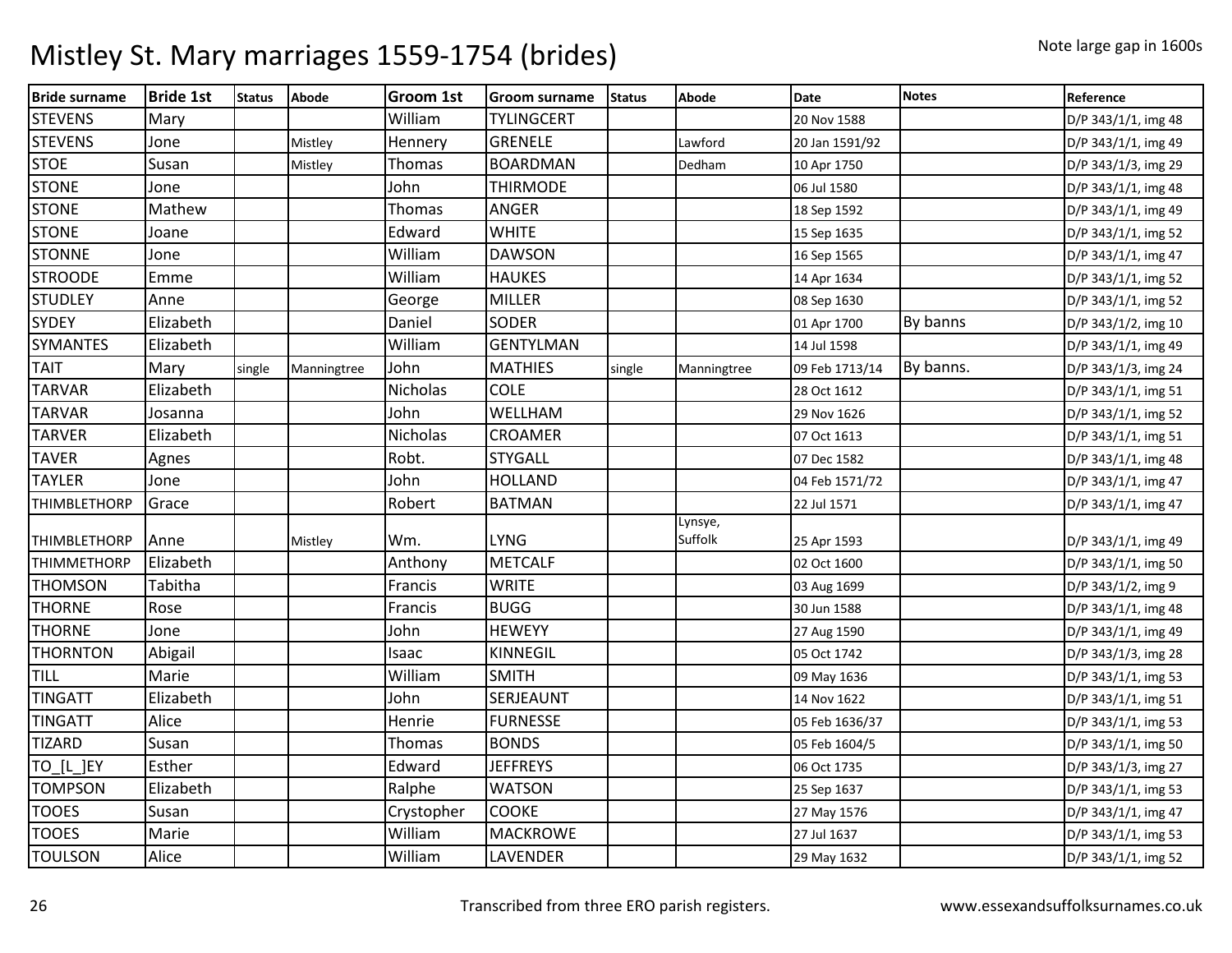| <b>Bride surname</b> | <b>Bride 1st</b> | <b>Status</b> | Abode   | <b>Groom 1st</b> | <b>Groom surname</b> | <b>Status</b> | <b>Abode</b> | <b>Date</b>    | <b>Notes</b>                        | Reference           |
|----------------------|------------------|---------------|---------|------------------|----------------------|---------------|--------------|----------------|-------------------------------------|---------------------|
| <b>TOYS</b>          | Alis             |               |         | Robt.            | AYLWARD              |               |              | 26 Feb 1559/60 |                                     | D/P 343/1/1, img 46 |
| <b>TRAPPS</b>        | Joane            |               |         | John             | <b>WARD</b>          |               |              | 14 Aug 1634    |                                     | D/P 343/1/1, img 52 |
| <b>TUNGATT</b>       | Agnes            |               |         | Richard          | <b>NUBYE</b>         |               |              | 02 Nov 1559    |                                     | D/P 343/1/1, img 46 |
| <b>TURNER</b>        | Agnes            |               |         | John             | <b>ANGER</b>         |               |              | 19 Oct 1562    |                                     | D/P 343/1/1, img 46 |
| <b>TURNER</b>        | Joane            |               |         | Robert           | COUSIN               |               |              | 15 Jan 1606/7  |                                     | D/P 343/1/1, img 50 |
| <b>TWINE</b>         | Eliz.            |               |         | Benj.            | <b>BAKER</b>         |               |              | 15 May 1721    |                                     | D/P 343/1/3, img 26 |
| <b>TYLL</b>          | Margritt         |               |         | Edward           | <b>DYX</b>           |               |              | 16 Apr 1616    |                                     | D/P 343/1/1, img 51 |
| <b>TYLLISON</b>      | Elizabeth        | widow         |         | Thomas           | <b>BROWNE</b>        |               |              | 01 Dec 1565    |                                     | D/P 343/1/1, img 47 |
| VERLANDER            | Mary             | widow         | Mistley | Antony           | <b>CRACKNER</b>      | single        | Lawford      | 04 Sep 1729    | By licence                          | D/P 343/1/3, img 27 |
| <b>VEVENS</b>        | Precylla         | widow         |         | Richard          | <b>EDWARDES</b>      |               |              | 25 Nov 1593    |                                     | D/P 343/1/1, img 49 |
| <b>VINCENT</b>       | Eliz.            | single        |         | Daniel           | <b>DORMAN</b>        | single        |              | 17 Dec 1750    |                                     | D/P 343/1/3, img 29 |
| <b>VYNES</b>         | Margaret         |               |         | John             | <b>BATMAN</b>        |               |              | 18 Jun 1590    |                                     | D/P 343/1/1, img 49 |
| <b>WADE</b>          | Anne             | single        | Stonnam | William          | <b>MARTYN</b>        | single        | Mistley      | 02 Jun 1729    |                                     | D/P 343/1/3, img 27 |
| <b>WALKER</b>        | Frances          |               |         | William          | <b>COLE</b>          |               |              | 27 Jun 1700    |                                     | D/P 343/1/2, img 8  |
| <b>WALKER</b>        | Eliz.            | widow         |         | George           | <b>HEEKES</b>        | single        |              | 01 Aug 1750    |                                     | D/P 343/1/3, img 29 |
| <b>WALL</b>          | Agnes            |               |         | John             | <b>ESTALL</b>        |               |              | 12 May 1569    |                                     | D/P 343/1/1, img 47 |
| <b>WALL</b>          | Catherin         |               |         | John             | <b>HARMAN</b>        |               |              | 18 Sep 1569    |                                     | D/P 343/1/1, img 47 |
| <b>WALL</b>          | Mary             |               |         | Wm.              | <b>BORHAM</b>        |               |              | $* * 1742$     | No date except year.                | D/P 343/1/3, img 28 |
|                      |                  |               |         |                  |                      |               |              |                | Were married at the<br>Chappell [in |                     |
| <b>WALLEY</b>        | Dorothie         |               |         | Thomas           | ANDREWES             |               |              | 21 Oct 1624    | Manningtree]                        | D/P 343/1/1, img 52 |
| <b>WARD</b>          | Elizabeth        |               |         | John             | <b>WOOD</b>          |               |              | 25 Oct 1638    |                                     | D/P 343/1/1, img 53 |
| <b>WARNER</b>        | Roose            |               |         | William          | <b>DICKES</b>        |               |              | 14 Feb 1562/63 |                                     | D/P 343/1/1, img 46 |
| <b>WARNER</b>        | Jone             | widow         |         | John             | <b>BOND</b>          | single        |              | 10 Apr 1592    |                                     | D/P 343/1/1, img 49 |
| <b>WARNER</b>        | Phenana          |               |         | Robert           | <b>RUSHBROOKE</b>    |               |              | 07 Nov 1625    |                                     | D/P 343/1/1, img 52 |
| <b>WARNER</b>        | Mary             |               |         | John             | <b>GOFF</b>          |               |              | * * 1749       | No date except year.                | D/P 343/1/3, img 29 |
| <b>WARREN</b>        | Agnes            |               |         | Richard          | <b>WHITE</b>         |               |              | 31 Jul 1622    |                                     | D/P 343/1/1, img 51 |
| <b>WAYE</b>          | Marion           |               |         | John             | <b>ROYSE</b>         |               |              | 19 Jan 1561/62 |                                     | D/P 343/1/1, img 46 |
| <b>WAYE</b>          | Anne             |               |         | John             | <b>PARPOYNT</b>      |               |              | 10 Jan 1588/89 |                                     | D/P 343/1/1, img 49 |
| <b>WAYNMAN</b>       | Anne             | single        |         | Robert           | <b>GARWOOD</b>       | single        |              | 22 Apr 1745    |                                     | D/P 343/1/3, img 28 |
| <b>WAYNMAN</b>       | Mary             |               |         | Joseph           | <b>MILLER</b>        |               | Stoke        | 25 Oct 1753    |                                     | D/P 343/1/3, img 30 |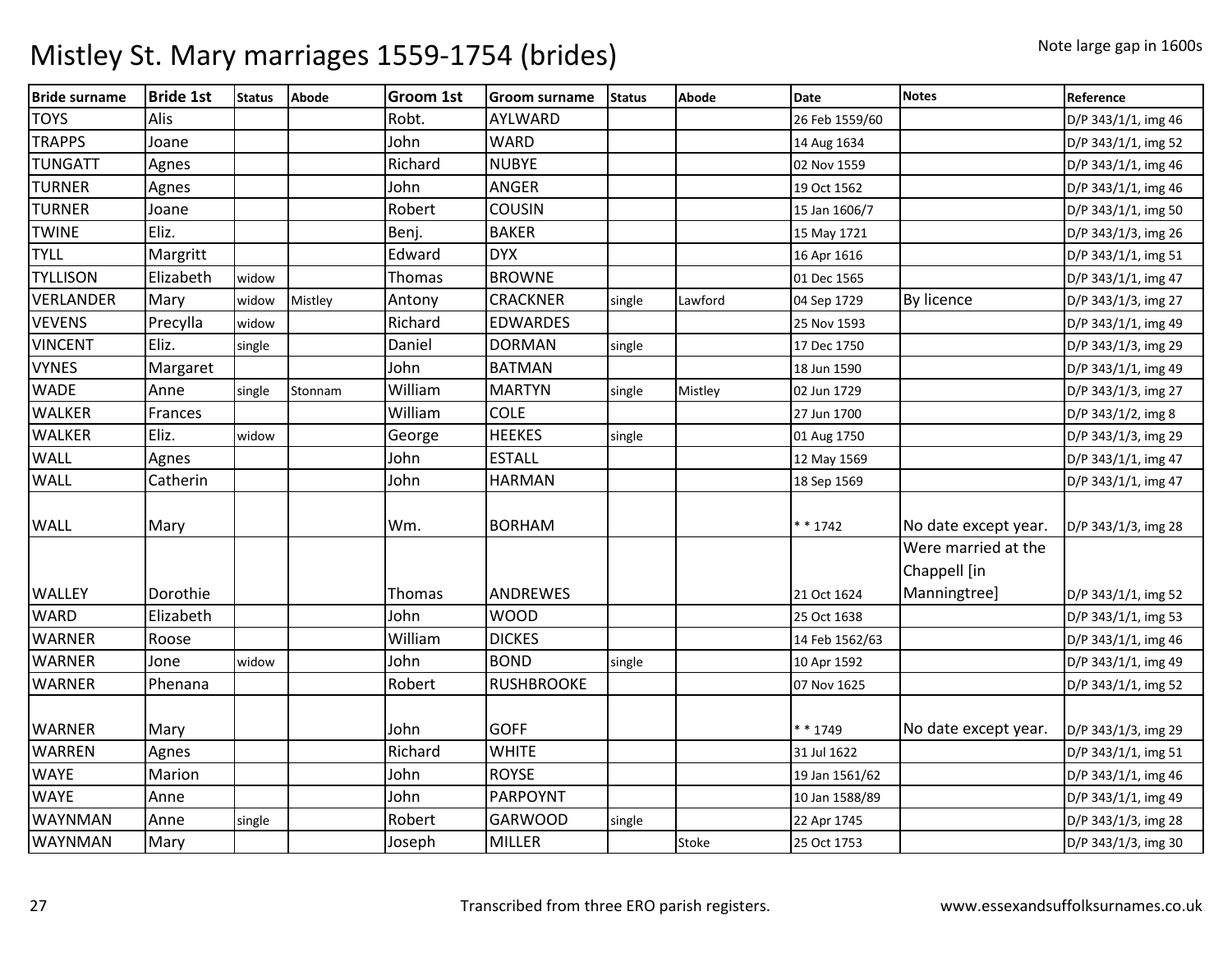| <b>Bride surname</b> | <b>Bride 1st</b> | <b>Status</b> | <b>Abode</b> | <b>Groom 1st</b> | <b>Groom surname</b> | <b>Status</b> | <b>Abode</b> | <b>Date</b>    | <b>Notes</b>            | Reference           |
|----------------------|------------------|---------------|--------------|------------------|----------------------|---------------|--------------|----------------|-------------------------|---------------------|
| <b>WEBB</b>          | Francis          |               |              | John             | <b>BULL</b>          |               |              | 10 Jun 1639    |                         | D/P 343/1/1, img 53 |
| WEBB                 | Mary             | single        | Wix          | Samuel           | <b>SMITH</b>         | widower       | Mistley      | 02 Jun 1719    | By banns                | D/P 343/1/3, img 25 |
| <b>WEBB</b>          | Mary             |               |              | Wm.              | <b>MARTYN</b>        | widower       |              | 25 Apr 1731    |                         | D/P 343/1/3, img 27 |
| <b>WEBBE</b>         | Hellen           |               |              | Richard          | <b>GRAVENER</b>      |               |              | 01 Nov 1619    |                         | D/P 343/1/1, img 51 |
| <b>WEERE</b>         | Marye            |               |              | Richard          | <b>LITTLE</b>        |               |              | 29 Nov 1626    |                         | D/P 343/1/1, img 52 |
| WELLS                | Alice            | single        |              | John             | <b>TOTHAM</b>        | single        |              | 17 Feb 1754    |                         | D/P 343/1/3, img 30 |
| <b>WELSE</b>         | Agnes            |               |              | William          | <b>HARVYE</b>        |               |              | 15 Nov 1576    |                         | D/P 343/1/1, img 47 |
| WESEBROUNE           | Joane            |               |              | John             | <b>BURROWES</b>      |               |              | 07 May 1623    |                         | D/P 343/1/1, img 51 |
| <b>WEST</b>          | Katherin         |               |              | Nicholas         | <b>EVERED</b>        |               |              | 02 Sep 1584    |                         | D/P 343/1/1, img 48 |
| <b>WHENHAM</b>       | Jone             |               |              | Hennery          | <b>COOKE</b>         |               |              | 29 Jun 1599    |                         | D/P 343/1/1, img 49 |
| <b>WHITE</b>         | Jane             |               |              | John             | SPENSER              |               |              | 13 Feb 1616/17 |                         | D/P 343/1/1, img 51 |
| <b>WHITE</b>         | Mary             | single        | Mistley      | John             | YELDOM               | single        | Lawford      | 12 Dec 1751    |                         | D/P 343/1/3, img 30 |
| <b>WICKES</b>        | Alise            |               |              | James            | <b>RIVETT</b>        |               |              | 30 Aug 1621    |                         | D/P 343/1/1, img 51 |
| <b>WILD</b>          | Grace            |               |              | Richard          | <b>PAYNE</b>         |               |              | 28 Aug 1605    |                         | D/P 343/1/1, img 50 |
| <b>WILES</b>         | <b>Brigitt</b>   |               |              | John             | SNELLINGE            |               |              | 17 Nov 1602    |                         | D/P 343/1/1, img 50 |
| <b>WILKENSON</b>     | Jone             |               |              | William          | <b>SMYTH</b>         |               |              | 07 Jan 1592/93 |                         | D/P 343/1/1, img 49 |
| <b>WILKIN</b>        | Susanna          |               |              | Edward           | <b>WOOD</b>          |               |              | 18 Aug 1607    |                         | D/P 343/1/1, img 50 |
| <b>WILKIN</b>        | Margaret         | widow         | Thorpe       | Thomas           | <b>HICKMAN</b>       |               |              | 15 May 1651    |                         | D/P 343/1/1, img 53 |
| WILLAM[S_]           | Kathrin          |               |              | George           | <b>BURGIS</b>        |               |              | 03 Jul 1564    |                         | D/P 343/1/1, img 47 |
| <b>WILLES</b>        | Mary             | single        |              | John             | <b>PEEK</b>          | single        |              | 01 Jan 1718/19 | By banns                | D/P 343/1/3, img 25 |
| <b>WINDON</b>        | Katharine        |               |              | Robert           | <b>ADAMS</b>         |               |              | 19 Jan 1625/26 |                         | D/P 343/1/1, img 52 |
| <b>WING</b>          | Mary             |               |              | John             | <b>ROLFE</b>         |               |              | 14 Aug 1651    |                         | D/P 343/1/1, img 53 |
| <b>WINGE</b>         | Joane            |               |              | Thomas           | CONSTABLE            |               |              | 24 May 1643    |                         | D/P 343/1/1, img 53 |
| <b>WINTERFLOOD</b>   | Marye            |               |              | Edward           | <b>WOOD</b>          |               |              | 26 Aug 1634    |                         | D/P 343/1/1, img 52 |
| <b>WITHAM</b>        | Anne             |               |              | <b>Bezaleel</b>  | <b>ANGEIR</b>        |               |              | 23 Jun 1630    |                         | D/P 343/1/1, img 52 |
| <b>WITHAM</b>        | Dorcas           |               |              | George           | <b>WARD</b>          |               |              | 01 Nov 1636    |                         | D/P 343/1/1, img 53 |
| <b>WITHAM</b>        | Marie            |               |              | John             | <b>HAIES</b>         |               |              | 07 Jun 1637    |                         | D/P 343/1/1, img 53 |
|                      |                  |               |              |                  |                      |               |              |                | The groom is Mr.        |                     |
| <b>WITHAM</b>        | Susan            |               |              | Richard          | <b>EDWARDES</b>      |               |              | 01 Nov 1639    | <b>Richard Edwardes</b> | D/P 343/1/1, img 53 |
| <b>WOLLVET</b>       | Annis            |               |              | Edward           | <b>HALL</b>          |               |              | 20 Jul 1598    |                         | D/P 343/1/1, img 49 |
| <b>WOLVET</b>        | Agnes            |               |              | Cristofer        | <b>COOKE</b>         |               |              | 07 Feb 1579/80 |                         | D/P 343/1/1, img 48 |
| <b>WOLVITT</b>       | Ann              |               |              | Robert           | LASON                |               |              | 02 Feb 1614/15 |                         | D/P 343/1/1, img 51 |
| <b>WOOD</b>          | Anne             |               |              | William          | <b>HORTON</b>        |               |              | 25 Jun 1602    |                         | D/P 343/1/1, img 50 |